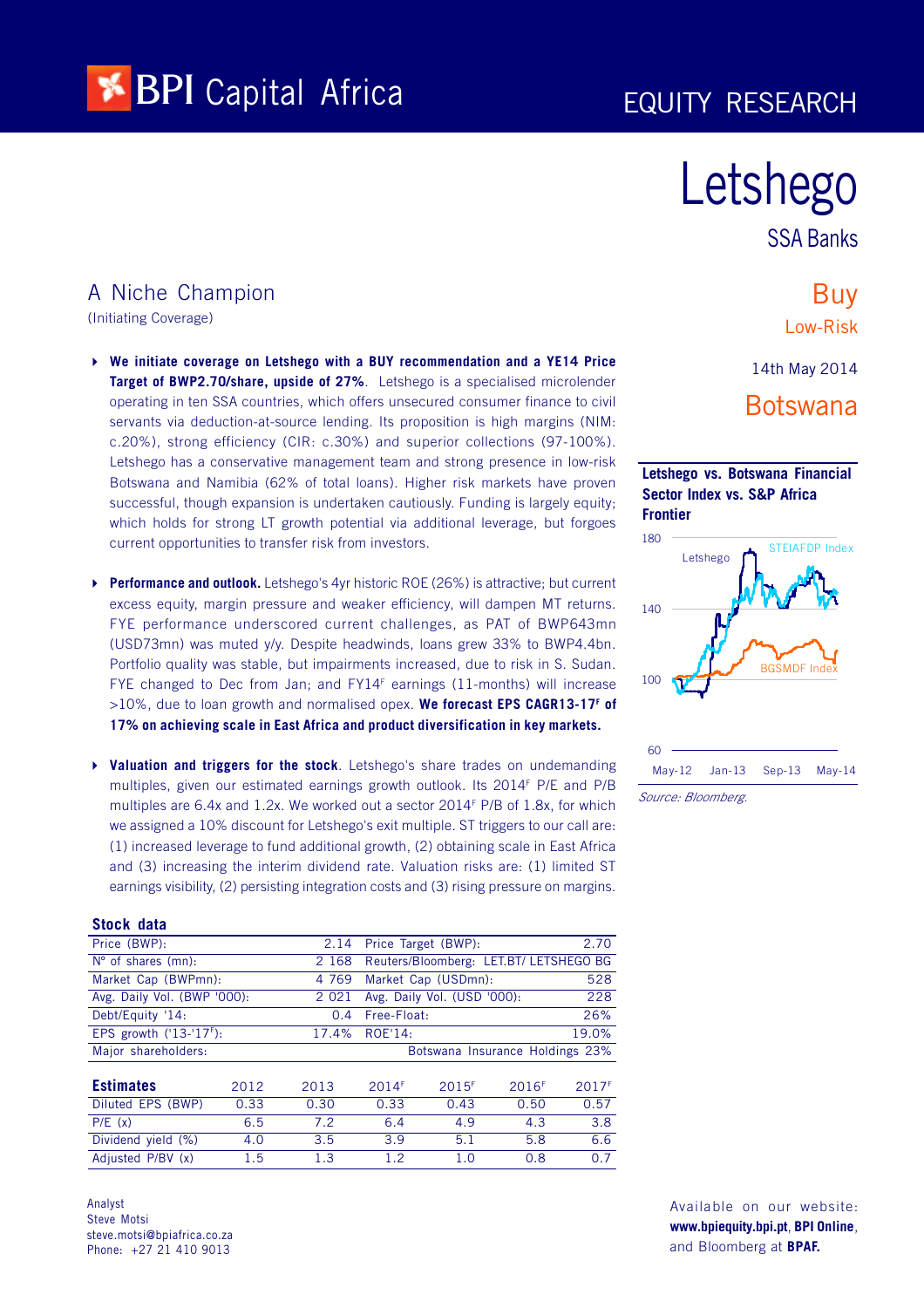## INVESTMENT CASE

#### SPECIALISED MICROLENDER WITH LOW-RISK BUSINESS MODEL

**Letshego is a specialised microlender offering unsecured ST and LT consumer finance for amounts ranging from BWP500 (USD55) to BWP200k (USD22.6k). Its business model is relatively low-risk and stable with a target market primarily consisting of civil servants, whose loan repayments are secured via a deduction-at-source mechanism or payroll lending**. The loan process involves Letshego, an independent central register and the Government payroll. Importantly, loan affordability checks are conducted by the central register on behalf of Letshego, for all applicants. If affordability is successful, Letshego disburses loans into customer bank accounts and in the following month makes a request for deductions from the Government payroll. The central register receives the instalments from the government payroll and makes a bulk disbursement to Letshego, which subsequently allocates repayments from each customer. The process effectively minimises risk, due to its ability to collate information on customers borrowing habits. In a sense, over-borrowed and defaulting customers are easily identified and excluded from financing.

## DOMINANT FRANCHISE WITH STRONG MARKET SHARE

**With a core business in lending to civil servants, Letshego has established a strong franchise that dominates in some of its markets**. Botswana is Letshego's oldest and largest market, with a loan book of BWP1.8bn (USD204mn). It has a 21% share of civil servants comprising about 32 000 individual customers; but there is limited room for additional growth. Namibia has a loan book of just under BWP1bn, which comprises 46% of market share and 43 000 customers. Despite its dominance in Namibia, management believes there is still significant headroom for growth. Mozambique is a fairly recent operation, which commenced operations in 2011. However, it has grown immensely and its loan book is valued at about BWP800mn, representing just 10% of lending to civil servants or 38 000 customers. Other significant markets are Tanzania, Uganda, Swaziland and Lesotho with market shares ranging from 9 -12% of lending to civil servants and high scope for further growth.



Source: Company report, BPI Capital Africa.

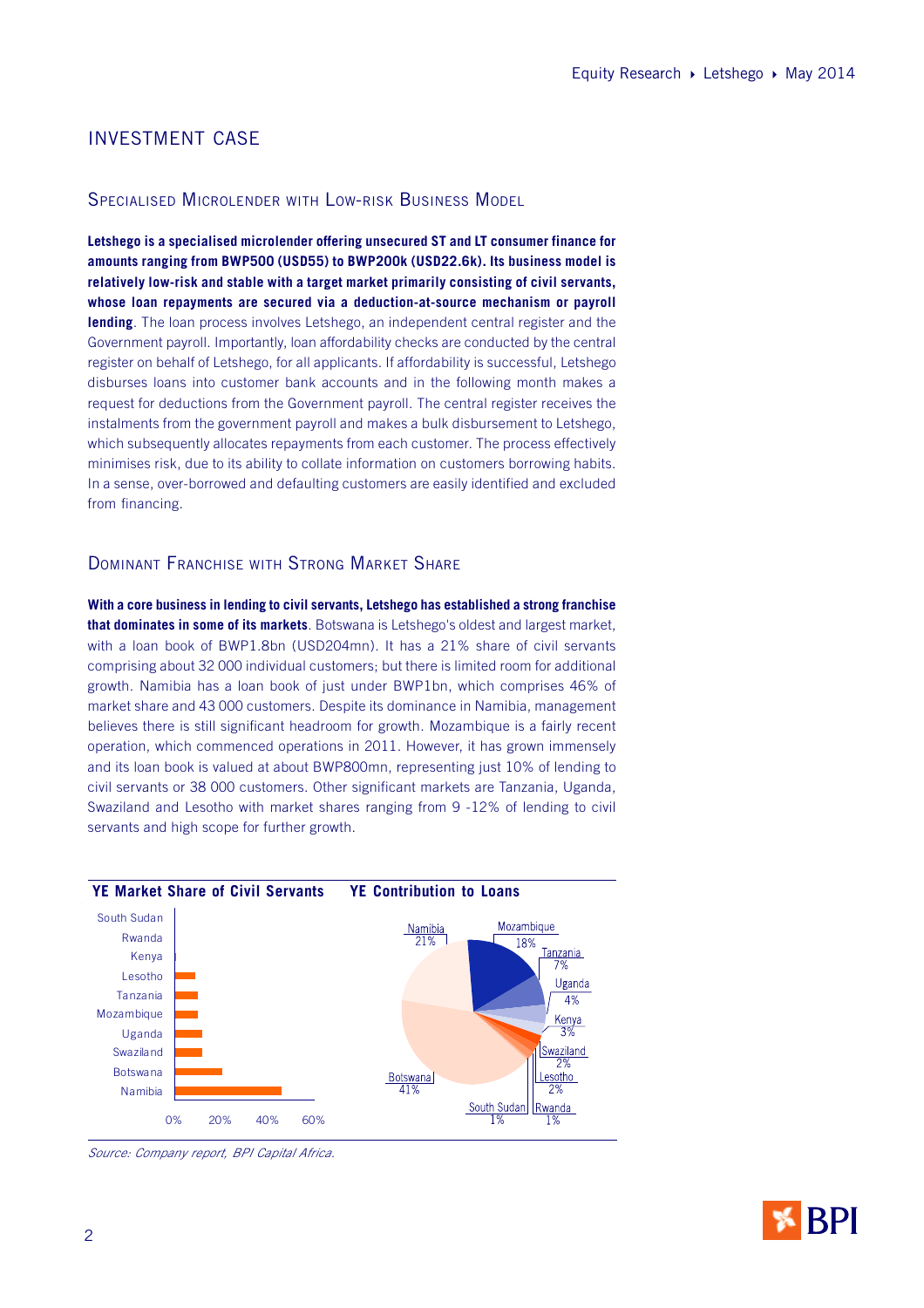

Source: Company report, BPI Capital Africa.

## REGIONAL DIVERSIFICATION MITIGATES RISK

Having carved a niche in lending to civil servants from establishment in 1998, Letshego made its first foray into SSA by commencing operations in Uganda. Thereafter a number of franchises were established in Southern Africa and East Africa, and Letshego is now represented in ten countries. **Its regional diversification reduces country-related risk and in some offers significant opportunities for loan book growth.** On one hand, markets such as Botswana and Swaziland were previously impacted by increased regulation on deduction-at-source lending. Zambia and South Sudan, both small markets relative to Letshego's operations, experienced significant operational difficulties owing to either regulatory challenges or high political risk. The Zambia operation was exited in YE13 at a loss, while South Sudan has currently been reduced to collections. On the other, markets such as Namibia, Mozambique, Tanzania and Lesotho continue to strengthen Letshego's presence and growth potential. As such, the overall impact of regional diversification is positive for the business, since materialisation of risk in some markets would likely be mitigated by stable operations in others.

#### CONSERVATIVE MANAGEMENT

**Letshego has good quality and conservative management that has built a profitable business with relatively strong presence in Southern Africa and East Africa**. We believe that management upholds high standards of corporate governance, ethics, sustainable lending practices and prudent risk management. In addition, management's industry knowledge, skills and qualifications are of a high standard, and would ensure that the business remains profitable over the MT. Efforts to achieve additional expansion are undertaken on a sustainable basis; and though current initiatives reduce earnings visibility in the ST, we believe that management maintains good financial disclosure.

## PRUDENT RISK MANAGEMENT AND STRONG ASSET QUALITY

**Moreover, management's prudent approach to risk has ensured a strong track record in loan collections and ensured superior asset quality**. The collections rate on deductionat-source lending ranges from 97 - 100%, which reduces volatility of earnings, through lower impairments. The cornerstone of Letshego's risk management framework is the

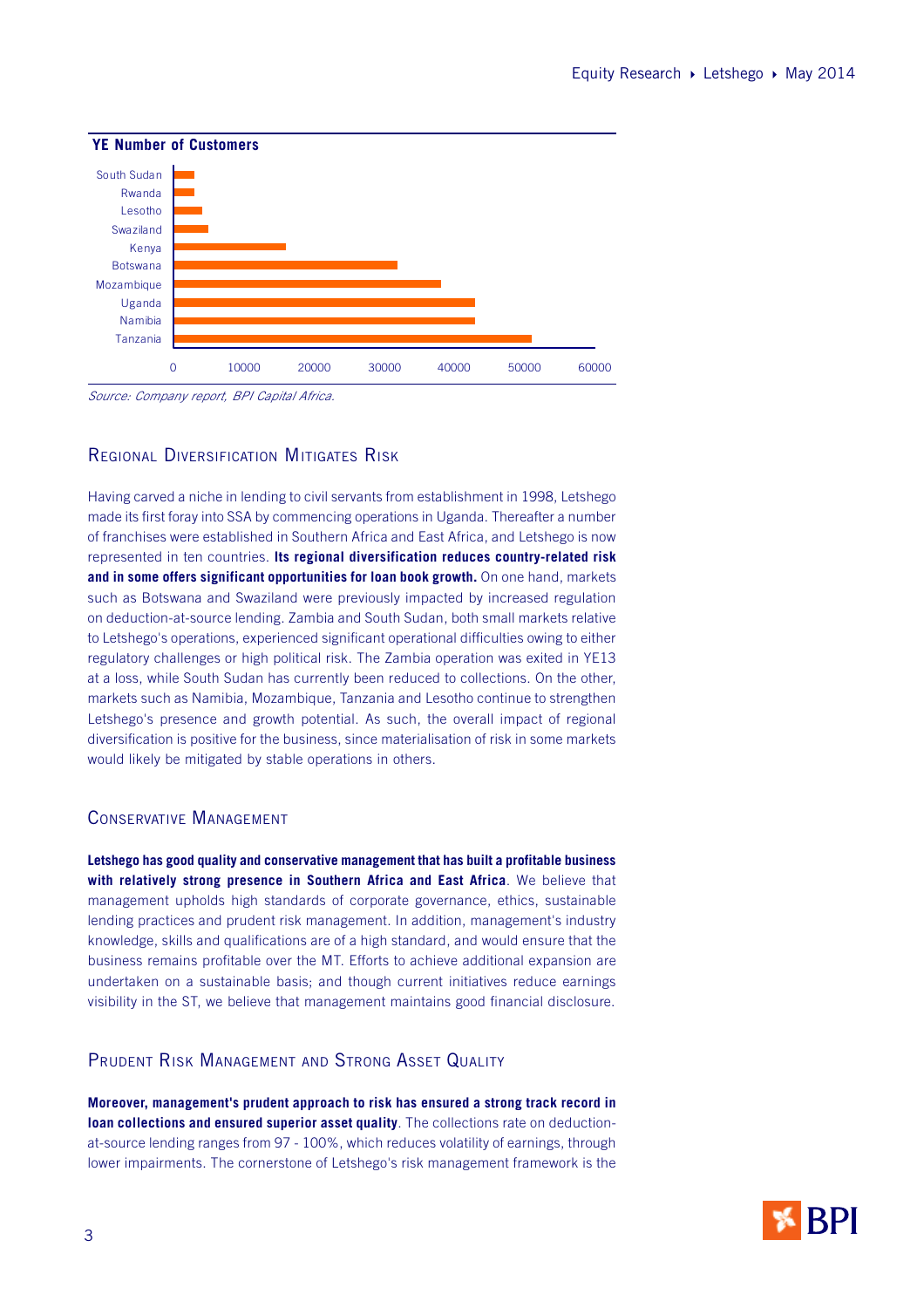success of deduction-at-source lending; and management continues to advocate its use in markets where the business is present or seeks to enter. The challenge is that with additional expansion and absence of deduction-at-source lending in some markets, asset quality may come under pressure in the MT. We estimate FY14-17F average cost of risk of 1.9%, vs. Letshego's four-year historic average of 1.6%.



Source: Company report, BPI Capital Africa; YE changed to December.

## EFFICIENT OPERATIONS

Management combines strong risk management with high efficiency in operations. Letshego operates on a lean distribution network, which comprises 250 branches and access points, a staff count of 800 and an additional 450 commission-based agents. In addition, Letshego has made substantial investments in its ICT infrastructure to increase operational efficiency in the MT. The business achieved an average four-year historic cost-to-income ratio (CIR) of 26% to last-reported YE. This is a considerably high level of efficiency compared to traditional banks, which typically range from 35% - 65%. However, efforts to expand the business may add pressure to efficiency levels in the MT, but we believe that management will continue to drive strong cost savingswhere possible-to ensure sustained profitability. We estimate an average CIR14-17 $^{\rm{r}}$  of 32%, in view of current expansion initiatives and related integration costs. This translates to an opex CAGR13-17<sup>F</sup> of 17%.



Source: Company report, BPI Capital Africa; YE changed to December.

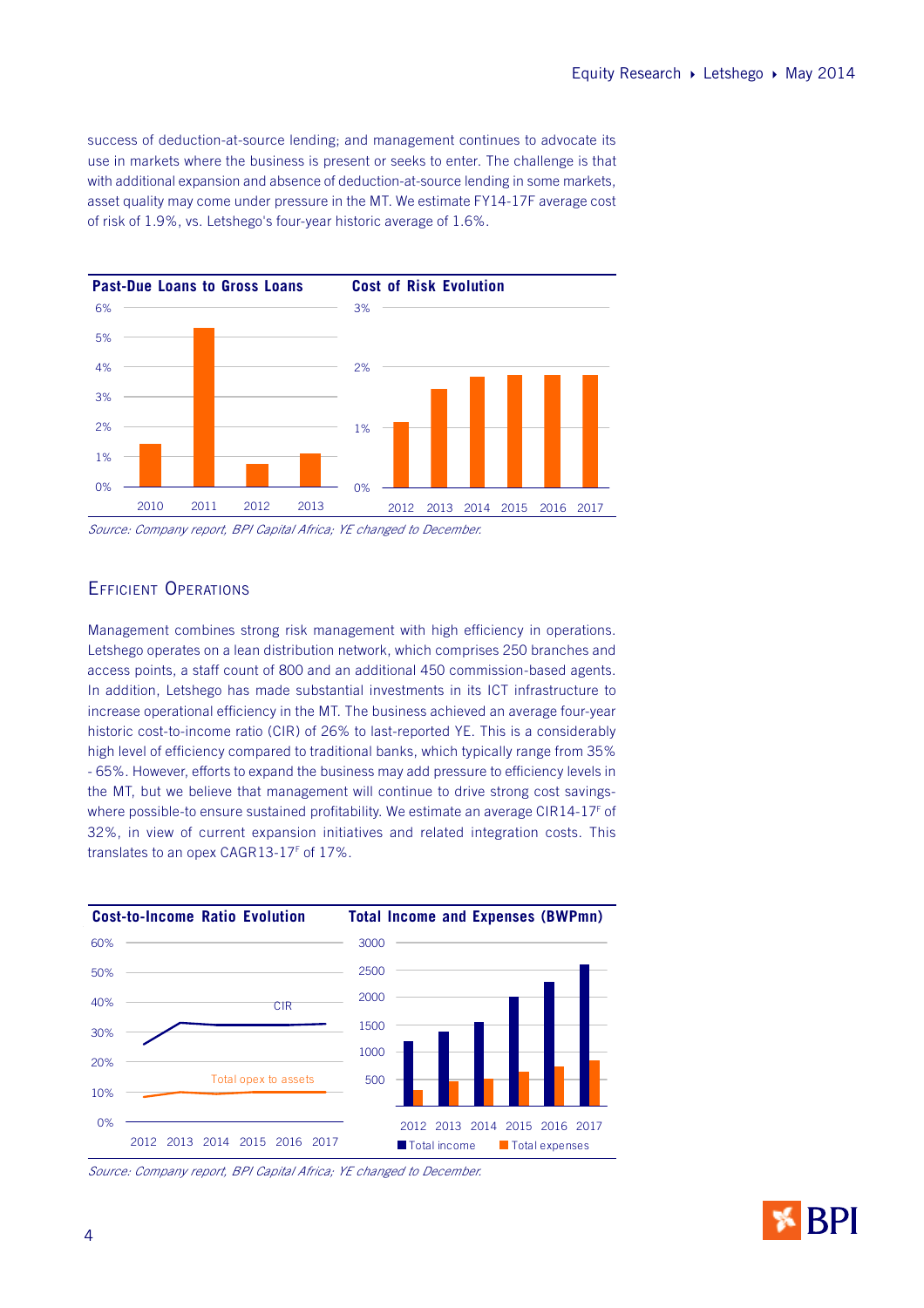## HIGH MARGIN BUSINESS

**Letshego offers a business model that achieves high interest spreads over the LT; testament to pricing in the microlending sector.** It focuses on a low-to-middle income segment, in which risk is considerably higher than other segments. As such, Letshego's pricing is commensurate with risk; and average asset yields are in excess of 33%. On the other hand, cost of funding (COF) is relatively high vs. traditional banks as funding is mainly sourced from equity and borrowings. We computed four-year historic average cost of borrowings of 8.8% to last-reported YE. Therefore, average interest spread and net interest margin (NIM) over a similar period were 25% and 30%. However, with rising competition and improved risk profiling of customers over time, we believe Letshego's margins will come under pressure over the MT. **We estimate average NIM14-17<sup>F</sup> of 25% and net interest income CAGR13-17<sup>F</sup> of 17%.**



Source: Company report, BPI Capital Africa; YE changed to December.

#### STRONG CAPITALISATION SUPPORTS GROWTH

**Letshego has conservative gearing on its B/S and therefore significant scope for growth in the MT**. Its four-year historic average debt-to-equity ratio of 0.36x is reflective of a BWP360mn (USD41mn) capital call in YE09 as well as a recent BWP253mn loan-toequity conversion. However, it is not uncommon for microlenders to achieve debt-toequity ratios of up to 2.0x; hence Letshego is strongly positioned to raise additional debt to fund loan book growth in the MT. This would likely translate to stronger earnings growth and shareholder returns. Management has a LT target debt-to-equity ratio of 1.0x; but in the MT, current gearing levels are unlikely to change significantly. We have conservatively maintained estimated gearing in line with last-reported YE levels at an average FY14-17<sup>F</sup> debt-to-equity ratio of >0.30x.

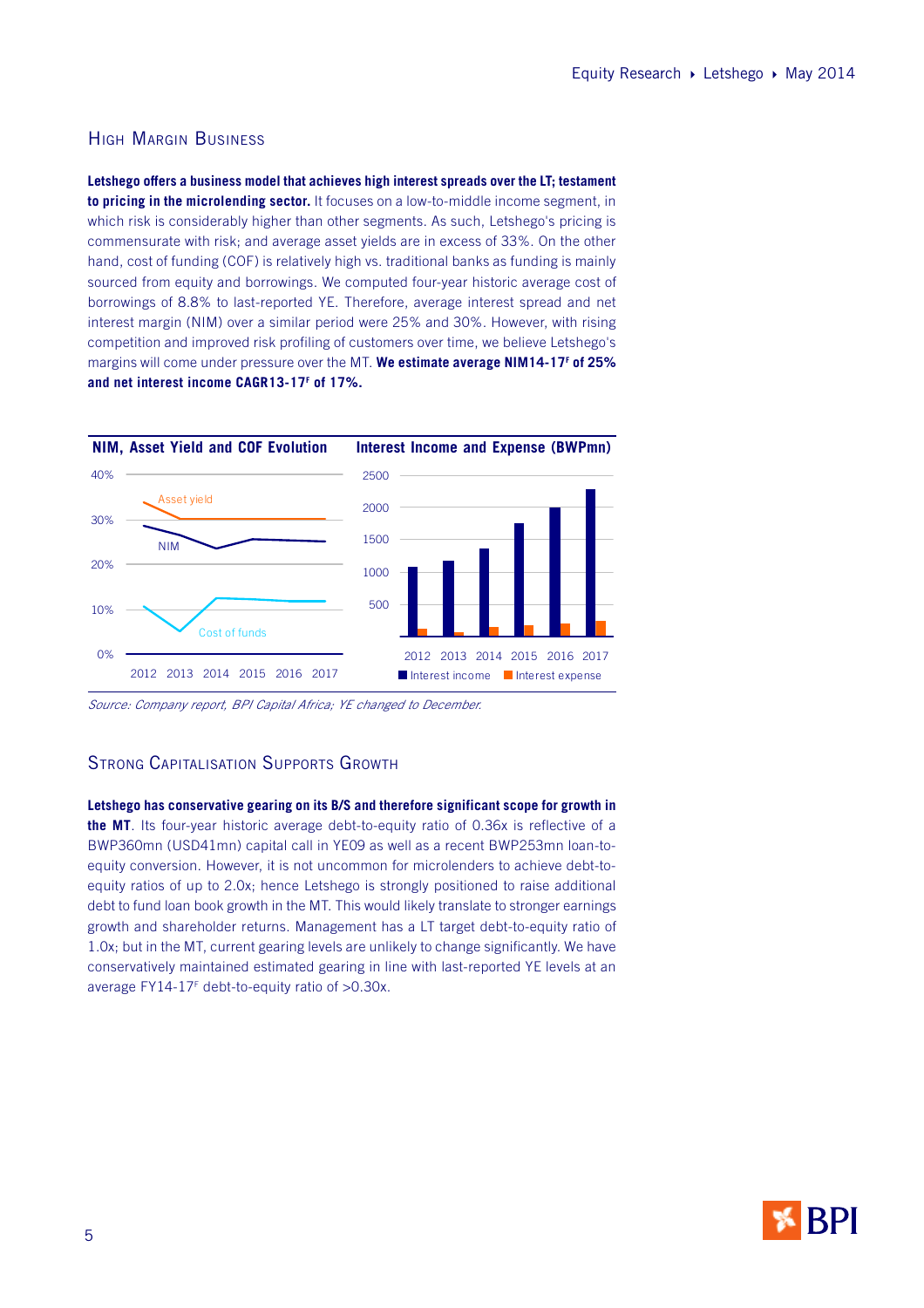

Source: Company report, BPI Capital Africa; historic YE changed to December.

### POTENTIAL REDUCTION TO COST OF FUNDING

**Letshego's recent conversion to a microfinance bank in Mozambique is a key step towards LT reduction in COF.** Letshego has been pursuing deposit-taking licences in several countries for some time; and the Mozambique operation which was established in 2011 was the first to achieve deposit-taking status. The impact is likely to be minimal over the MT. However, should Mozambique be successful in testing new deposit and transaction products, this would likely be positive for Letshego's presence in other countries. Crucially, an increasing share of deposits to total liabilities, over time, will ultimately reduce Letshego's average COF and improve margins.

## STRONG HEADROOM FOR GROWTH IN EAST AFRICA

**Recent foray into East Africa via acquisition of Micro Africa presents strong LT growth opportunities for additional deposit-taking, product and customer diversification, as well as increased market share in the SSA microfinance sector.** Importantly, new business in East Africa anchors on an alternative microfinance model, which focuses on servicing lower income groups and microenterprises. Letshego has an opportunity to grow its position in products such as group lending and MSME loans and micro-housing finance. In the LT these products will add a significant contribution to loans and revenue.

According to management, countries such as Kenya, Tanzania and Uganda offer significant headroom for growth, though Rwanda is limited and South Sudan is currently facing significant country risk. We are optimistic of a significant impact from Kenya, despite that market being highly competitive. Letshego could capitalise its Kenyan position via acquisition of a small cap commercial bank. Overall, the East Africa region is estimated to achieve LT average GDP growth of 6.8% vs 5.4% for SSA. Therefore, its significance over the LT will be translated to a change in Letshego's operating structure.

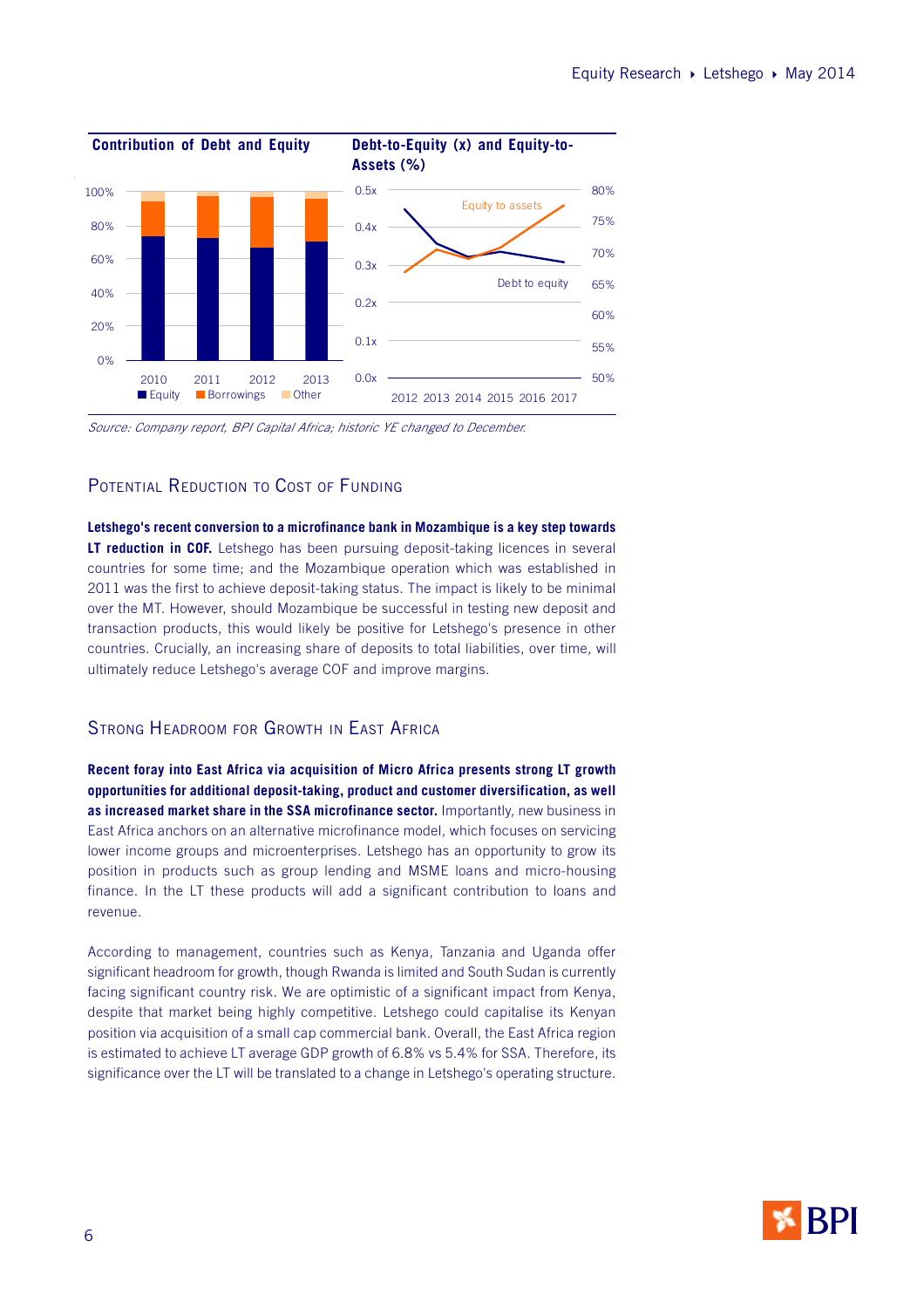| <b>Real GDP Growth</b> |      |      |          |       |       |          |
|------------------------|------|------|----------|-------|-------|----------|
|                        |      |      |          |       |       | LT       |
|                        | 2010 | 2011 | 2012     | 2013  | 2014F | estimate |
| Kenya                  | 5.8% | 4.4% | 4.6%     | 5.6%  | 6.3%  | 6.5%     |
| Rwanda                 | 7.2% | 8.2% | 8.0%     | 5.0%  | 7.5%  | 7.5%     |
| Uganda                 | 6.2% | 6.2% | 2.8%     | 6.0%  | 6.4%  | 7.4%     |
| Tanzania               | 7.0% | 6.4% | 6.9%     | 7.0%  | 7.2%  | 6.9%     |
| South Sudan            |      | $-$  | $-47.6%$ | 24.4% | 7.1%  | 5.8%     |
| Average                | 6.6% | 6.3% | $-5.1%$  | 9.6%  | 6.9%  | 6.8%     |
| <b>SSA</b>             | 5.6% | 5.5% | 4.9%     | 4.9%  | 5.4%  | 5.4%     |
|                        |      |      |          |       |       |          |

Source: IMF; BPI Capital Africa.

## EXCESS EQUITY RISK

**In our opinion, Letshego's current excess equity; given a debt-to-equity ratio of c. 0.36x (four-year historic average) poses some risk to shareholders. Since loan portfolio expansion is mainly funded by equity, as highlighted by an equity-to-net loans ratio of 80% (fouryear historic average), or borrowings-to-net loans ratio of < 30% (average), an unexpected occurrence of rapid deterioration in asset quality would place shareholders at risk**. A crosscheck with Bayport Financial Services (a SSA competitor with a similar business model) indicated a four-year historic average equity-to-net loans ratio of c. 35% (average borrowingsto-net loans: 90%); which implies that a significant portion of risk is allocated to its sources of debt funding. Letshego does transfer potential risk to investors via deduction-at-source lending, which provides some surety against run-away NPLs. However, portfolio diversification, which should become more apparent in the MT, would result in added pressure to asset quality. Hence, investors may currently be pricing out potential risk as evidenced by relatively undemanding share price multiples. Moreover, excess equity in the funding structure, underscores current unexciting shareholder returns, (YE ROE: 20%). Nevertheless, Letshego holds a strong position to potentially achieve higher portfolio and earnings growth in the LT, on the back of increased leverage.

#### **Letshego Equity Story**

| <b>Positives</b>                                                                 | <b>Negatives</b>                                                   |
|----------------------------------------------------------------------------------|--------------------------------------------------------------------|
| Cornerstone of business model is lending to civil servants                       | Increased regulation on deduction-at-source lending may            |
| via deduction-at-source code                                                     | compromise asset quality                                           |
| Achieving a 100% target collections rate has ensured limited<br>stress to equity | Low visibility of ST earnings due to current expansion initiatives |
| High interest spreads and margins due to pricing on                              | Declining shareholder returns due to faster growth in equity and   |
| upper-end of interest spectrum                                                   | assets relative to earnings                                        |
| Efficiency in distribution and decentralised risk management                     | Margins under pressure from rising competition                     |
| supported by a strong finance function                                           |                                                                    |
| Strong capitalisation has funded a large part of loan book                       | Ongoing rise of Botswana's household credit levels                 |
| growth and LT target gearing of 1:1 will drive positive earnings                 |                                                                    |
| Low downside risk to earnings due to stable proposition-strong                   |                                                                    |
| asset quality, strong operating efficiency and conservative                      |                                                                    |
| management                                                                       |                                                                    |
| Undemanding price multiples make the share attractive                            |                                                                    |
| Good corporate governance and financial disclosure                               |                                                                    |
| Expansion initiatives an opportunity for LT restructuring                        |                                                                    |
| of the business                                                                  |                                                                    |
| Source: BPI Capital Africa.                                                      |                                                                    |

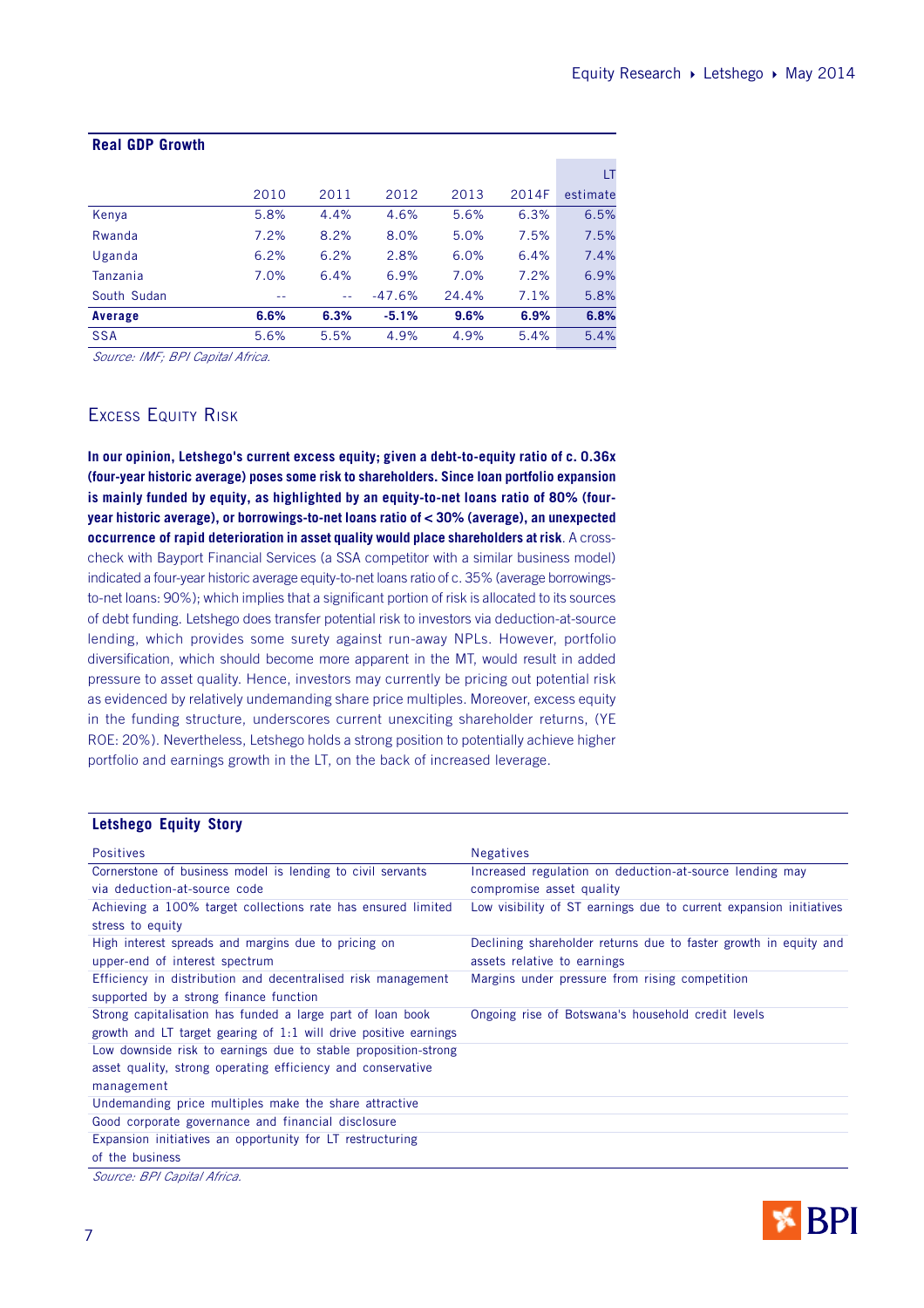## VALUATION AND RECOMMENDATION SUMMARY

**In a nutshell, we initiate coverage of Letshego with a YE14 Price Target of BWP2.70 per share, upside of 27% and BUY recommendation**. Letshego's business is dominant in Botswana and Namibia, both of which are relatively low-risk countries. In addition, its loan portfolio comprises mainly deduction-at-source lending and targets a stable market of civil servants. Current efforts to grow the business through country and product diversification are additional to its stronghold markets and tested product offering. As such, we currently rate Letshego as low risk.

#### **Valuation Summary**

| <b>YE14 Price Target</b> | 2.70       | 27%    |
|--------------------------|------------|--------|
| P/B valuation            | 3.00       | 41%    |
| <b>DDM</b> valuation     | 2.45       | 13%    |
|                          | <b>BWP</b> | Upside |
|                          |            |        |

Source: BPI Capital Africa.

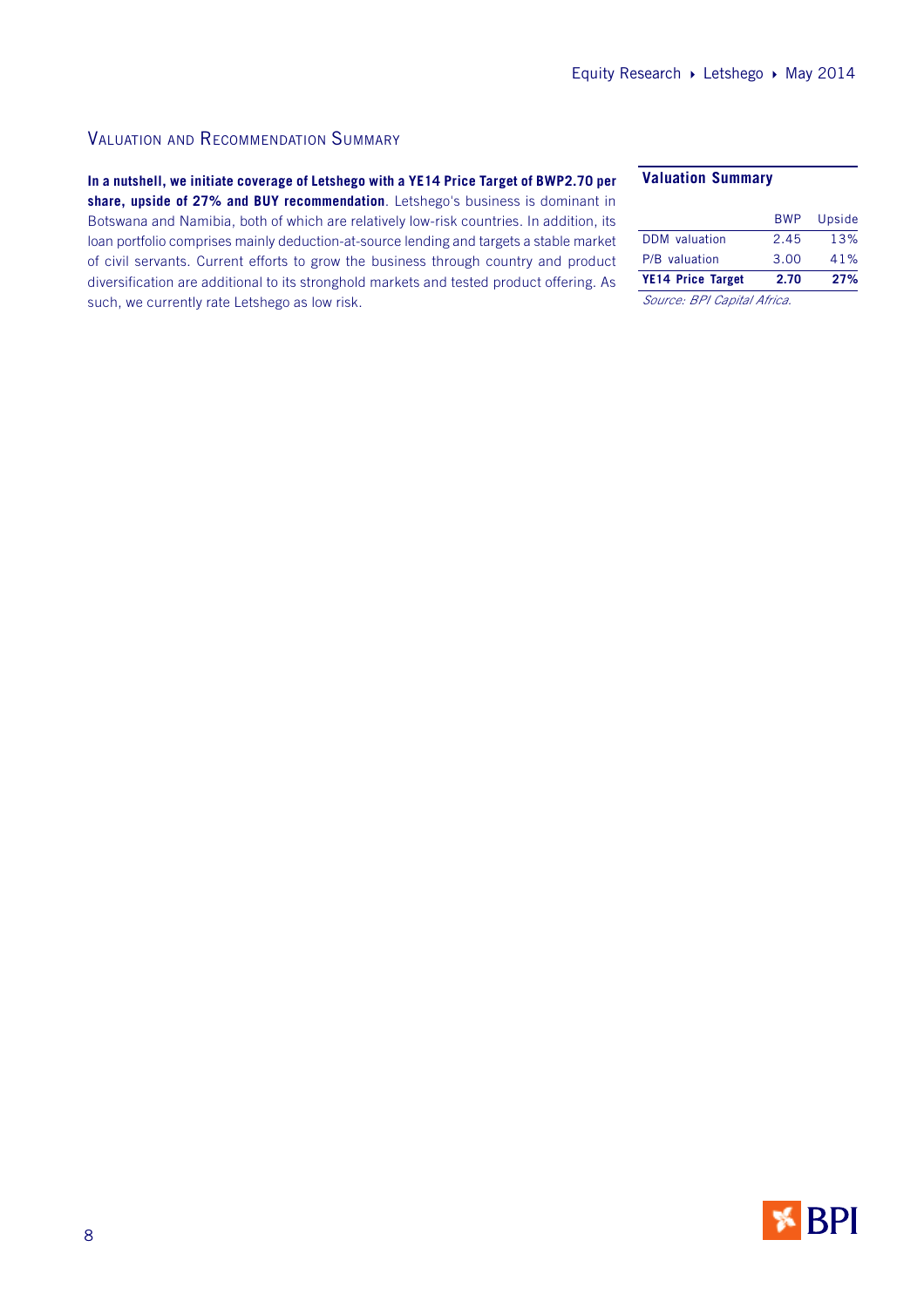## VALUATION

**We have valued Letshego using a dividend discount model and P/B comparative valuation. We derive a YE14 Price Target of BWP2.70/share, upside of 27% to current market value.** The value is adjusted for a 10% liquidity discount (BPI Capital Africa's rule of thumb for SSA stocks with an average daily turnover below USD0.5m).

## VALUATION 1: DIVIDEND DISCOUNT MODEL

We assume: (1) a weighted average Risk-free rate of 8.78%; (2) risk premium of 6.0%; (3) beta of 0.6; (4) long term growth rate of 5%, which comprises 2.5% real growth and 2.5% inflation; (5) 10-year explicit forecasts of earnings to which we apply the company's current dividend policy of 25% payout rate for 5-yrs up to 2018, and 35% over the next 5-yrs to 2023, to derive annual dividends, net of tax.

#### **DDM Valuation**

|                             |  | <b>BWPmn</b> |  |  |
|-----------------------------|--|--------------|--|--|
| Discounted dividends        |  | 1 963 061    |  |  |
| Perpetuity                  |  | 3 546 952    |  |  |
| Total                       |  | 5 510 013    |  |  |
| Shares in Issue             |  | 2 167 540    |  |  |
| YE14 Fair Price (BWP)       |  | 2.70         |  |  |
| YE14 Price Target (BWP)     |  | 2.45         |  |  |
| Upside                      |  | 13%          |  |  |
| Source: BPI Capital Africa. |  |              |  |  |

## **Dividend model**

#### **DDM Assumptions**

| Risk free rate              | 8.78% |
|-----------------------------|-------|
| Risk premium                | 6.0%  |
| <b>Beta</b>                 | 0.6   |
| Cost of equity (Ke)         | 12.4% |
| Terminal growth (g)         | 5.0%  |
| Dividend tax                | 7.5%  |
| Source: BPI Capital Africa. |       |
|                             |       |

#### **Price levels**

|                                  | <b>RWP</b> |
|----------------------------------|------------|
| YF <sub>14</sub> PT              | 2.70       |
| Current                          | 2.14       |
| <b>FYF</b>                       | 2.40       |
| 12-month high                    | 2.56       |
| 12-month low                     | 2.11       |
| Loan-to-equity conversion (YE13) | 1.60       |
| Private placement (YE09)         | 2.50       |
| IPO (YEO2)                       | 0.11       |
| Source: Bloomberg, BPI Capital   |            |
| Africa.                          |            |

|                 | $Jun-14$ | $Jun-15$ | $Jun-16$ | Jun-17  | $Jun-18$ | $Jun-19$ | $Jun-20$   | $Jun-21$ | $Jun-22$ | $Jun-23$ | Terminal   |
|-----------------|----------|----------|----------|---------|----------|----------|------------|----------|----------|----------|------------|
| <b>Dividend</b> | 69 361   | 180 963  | 235 624  | 268 461 | 306 223  | 443 694  | 160<br>497 | 550 709  | 642 856  | 703 832  |            |
| Net dividend    | 64 159   | 167 391  | 217 952  | 248 326 | 283 256  | 410 417  | 459 873    | 509 406  | 594 642  | 651 045  |            |
| Period          | 0        |          |          | 3       | 4        | 5        | 6          |          | 8        | 9        |            |
| Ke              | 12.4%    | 12.4%    | 12.4%    | 12.4%   | 12.4%    | 12.4%    | 12.4%      | 12.4%    | 12.4%    | 12.4%    |            |
| Discount factor | 1.00     | 0.89     | 0.79     | 0.70    | 0.63     | 0.56     | 0.50       | 0.44     | 0.39     | 0.35     |            |
| PV dividends    | 64 159   | 148 956  | 172 590  | 174 986 | 177 619  | 190 845  | 266 409    | 262 604  | 255 736  | 249 158  |            |
|                 |          |          |          |         |          |          |            |          |          |          | 5%         |
| Perpetuity      |          |          |          |         |          |          |            |          |          |          | 10 137 012 |
| PV perpetuity   |          |          |          |         |          |          |            |          |          |          | 3 546 952  |
|                 |          |          |          |         |          |          |            |          |          |          |            |

Source: BPI Capital Africa.

#### **DDM Sensitivity Analysis (BWP/share)**

|          |     | Growth rate % |      |      |      |      |  |  |  |
|----------|-----|---------------|------|------|------|------|--|--|--|
|          |     | 3%            | 4%   | 5%   | 6%   | 7%   |  |  |  |
| ೫        | 10% | 2.73          | 3.03 | 3.44 | 4.04 | 4.99 |  |  |  |
| rate     | 11% | 2.36          | 2.57 | 2.85 | 3.24 | 3.80 |  |  |  |
|          | 12% | 2.07          | 2.23 | 2.45 | 2.69 | 3.05 |  |  |  |
| Discount | 13% | 1.84          | 1.96 | 2.10 | 2.29 | 2.54 |  |  |  |
|          | 14% | 1.65          | 1.74 | 1.85 | 1.99 | 2.16 |  |  |  |

Source: BPI Capital Africa.

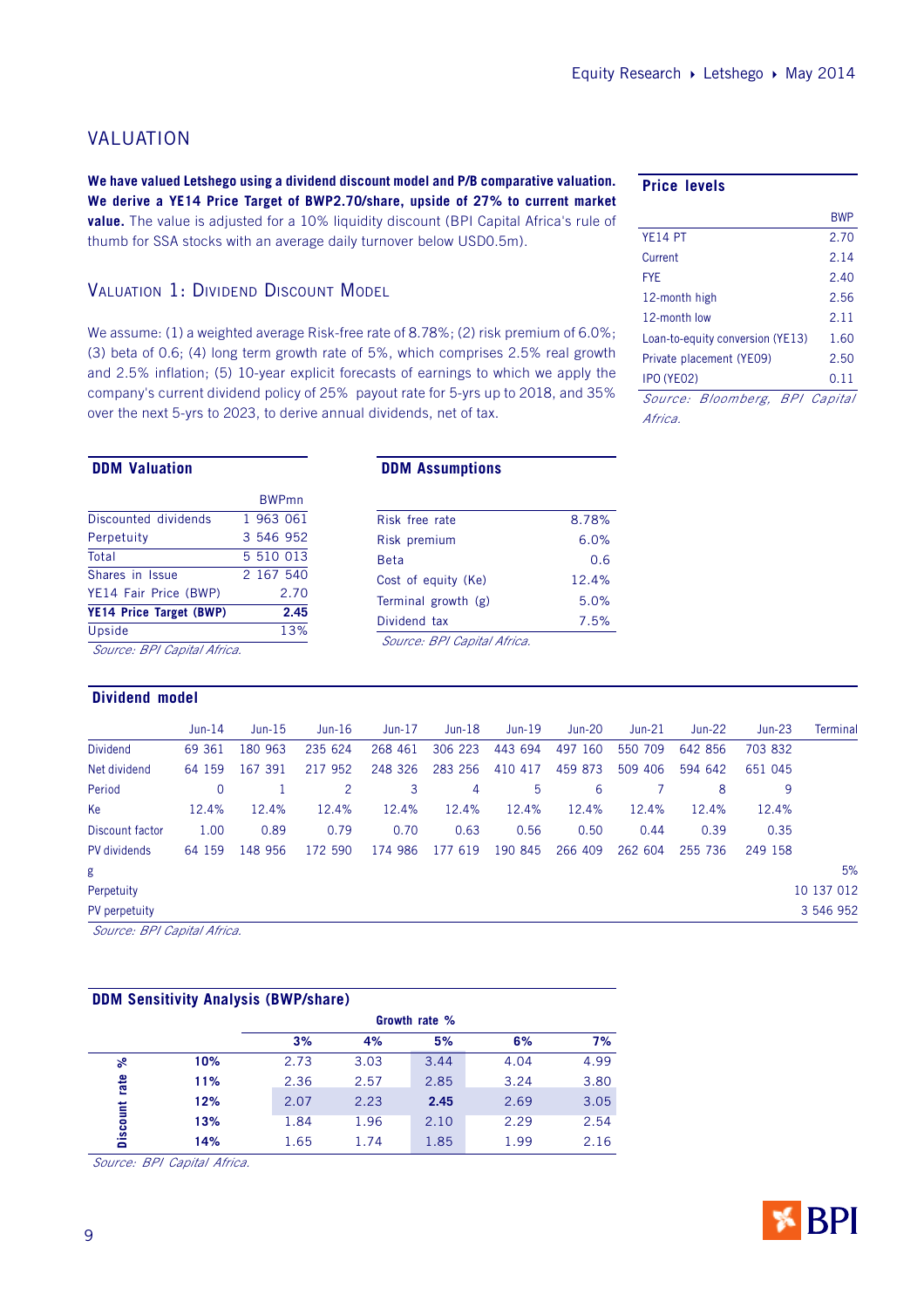## **Dividend Payout Ratio Sensitivity Analysis**

In our opinion, Letshego has a conservative dividend policy. In spite of a LT growth strategy, potential to maximise efficiency in use of equity is not being fully realised; while risk to investors is retained due to an equity-funded loan portfolio. We believe that Letshego would unlock value by increasing its dividend payout rate, and in turn reduce current excess equity. We tested three scenarios to evaluate the impact of a change in dividend payout on Letshego's DDM valuation. The base case scenario using the current 25% dividend payout (adjusted to 35% from 2019-2023) yields a YE14 PT of BWP2.45 per share. An intermediate case, with payout rates of 35% and 45% derives a YE14 PT of BWP3.85. A best case scenario with dividend payout rates of 50% and 60% would more than double our valuation to BWP5.20. We believe that our best case valuation is justified by current excess equity, but is least likely to occur as management pursues an expansion strategy for the business.

#### **DDM Sensitivity Analysis**

|              | <b>Dividend</b>             | YF14 PT |
|--------------|-----------------------------|---------|
| Scenario     | Payout                      | (BWP)   |
| Best case    | $50\% - 60\%$               | 5.20    |
| Interm, case | $35\% - 45\%$               | 3.85    |
| Base case    | $25\% - 35\%$               | 2.45    |
|              | Source: BPI Capital Africa. |         |

## VALUATION 2: P/B COMPARATIVE VALUATION

We derived our P/B valuation using the following assumptions: (1) a sector 2014F P/B of 1.8x; (2) a subjective discount to sector P/B of 10% to arrive at an exit multiple for Letshego of 1.6x; (3) compute the exit multiple with Letshego's 2014F tangible NAV to derive our YE14 Price Target. Importantly, we did not apply a small caps discount of 10%, since we compared Letshego to companies which we consider to be relatively small cap. In a sense, our sector P/B multiple implies a small caps discount.

#### **Deriving Market Multiples**

We established our sector 2014F P/B multiple of 1.8x using the following criteria. We defined our sector by listed microlenders or consumer finance lenders. An extensive sample of  $> 50$  companies was obtained from Bloomberg. We applied filters to clean the list, by excluding companies without earnings estimates available on Bloomberg and those that had market caps in excess of USD2.5bn. Letshego has a market cap of > 500mn. We then added a sample of commercial banks in SSA that have microlender or payroll deduction lending models. Given a smaller representative sector, we ran our Bloomberg valuation comparative to determine forward P/B, P/E and ROE ratios, as set out below:

## **P/B Comparative**

|                                | YF14 |
|--------------------------------|------|
| Sector exit P/B (x)            | 1.7  |
| Discount to sector P/B         | 0.95 |
| Exit multiple (x)              | 1.6  |
| Tangible NAV (BWP)             | 1.86 |
| <b>YE14 Price Target (BWP)</b> | 3.00 |
| Upside                         | 41%  |
| Cauron, DDI Capital Africa     |      |

Source: BPI Capital Africa.

#### **Market Multiples**

|                      | Country         | <b>MCap</b> | P/B(x)     |                 |                 | P/E(x)          |            |                 |                 | ROE (%)         |            |                 |                          |                 |
|----------------------|-----------------|-------------|------------|-----------------|-----------------|-----------------|------------|-----------------|-----------------|-----------------|------------|-----------------|--------------------------|-----------------|
| Company              | based           | (USDmn)     | <b>FYE</b> | 14 <sup>F</sup> | 15 <sup>F</sup> | 16 <sup>F</sup> | <b>FYE</b> | 14 <sup>F</sup> | 15 <sup>F</sup> | 16 <sup>F</sup> | <b>FYE</b> | 14 <sup>F</sup> | 15 <sup>F</sup>          | 16 <sup>F</sup> |
| <b>IPF</b>           | <b>Britain</b>  | 2 3 6 8     | 3.6        | 2.9             | 2.5             | 2.0             | 14.9       | 14.8            | 11.9            | 10.2            | 24.8       | 21.9            | 23.7                     | 22.9            |
| Equity               | Kenya           | 1720        | 2.9        | 2.5             | 2.1             | 1.7             | 11.3       | 9.8             | 8.3             | 6.8             | 28.1       | 27.7            | 27.9                     | 27.8            |
| Capitec              | South Africa    | 2 4 6 2     | 2.6        | 2.3             | 2.0             | 1.7             | 12.6       | 11.5            | 9.9             | 7.9             | 22.4       | 21.7            | 21.2                     | 22.3            |
| <b>GCB</b>           | Ghana           | 367         | 2.3        | 2.0             | 1.5             | 1.2             | 4.6        | 5.0             | 4.5             | 3.8             | 60.2       | 43.4            | 35.1                     | 34.5            |
| <b>BTPN</b>          | Indonesia       | 2 0 9 9     | 2.3        | 2.0             | 1.6             | 1.4             | 11.8       | 10.6            | 8.7             | 7.6             | 24.2       | 20.6            | 20.5                     | 19.6            |
| Credito              | <b>Mexico</b>   | 732         | 2.0        | 1.7             | 1.5             | 1.2             | 8.6        | 8.0             | 6.9             | 6.0             | 25.3       | 23.7            | 22.8                     | 22.1            |
| FI.                  | <b>Mexico</b>   | 305         | 1.3        | 1.2             | 1.0             | 0.8             | 15.5       | 12.6            | 10.1            |                 | 8.6        | 10.2            | 12.3                     |                 |
| <b>ABIL</b>          | South Africa    | 1 2 6 6     | 1.1        | 0.9             | 0.9             | 0.8             | 25.9       | 10.1            | 9.1             | 5.2             | $-39.3$    | $-3.0$          | 11.8                     | 17.6            |
| H&T                  | <b>Britain</b>  | 105         | 0.7        | 0.7             | 0.7             | 0.6             | 12.6       | 16.7            | 11.7            | 10.2            | 5.6        | 4.5             | 5.9                      | 6.3             |
| Eqdom                | <b>Morocco</b>  | 385         | 2.2        | $\sim$          |                 | $\sim$          | 17.6       | 11.8            | 9.8             | 8.8             | 16.4       | $\sim$          | $\overline{\phantom{a}}$ |                 |
| Average              |                 | 181         | 2.1        | 1.8             | 1.5             | 1.3             | 13.6       | 11.1            | 9.1             | 7.4             | 17.6       | 18.9            | 20.1                     | 21.6            |
| Letshego (consensus) | <b>Botswana</b> | 528         | 1.4        | 1.3             | 1.1             | 0.9             | 7.6        | 10.4            | 8.7             | 7.3             | 19.5       | 21.4            | 20.6                     | 20.0            |
| Letshego (BPI)       | <b>Botswana</b> | 528         | 1.3        | 1.2             | 1.0             | 0.8             | 7.2        | 6.4             | 4.9             | 4.3             | 20.0       | 19.0            | 20.9                     | 19.8            |

Source: Bloomberg, Ranked by 2014F P/B.

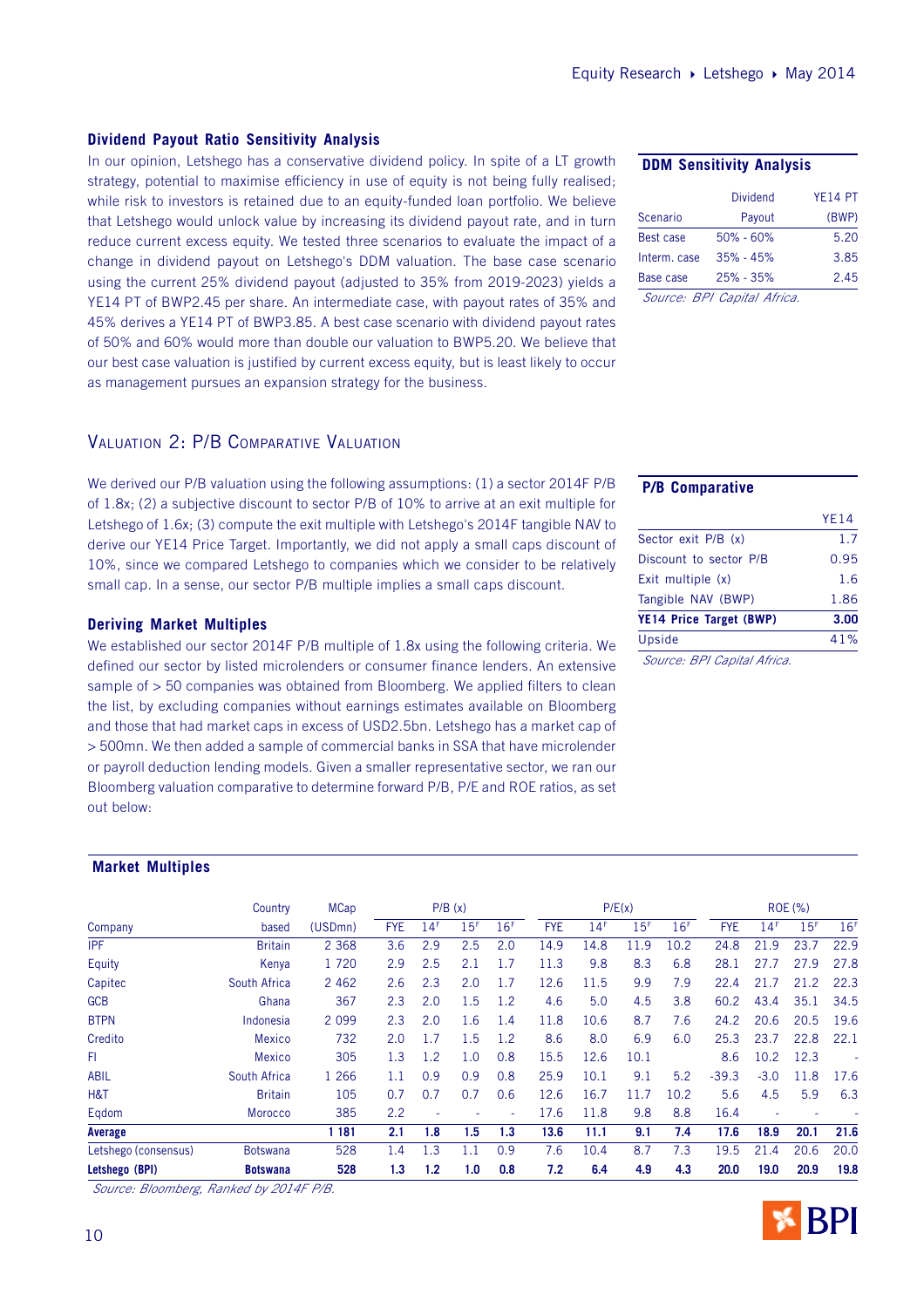

Source: Bloomberg; outliers excluded.

## JUSTIFYING OUR P/B EXIT MULTIPLE

We determined that on average Letshego's forward P/B multiples were at a discount to the comparative sector. However, Letshego's ROE was marginally higher than sector, despite excess equity. This is because Letshego's business model is geared for high margins and high efficiency in operations. In addition, Letshego's strong position to deliver higher returns through an increase in gearing levels, would in the LT eliminate its current discount to sector P/B. On balance, we believe that a marginal discount of 5% to sector 2014F P/B justifies its exit multiple.

|                   |          | P/BV(x) |        |          | ROE (%) |        |
|-------------------|----------|---------|--------|----------|---------|--------|
|                   | Letshego | Sector  | $+/-$  | Letshego | Sector  | $+/-$  |
| <b>FYE</b>        | 1.3      | 2.1     | $-0.8$ | 20.0     | 17.6    | 2.4    |
| 2014F             | 1.2      | 1.8     | $-0.6$ | 19.0     | 18.9    | 0.1    |
| 2015F             | 1.0      | 1.5     | $-0.5$ | 20.9     | 20.1    | 0.8    |
| 2016 <sup>F</sup> | 0.8      | 1.3     | $-0.5$ | 19.8     | 21.6    | $-1.8$ |
| Average           | 1.1      | 1.7     |        | 19.9     | 19.6    |        |

**Letshego vs. Sector**

Source: Bloomberg, BPI Capital Africa

### **Valuation Sanity-check**

|                           | 2013 <sup>A</sup> | 2014F            | 2015 <sup>F</sup> | 2016F | 2017 <sup>F</sup> |
|---------------------------|-------------------|------------------|-------------------|-------|-------------------|
| Price Target/EPS (x)      | 9.6               | 8.6              | 6.6               | 5.8   | 5.1               |
| P/E(x)                    | 7.2               | 6.4              | 4.9               | 4.3   | 3.8               |
| Price Target/NAV (x)      | 1.7               | 1.5              | 1.2               | 1.0   | 0.8               |
| P/B(x)                    | 1.3               | 1.2 <sub>2</sub> | 1.0               | 0.8   | 0.7               |
| Dividend/Price Target (%) | 2.7               | 3.1              | 4.0               | 4.6   | 5.2               |
| DY(%)                     | 3.5               | 3.9              | 5.1               | 5.8   | 6.6               |

Source: Company report, BPI Capital; YE changed to December.

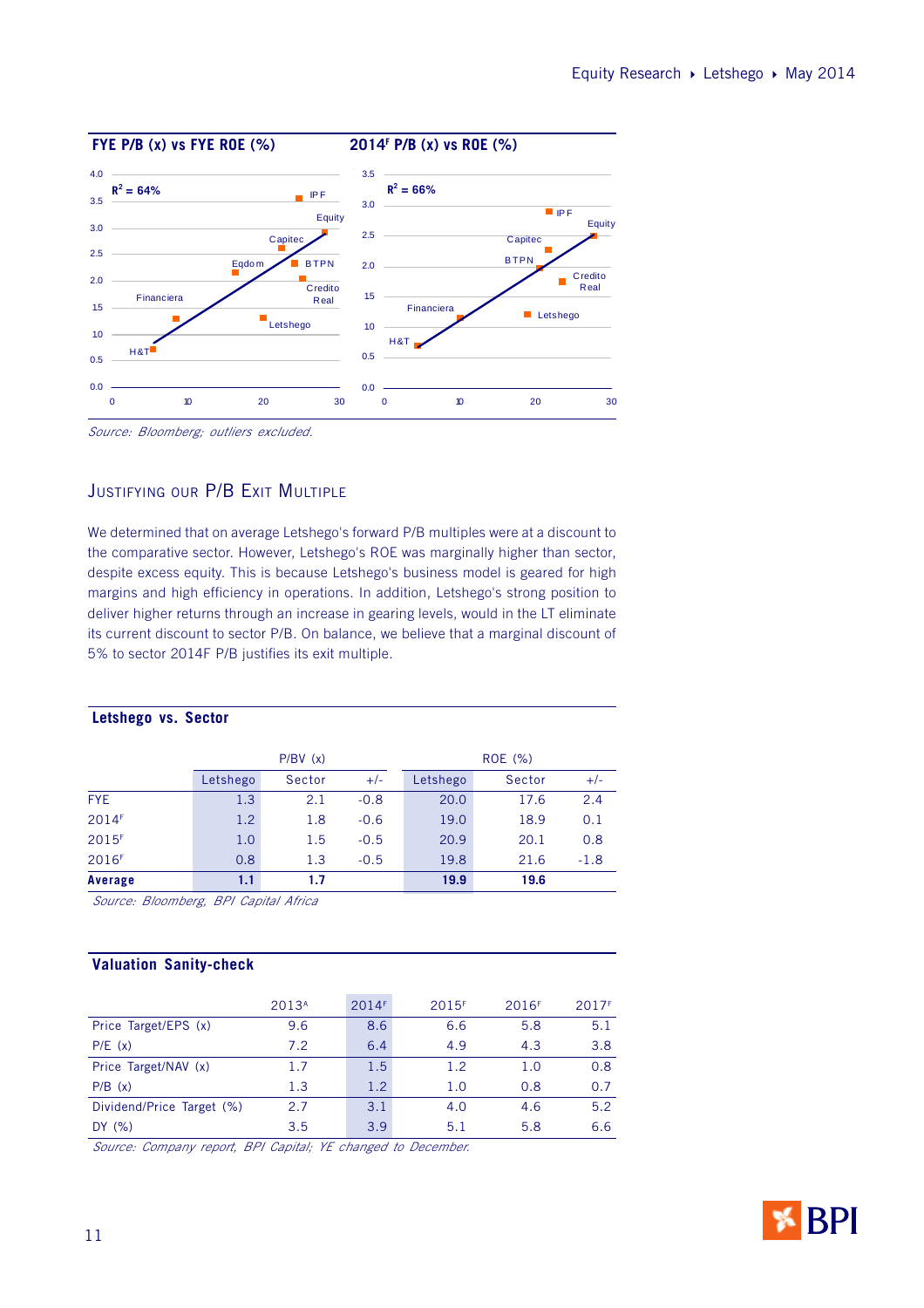#### **Valuation Triggers**

- (1) **Strong earnings run-rate and reliable guidance on ST earnings**. Management has not provided firm guidance on FY14F earnings growth; but a possible range would be 10 - 15%; which would be in line with our estimates.
- (2) **Significant increase in gearing levels.** By increasing leverage Letshego would ramp up its loan book and drive stronger growth in ST earnings and shareholder returns. Management indicated that there may be some debt issuance by end of 1H14.
- (3) **More attractive dividend payout rate.** We believe that Letshego should return some capital to shareholders by increasing its current dividend policy. The business currently has excess equity, which limits allocative efficiency in use of capital.
- (4) **Increasing scale in the East Africa business.** A high cost base in the Micro Africa business requires a significant ST scaling of the loan book to increase efficiency and returns. Though Kenya is highly competitive, overall the region has high scope for growth in the ST.
- (5) **Additional growth in Mozambique and Namibia.** Currently, these two markets are achieving significant growth in both contribution to group loans and revenue. Their impact on earnings in the ST could be stronger than anticipated.

#### **Valuation Risks**

- (1) **Limited earnings visibility in the ST.** Due to current expansion and a possible acquisition in the offing, Letshego would carry high forecast risk for FY14F earnings. As such, lower than expected earnings would impact our valuation.
- (2) **Margins likely to remain under pressure in the ST.** Increasing competition in Letshego's core target market may have a greater impact on asset yields. In addition, high cost of funding may alter Letshego's sustainable margins.
- (3) **Expansion initiatives may impact on efficiency gains.** Higher costs base in Micro Africa business could result in higher than expected growth in expenses in the ST; unless significant scale is achieved. As such, Letshego's efficiency and productivity rations would deteriorate and translate into slower growth in earnings.
- (4) **Broader product offering could impact on asset quality in the ST.** The comfort provided by deduction-at-source lending will be tested by Letshego's ability to control collections on alternative products such as MSME loans and non-deduction payroll lending. A rise in impairments in the ST will drive higher-than-expected provisioning and downplay current earnings estimates.

#### **Share Price Rating and Trading**

Letshego has historic P/B and P/E average ratios of 1.3x and 5.6x. On current price of BWP2.14, the share is currently trading on 12-month trailing P/B and P/E ratios of 1.5x and 7.8x, which are both ahead of its historic averages. Notably, Letshego has a historic P/B range of 0.9x and 1.9x and on P/E its range is 4.0x and 8.7x.



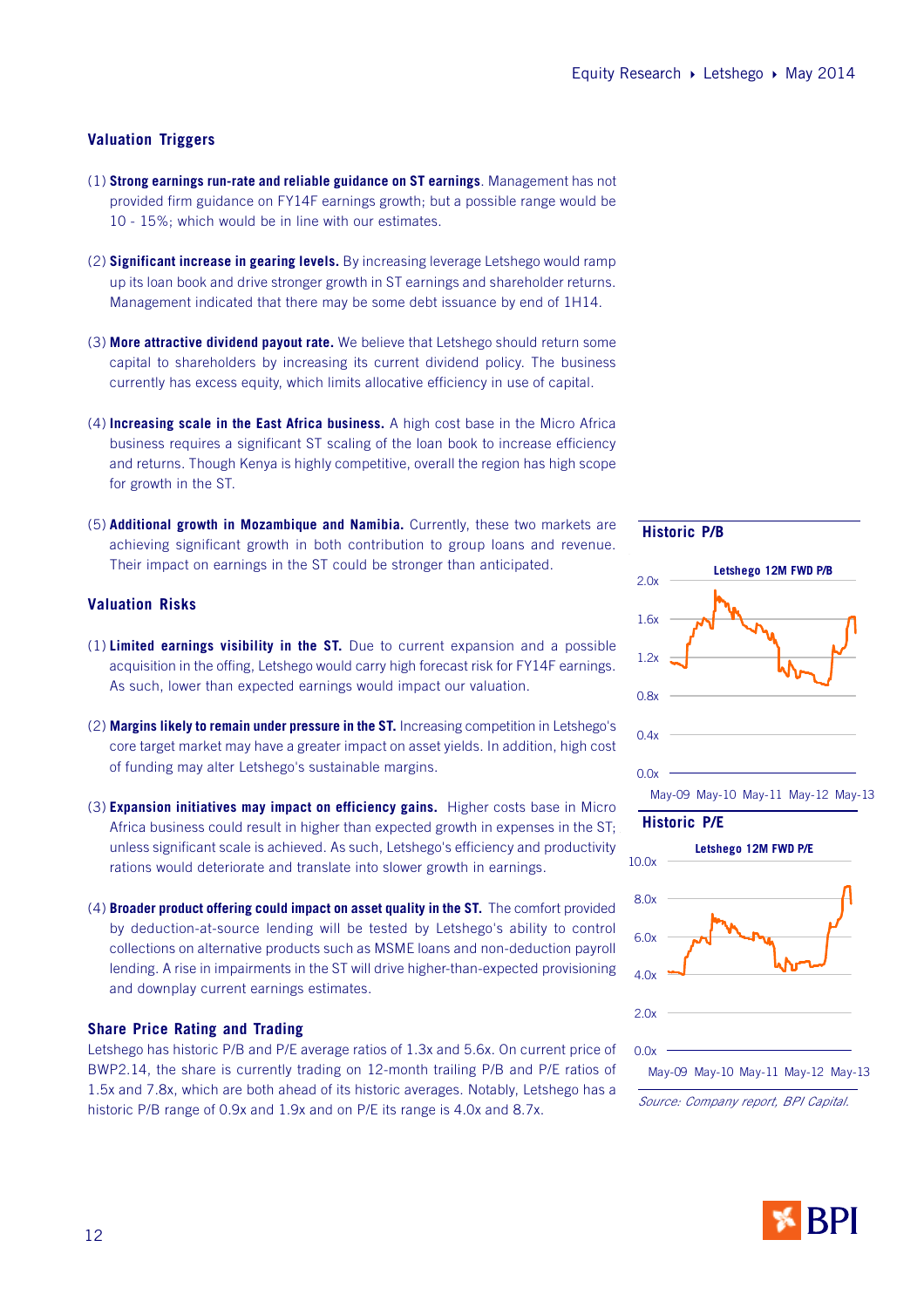## PERFORMANCE ESTIMATES

## EARNINGS AND SHAREHOLDER RETURNS

**We reiterate that ST earnings visibility is low owing to current repositioning of the business. In addition, Letshego changed reporting to a December year-end; hence its earnings will only be for 11-months.** We estimate FY14F EPS growth of 13% to BWP0.33 and EPS  $CAGR13-17<sup>F</sup>$  of 17%. Letshego is in a strong position to continue driving positive earnings as it largely seeks to consolidate expansion in East Africa and to diversify its product offering in established markets such as Botswana. Deduction-at-source code will remain an important element to the business proposition, and drive a significant level of revenue and earnings growth, especially in markets such as Mozambique, Lesotho and Namibia. Management guidance on total dividend payout is 25% over the MT. As such, we estimate DPS CAGR13-17<sup>F</sup> of 18%.

**Nevertheless, the outlook for Letshego's shareholder returns is modest in the MT, compared to its historic performance.** Shorter duration for reporting in FY14<sup>F</sup> impacted our earnings estimates; hence implied ROE and ROA are 19% and 17%. Some recovery is expected in FY15<sup>F</sup> as Letshego ramps up its earnings growth. However, due to current low gearing, Letshego is likely to achieve an average FY14-17<sup>F</sup> ROE and ROA of 20% and 19%.



Source: Company report, BPI Capital; YE changed to December.

We have provided consensus estimates available on Bloomberg. However, due to limited coverage of the stock, estimates provided on Bloomberg might be out-dated.

#### **Consensus EPS (BWP)**

|                                | 2014F | 2015F |
|--------------------------------|-------|-------|
| Mean                           | 0.21  | 0.25  |
| Median                         | 0.21  | 0.25  |
| <b>BPL</b> estimates           | 0.33  | 0.43  |
| Source: Bloomberg; BPI Capital |       |       |
| Africa                         |       |       |

## LOAN BOOK EVOLUTION AND NET INTEREST MARGIN

In addition to strong loan growth achieved in the prior YE, we believe that Letshego will further consolidate gains in deduction-at-source code while increasing scale in its East Africa business. We estimate FY14<sup>F</sup> net loan growth of 23% to BWP5.4bn, which translates to a loans-to-assets ratio of 91% versus 89% previously. **According to management, FY14<sup>F</sup> net loan growth for East Africa and Southern Africa is 25% and 20%.** Further, we estimate net loans CAGR13-17<sup>F</sup> of 16%, which in our view is conservative as we maintain gearing levels relatively constant over the MT.

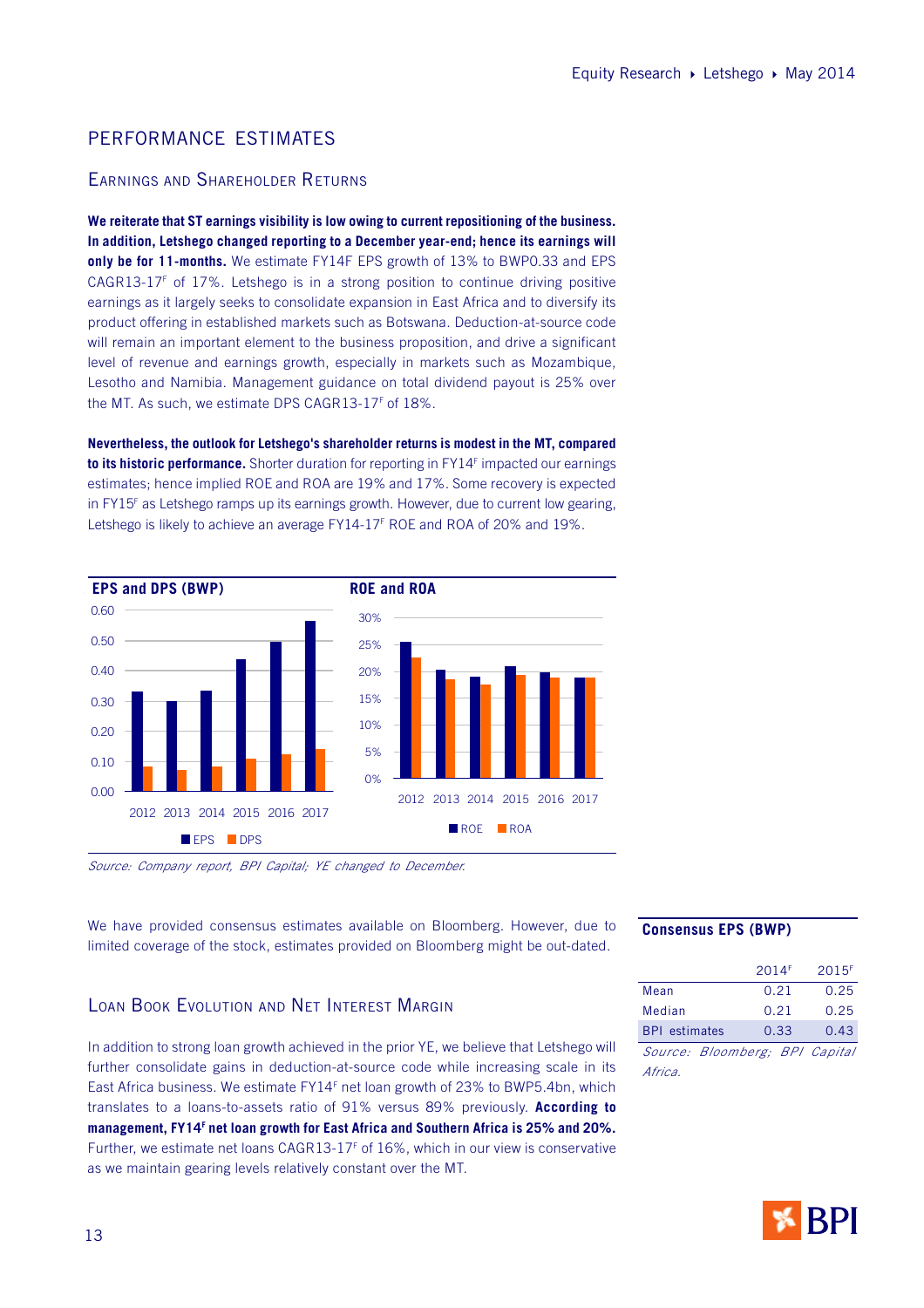**We estimate lower FY14<sup>F</sup> NIM of 23%, due to a shorter reporting period and the impact of competition.** This implies net interest income growth of 10% to BWP1.2bn. According to management, the industry is currently facing declining margins as microlenders aggressively compete for market share; particularly in ex growth markets. A large number of traditional banks, especially in East Africa, are targeting low income individuals for both deposits and micro loans and are able to offer reduced interest rates. Regulatory pressures are also adding to the woes-such as concerns over fair pricing and affordability criteria. Nevertheless, we expect some recovery in pricing over the MT and our FY14- 17<sup>F</sup> NIM is 25%. In addition, we estimate net interest income CAGR13-17<sup>F</sup> of 17%.



Source: Company report, BPI Capital; YE changed to December.

## NON-INTEREST REVENUE

We estimate FY14<sup>F</sup> total NIR growth of 27% to BWP326mn, which translate to a contribution to total income of 21%. Key drivers of NIR are fees and insurance premiums, which generate a stable flow of annuity income for Letshego. The four-year historic contribution of fee income to total income was 10%. Due to a broader product offering and potential to offer transactional banking products in Mozambique, we estimate FY14-17<sup>F</sup> fee income contribution of 13%. Other income, which mainly consists of insurance premiums (revised classification), contributed an average of 7% to total income in the last four reporting periods. We estimate FY14-17<sup>F</sup> average contribution of other income to total income of 8%, owing to the impact of product diversification. Overall, we estimate total NIR CAGR13-17<sup>F</sup> of 21% vs 17% growth in net interest income.

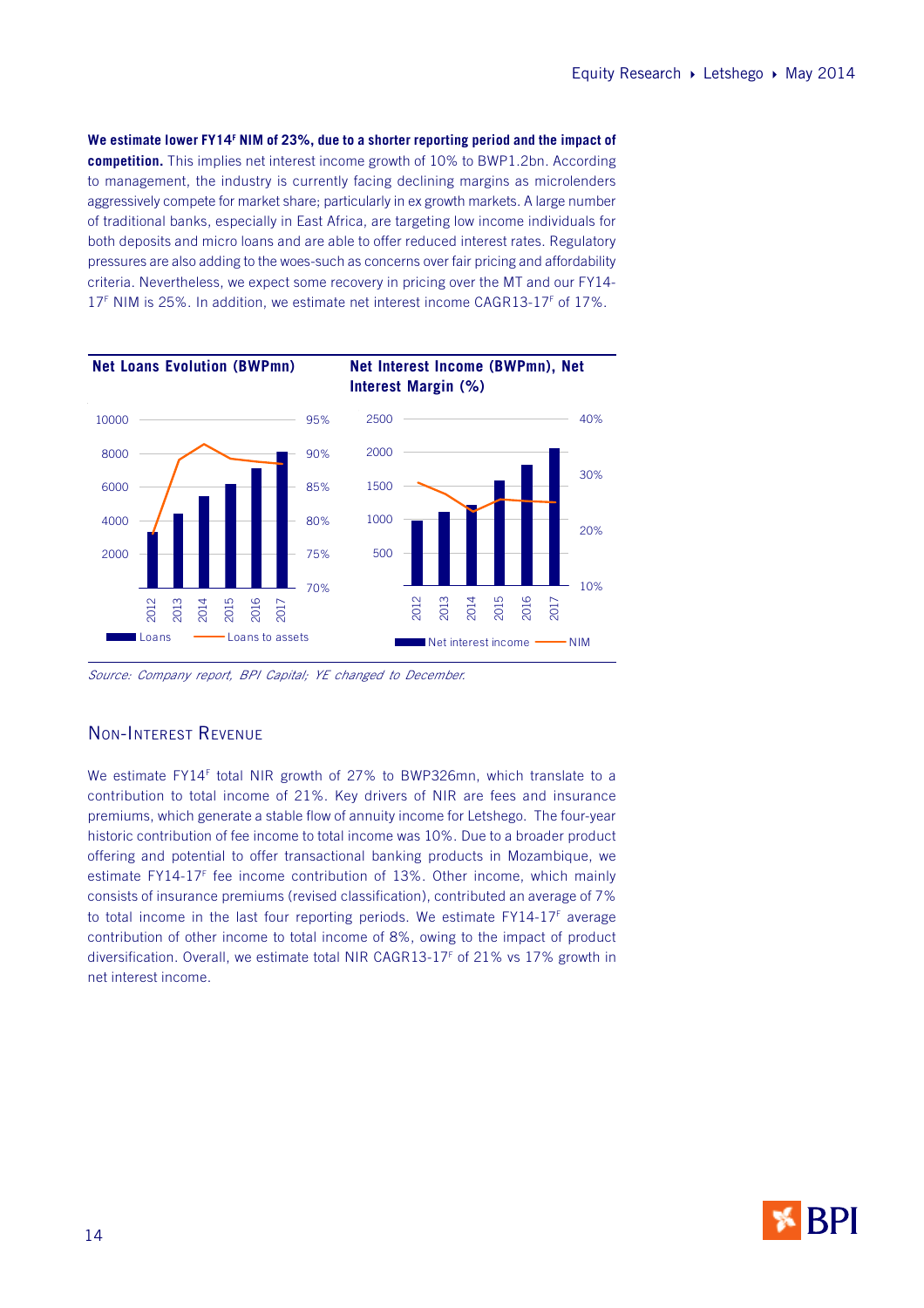

Source: Company report, BPI Capital; YE changed to December.

## STAFF PRODUCTIVITY

**We estimate FY14<sup>F</sup> staff costs growth of 13% to BWP226mn and staff cost CAGR13-17<sup>F</sup> of 18% vs total opex growth of 17%.** Letshego's largest opex component is staff expenses, which contributed an average 43% to total opex over the last four reporting periods. The addition of Micro Africa is likely to increase the impact of staff costs to total opex in the MT, and we forecast higher average FY14-17<sup>F</sup> contribution of 45%. However, productivity measures will improve in FY14<sup>F</sup> due to a shorter financial reporting duration. We estimate staff costs to total assets and loans of 4.1% and 4.6%, but average estimates over FY14-17<sup>F</sup> are 4.4% and 4.9%.



Source: Company report, BPI Capital; YE changed to December.

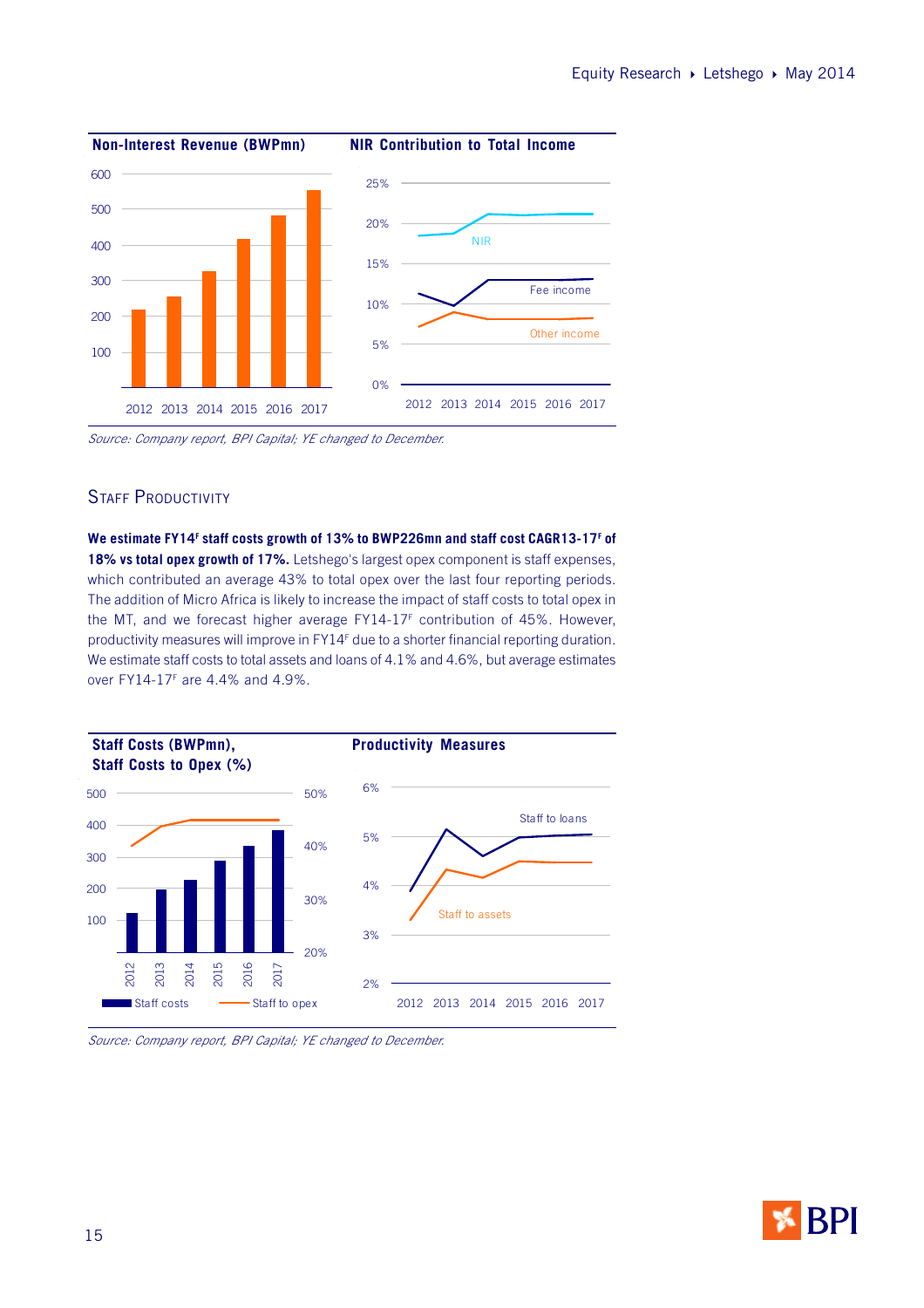## **PROVISIONING**

Due to an expanded loan portfolio, which comprises non-deduction loans, we believe that asset quality may come under some pressure in the ST, driving provisioning levels higher. We estimate FY14F cost of risk of 1.8%, which implies an impairment allowance of BWP92mn, compared to BWP64mn in the prior year. In addition, we estimate average FY14-17<sup>F</sup> cost of risk of 1.9%.



Source: Company report, BPI Capital; YE changed to December.

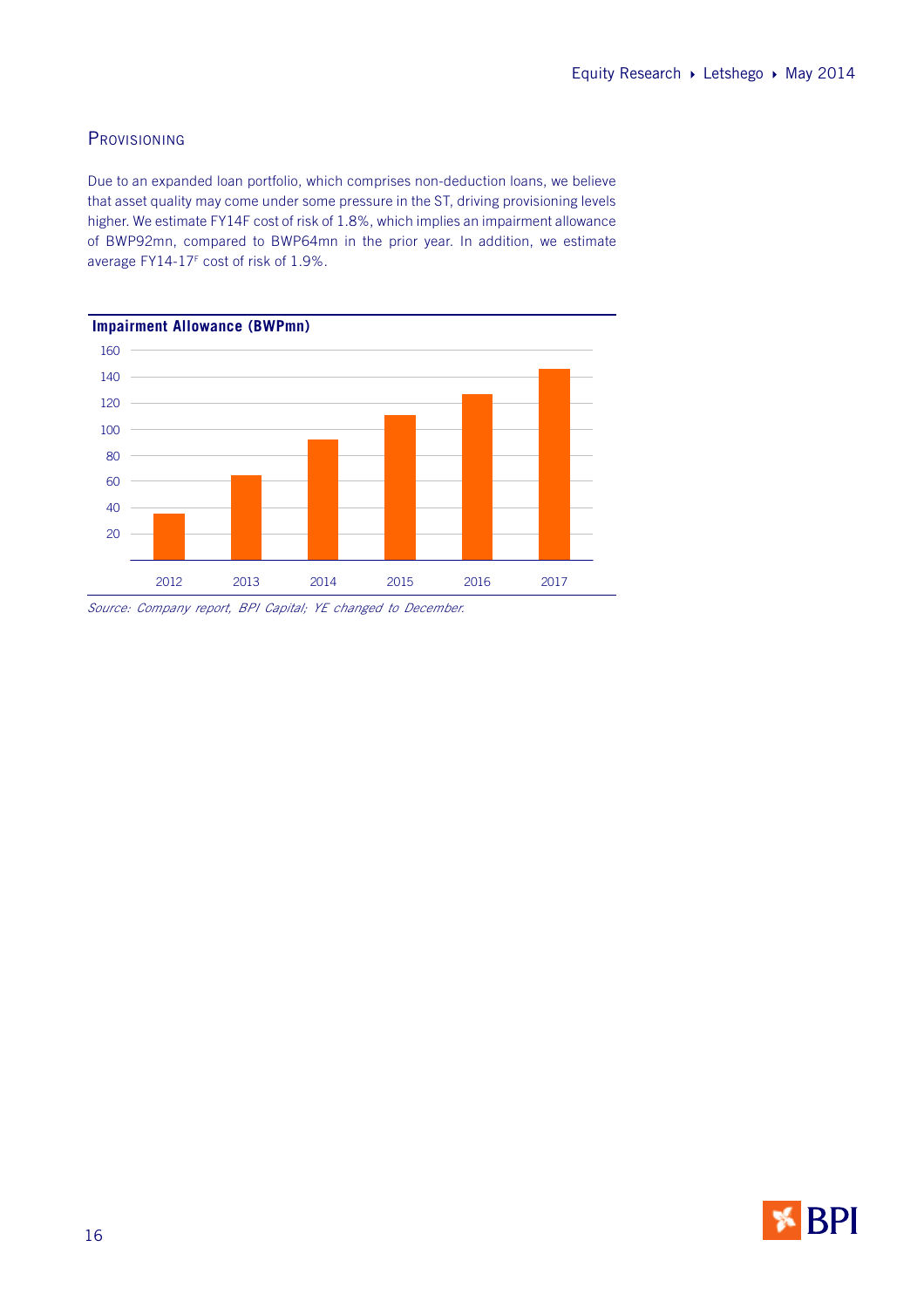## REGULATORY ENVIRONMENT

**We provide a brief assessment of regulatory intervention in the microlending industry, based on theories of financial sector regulation.** We emphasise the situation in Botswana, which comprises 13 licensed microlenders, and an additional 171 currently operating unlicensed. In other countries, regulation policy for microlenders is either in development phase or non-existent. As such, prudential and non-prudential regulation for commercial banks is often applied to microlenders. In Botswana, the sector is regulated by NBFIRA (Non-Bank Financial Institutions Regulatory Authority), a statutory body that was established in 2008. Apart from regulating other non-bank financial activity, **NBFIRA licenses microlenders, conducts on- and off-site monitoring and inspections, manages regulatory guidance and stakeholder issues and facilitates enforcement and prosecution.** Regulation of microlenders in Botswana is risk-based vs. a prescriptive compliance-based model. **As such, NBFIRA adopts a forward-looking approach while conducting the following actions in the sector:**

- (1) **Monitoring behaviour, attitude and culture of microlenders in order to design regulatory interventions.** NBFIRA would look to identify microlenders who deliberately engage in abusive practices, such as unlawful detaining of customer ATM cards, repeated failure to disclose instalment amounts or fraudulent deduction of instalments ex post loan settlement.
- (2) **Assessing the institutional setting of the regulatory system.** As a relatively new regulator, NBFIRA must balance its position between other authorities such as the finance ministry and central bank, while ensuring that it increases capacity to enhance its oversight function over larger and well-established microlenders. Importantly, NBFIRA may face policy conflicts with the finance ministry and central bank and has to act to synchronise its long term goals with the existing framework. Further, gaining acceptance of larger participants in the industry is crucial for setting the regulatory tone and enforceability of policy tools. NBFIRA should also be aware of possible regulatory arbitrage by small microlenders; in order to avoid implementation of microlending guidelines.
- (3) **Applying regulatory tools and strategies available to ensure regulatory performance.** Regulatory tools are either sanction-based or incentive-based. Importantly, NBFIRA should be aware that the application of sanction-based tools such as deploying the services of police authorities to pursue unlicensed microlenders, could undermine the opportunity presented by incentive-based tools to educate and persuade offending operators to fall under regulation.
- (4) **Measuring performance of the non-bank regulatory system.** Measurement of regulatory performance is crucial in defining current weaknesses and the extent of intervention in the microlending sector. In addition, quantifying performance would help to justify existence of the regulator and to set budgets for future regulatory activity. Thus far, NBFIRA displays strong accountability for its actions, through full disclosure and auditing resource usage.
- (5) **Adapting to change.** The regulatory environment is constantly shifting and responsiveness to change ensures that emerging risks are mitigated. For example, as regulated microlenders acquire more knowledge about the significance of regulation, their lending practice may adapt to regulatory requirements or instead act to avoid regulation. Further, emergence of new technologies that increase

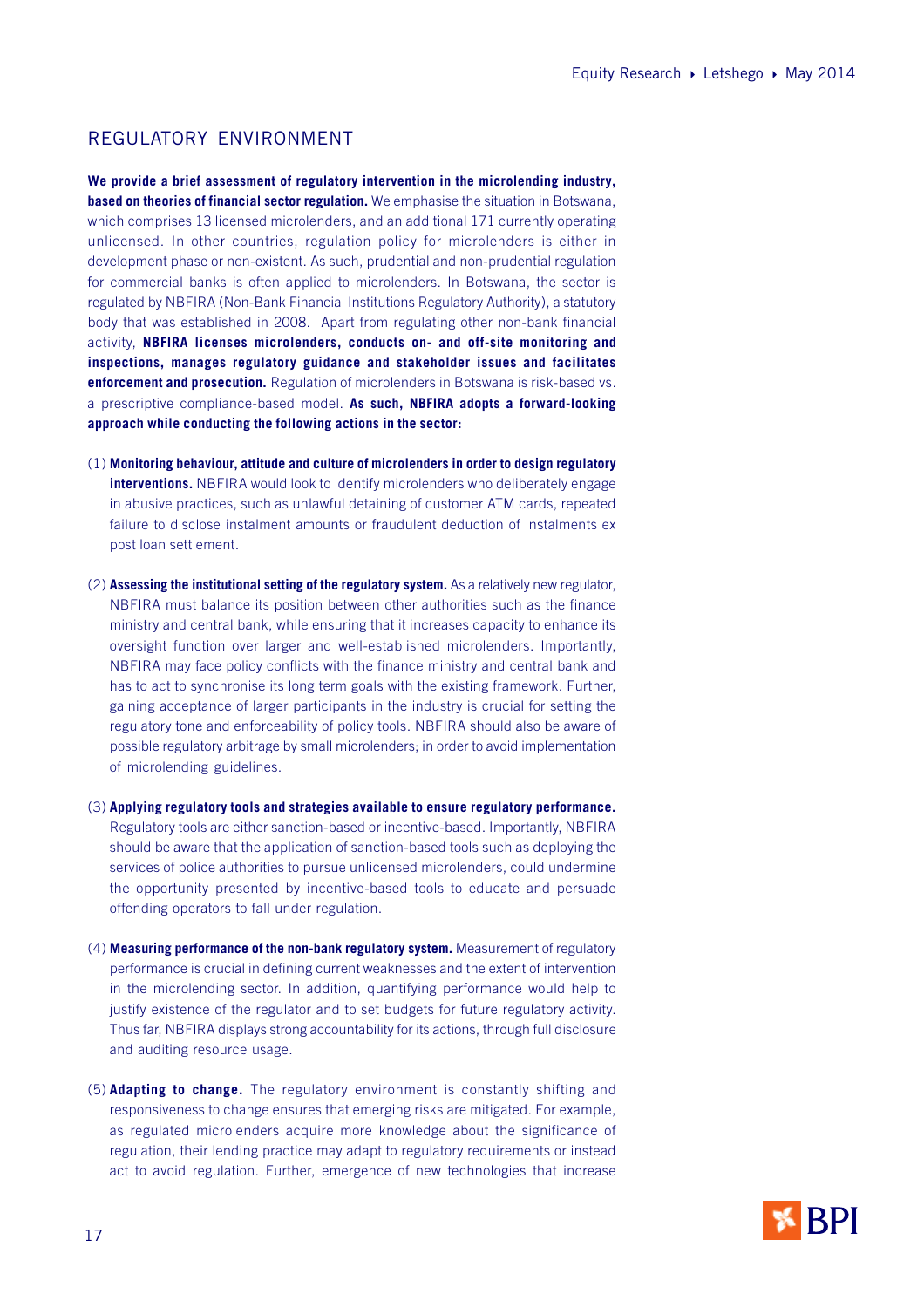outreach of financial services, may impact on the use of traditional infrastructure, such as branches. NBFIRA should actively monitor and engage microlenders to ensure redesign of policy tools that match how microlenders would conform to regulation and how they apply new methods of product distribution.

#### **Further, we recently met with NBFIRA management in Gaborone and key takeaways from our meeting were as follows:**

- (1) Despite current efforts to improve regulation, there remains a wide gap between commercial bank and microlending regulation in Botswana.
- (2) Improved regulation of microlenders would broaden access to and usage of financial services for the under-banked and reduce abusive practice by lenders.
- (3) Much effort is still required in policy design and implementation. Enforcement and prosecution capability is largely restrictive.
- (4) Larger microlenders, especially, tend to disregard the role of the regulator and therefore make significant decisions without approval.
- (5) The role of the regulator is not well-understood by microlenders.
- (6) The funding relationship between local banks and microlenders poses a systemic risk to depositors.
- (7) Financial literacy is relatively low and opens up opportunities for abusive practice by unregulated lenders.
- (8) There are a significant number of unlicensed and unidentified microlenders operating in Botswana.
- (9) Apart from the positive impact of deduction-at-source lending, individual borrowers still access non-regulated microloan products at levels beyond their ability to repay.

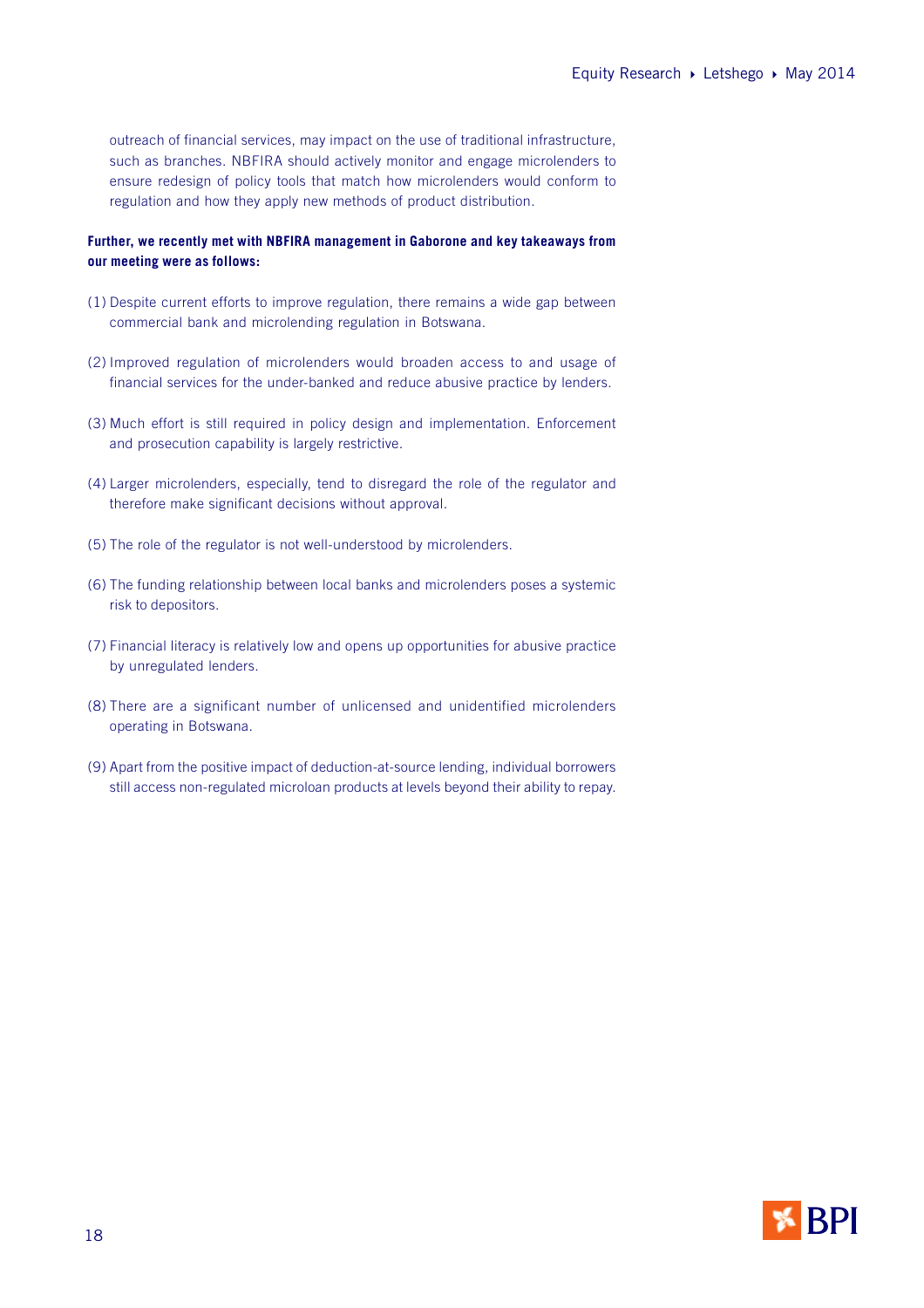## COMPANY PROFILE

**Letshego is a specialised microlender company based in Botswana, whose business model entails extending unsecured short and long term personal loans to formally employed individuals (> 90% are civil servants), and commonly securing repayments via a deductionat-source mechanism.** The company's flagship personal loans contribute approximately 95% of revenue and range from BWP 500 to BWP 200,000 with repayment periods of up to 5-years. A "vehicle finance" franchise makes up the balance of revenue, with loans of up to BWP100,000 on 4-year repayment schedules.

The company (formerly known as Micro Provident Botswana) was incorporated and commenced trading in Botswana in 1998, and was subsequently admitted to the Botswana Stock Exchange (BSE) in 2002, via a BWP 30mn private placement. Its main shareholders are insurance companies, development finance institutions (DFIs), pension fund management and asset management firms. They include Sanlam/ Botswana Insurance Holdings (BIH), International Finance Corporation (IFC), Investec and SQM Frontier. In 2013, IFC/ADP converted a BWP253mn loan into equity, obtaining 0.8% of total shares (post-issue) at a price of BWP1.60 per share (current market value BWP2.20).

Buoyed by a strong institutional shareholder base, Letshego has sought diversified product and geographic growth. In 2004, Letshego launched an insurance company (Legal Guard), although this was later sold in 2010 to its strategic shareholder, BIH. In 2005, the first move to transform into a sub-Saharan operator was achieved, with establishment of a Ugandan operation. In following years, Letshego expanded into several other countries in Southern and East Africa reaching a presence in eleven. These included establishments in Tanzania and Swaziland, both in 2006 and (now disposed) Zambia in 2007. The first acquisition was in Namibia in 2008 via the purchase of Eduloan. Mozambique was established 3-years later and in 2012 a startup in Lesotho followed. Still, in 2012, Letshego made a bold move into East Africa, via the acquisition of Micro Africa, which was represented in four countries-Kenya, Uganda, Rwanda and South Sudan.



#### Source: Company report, BPI Capital; Timeline not drawn to scale; (1) Zambia exited in YE13.





Source: Company report.

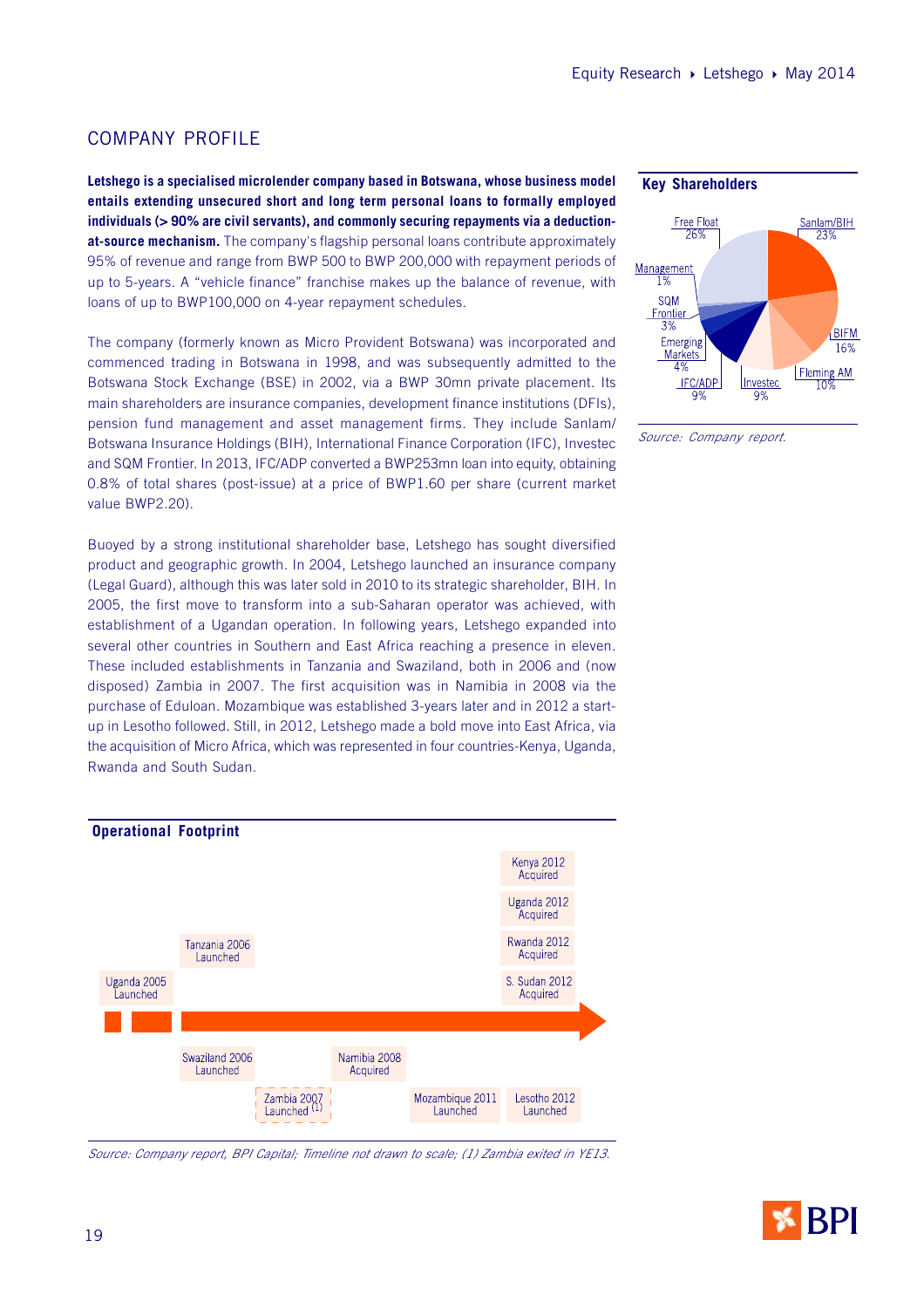## BUSINESS MODEL AND PRODUCT DESCRIPTION

**Letshego offers unsecured consumer finance via deduction-at-source code, as the cornerstone of its business model.** With the exception of the Micro Africa business, lending via deduction-at-source is prevalent in all of Letshego's operations. Other loan products offered by Letshego include group lending, MSME loans, salary advance, government payroll loans (without deduction) and housing microfinance.



Source: Company report, BPI Capital Africa.

## UNSECURED CONSUMER FINANCE

**Unsecured loans depend on the application of deduction-at-source code and central registers.** Central registers are typically independent and manage a database of borrowers. In a sense, they are similar to credit bureaux, which sell data on customer loan repayment track records.

#### **Deduction-at-Source Code Explained:**

- (1) Borrowers (civil servants) approach a Microlender for financing.
- (2) The Microlender submits affordability requests to the Central Register. The requests contain details of each loan, personal and professional data on each civil servant and proposed monthly loan deduction amounts.
- (3) The Central Register conducts a verification of affordability with the Government Payroll. A response to the verification query is transmitted from the Government Payroll to the Central Register. The Microlender is then informed of the outcome.
- (4) On successful verification, the Microlender approves each loan and disburses loan amounts to each civil servant's account with a commercial bank.
- (5) When the first instalments become due, the Microlender sends a verified and compliant deduction request to the Central Register. Together with requests from other Microlenders, the Central Register aggregates all deductions and conducts a cross-check, before submitting a request to the Government Payroll.

![](_page_19_Picture_13.jpeg)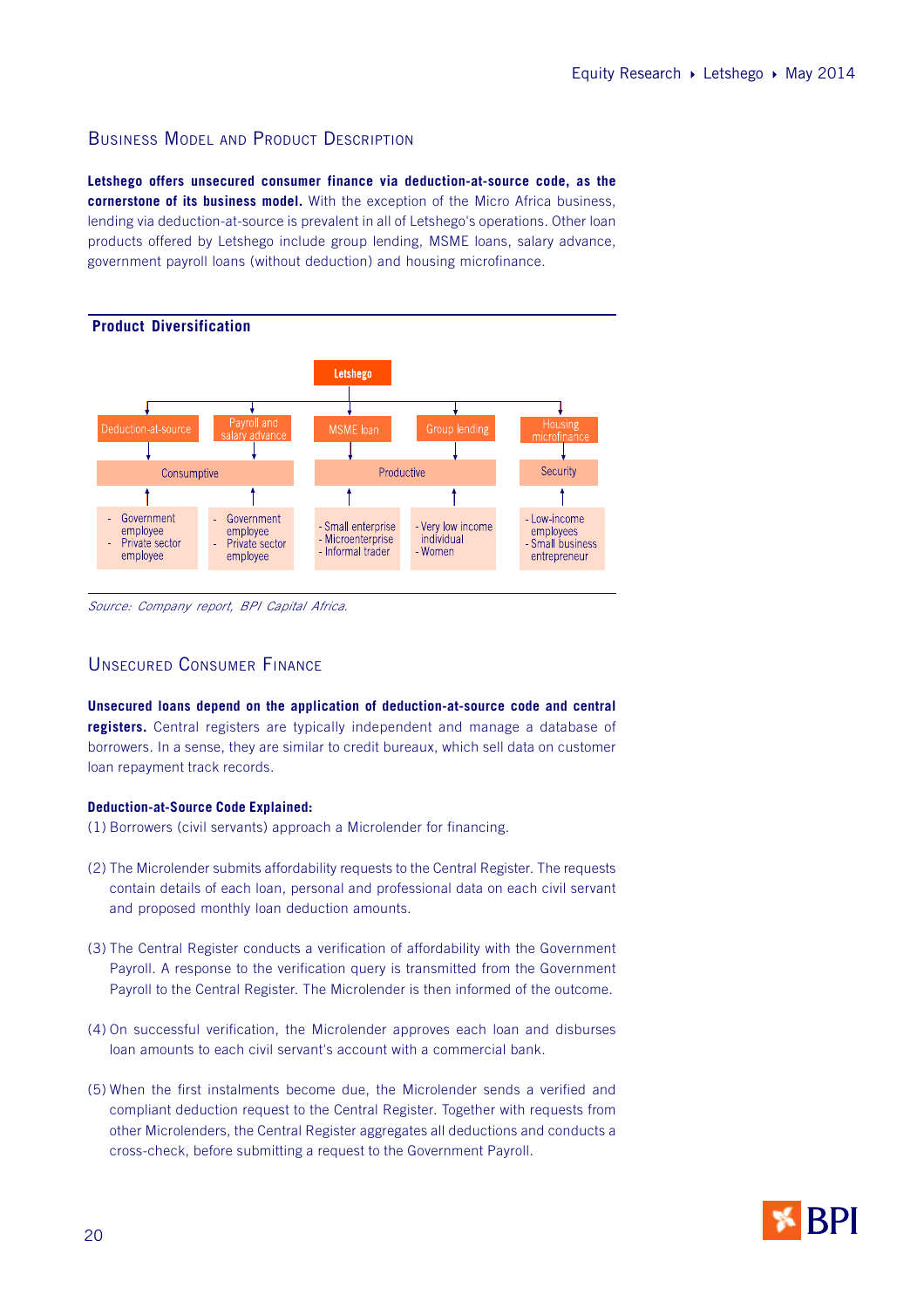- (6) The Government Payroll, in agreement with the request, deducts all required amounts from civil servant after-tax salaries. The Government Payroll is the source. All deductions are aggregated and transmitted to the Central Register. The Central Register bears the responsibility of disaggregating the transmitted amount.
- (7) Each Microlender receives an allocation based on the verified amount and updates the civil servants' instalments. Instalments for each loan are equal over the duration of the repayment.
- (8) Government Payroll disburses ex post deduction net salaries for each civil servant into respective bank accounts.

![](_page_20_Figure_4.jpeg)

Source: Company report, BPI Capital Africa.

#### **Benefits of Use of Deduction-at-Source Code**

In order to mitigate circumstances of default on unsecured loans, Letshego has thus far secured the use of deduction-at-source in most of the countries in which it operates. Hence, the benefits of its use can be surmised as follows:

- (1) Central registers reduce problems of information asymmetry, such as adverse client selection (hidden information) and moral hazard (hidden action); owing to collating and sharing of client data and affordability checks.
- (2) High risk perception is minimised; which is often a hindrance to providing loans to low-income segments.
- (3) High administrative costs associated with small value loans are eliminated due to use of automated central registers.
- (4) The lack of collateral is not a disincentive for providing loans, since targeted customers have a reliable flow of income
- (5) Collection rates are high (97 100%) due to deductions being made before borrowers receive a salary.

![](_page_20_Picture_13.jpeg)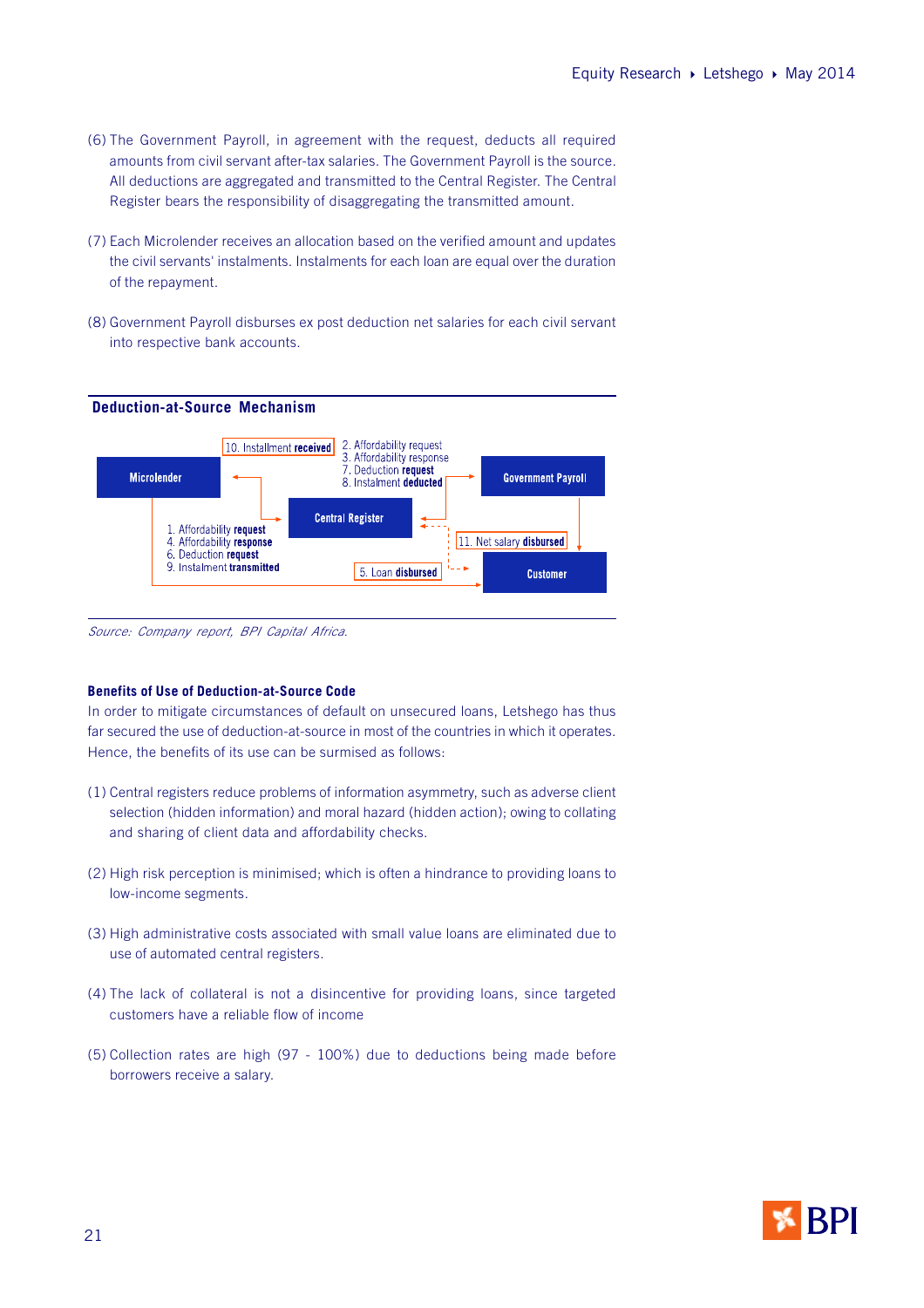#### **Risks of Using Deduction-at-Source Code**

The risk of increased regulation, such as deduction-at-source being disallowed, poses a significant threat to Letshego's loan portfolio. The State may increase regulation owing to concerns over excessive borrowing by customers and poor levels of affordability of loan repayment. In South Africa, between 1998 and 2001, the withdrawal of deduction-at-source code had tragic consequences for some financial services providers. Another risk is that the State may tighten fiscal policy and reduce the size of the civil service. A loss of employment on a large scale would drive loan delinquency rates higher. Natural attrition (voluntary exit or death) in the civil service is also a risk to use of deduction-at-source code.

#### **Mitigating Risks of Using Deduction-at-Source Code**

Given the risks, Letshego applies the following strategies: (1) on-going appraising to Governments of the use and benefits of deduction-at-source; (2) placing debit orders on stand-by for each customer bank account; (3) insuring against default and outstanding loan balances through life, retrenchment and permanent disability insurance and (4) adequate training and incentivisation of loan officers and sales agents, to improve client selection.

## GROUP LENDING, MSME LOANS AND OTHERS

**Letshego will likely increase scale on group lending as the product is lucrative and is associated with low risk**. Group Lending contracts were popularised by Grameen Bank in Bangladesh in the 1980s and have since grown to various parts of the world. In East Africa, group lending is popular among microfinance banks, and targets low-income households participating in microenterprise initiatives. A group typically comprises of 5 individuals-typically women-who receive separate unsecured microloans of no more than USD250 at a time. A loan granted to each individual is secured by joint responsibility of the group and subsequent peer monitoring of use of loan proceeds. As such, group lending reduces problems of information asymmetry and high risk perception associated with low income households. **MSME loans are productive-use financing and target microenterprises, with a typically high-risk profile.** They vary in structure, but have high flexibility through use of non-conventional forms of security. **Salary advances and government payroll loans target employed individuals.** However, the risk profile of these loans is much higher as there is no application of a deduction code for loan repayments. Though such loans present another growth opportunity, it is likely that Letshego would ultimately alter terms of this portfolio to deduction-at-source contracts.

![](_page_21_Picture_7.jpeg)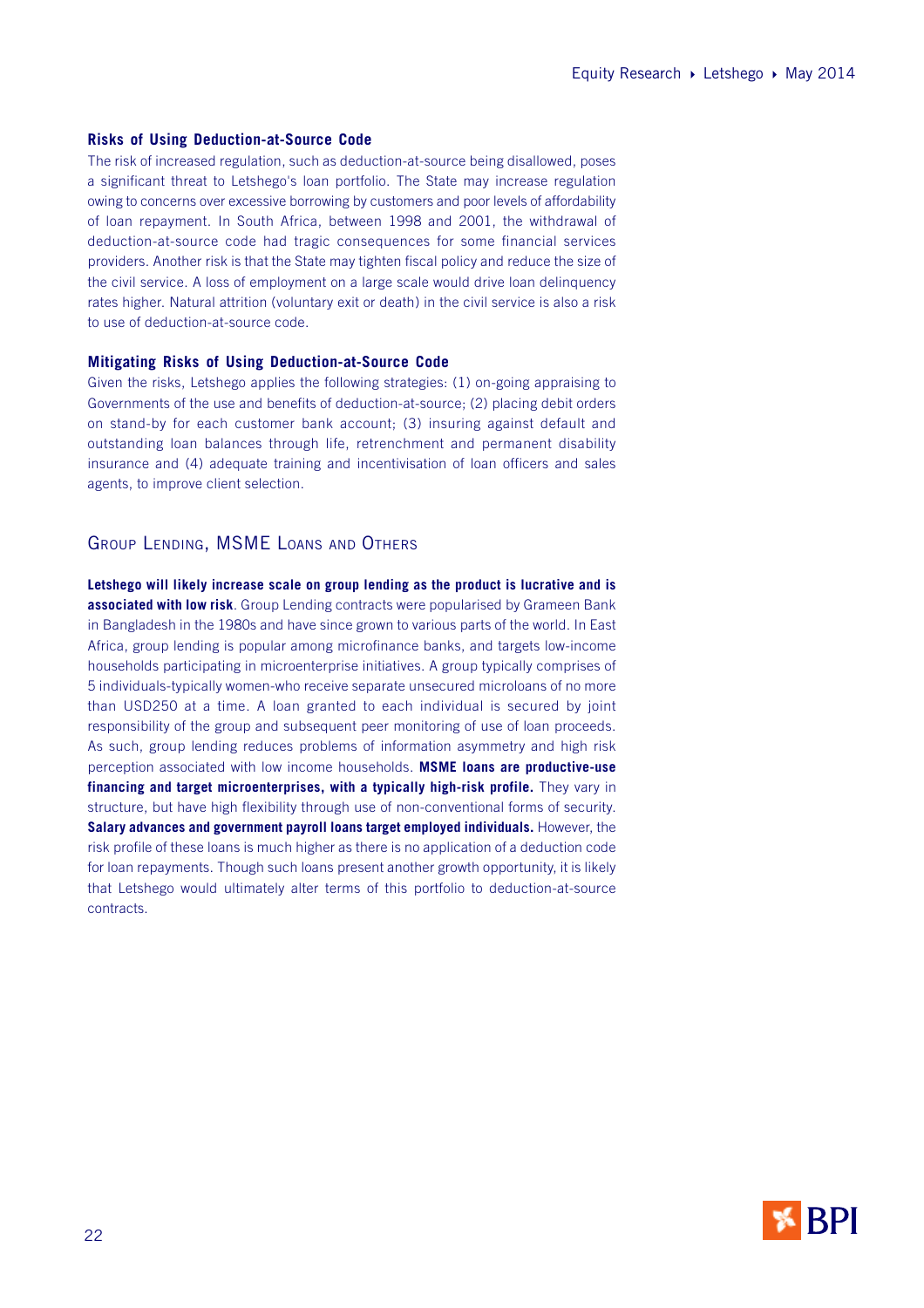## HISTORIC GROUP PERFORMANCE

## HISTORIC NET INCOME AND PROFITABILITY

**Letshego achieved steady growth in net income over the past few years, owing to management's conservative approach in driving the business. PAT growth compounded over the last four reporting periods was 14%.** In the last reported period, net income was muted, as it declined by 2% y/y to BWP643mn, owing to the impact of expansion initiatives on operating efficiency. Slower growth in last reported net income resulted in a decline in ROE and ROA to 20% and 18%-from 25% and 22% in the comparable year. Historically, Letshego has maintained relatively high levels of profitability, with average ROE and ROA over the last four reporting periods of 26% and 24%. However, the business has experienced a negative trend in profitability due to faster growth in equity and assets relative to net income, as well as the broader impact of increasing pressure on margins and recent expansion initiatives.

![](_page_22_Figure_4.jpeg)

Source: Company report.

## HISTORIC LEVERAGE

**Letshego's historic gearing levels remain relatively conservative, despite a debt note issue of ZAR700mn (USD68mn) in YE12. Management has maintained a debt-to-equity ratio within a range of 0.3 - 0.5x over the past few years.** This compares with nondeposit microlenders which are typically highly geared with debt-to-equity ratios of up to 2.0x. Notably, total borrowings declined marginally to BWP1.25bn from BWP1.28bn in FY13, following a BWP253mn debt-to-equity conversion. Letshego has funded most of its loan growth via equity, for which a large part was acquired in a BWP360mn capital call in YE09. Shareholder equity and total assets grew by compounded annual growth of 27% over the last four reporting periods vs total borrowing growth of 35%.

![](_page_22_Picture_8.jpeg)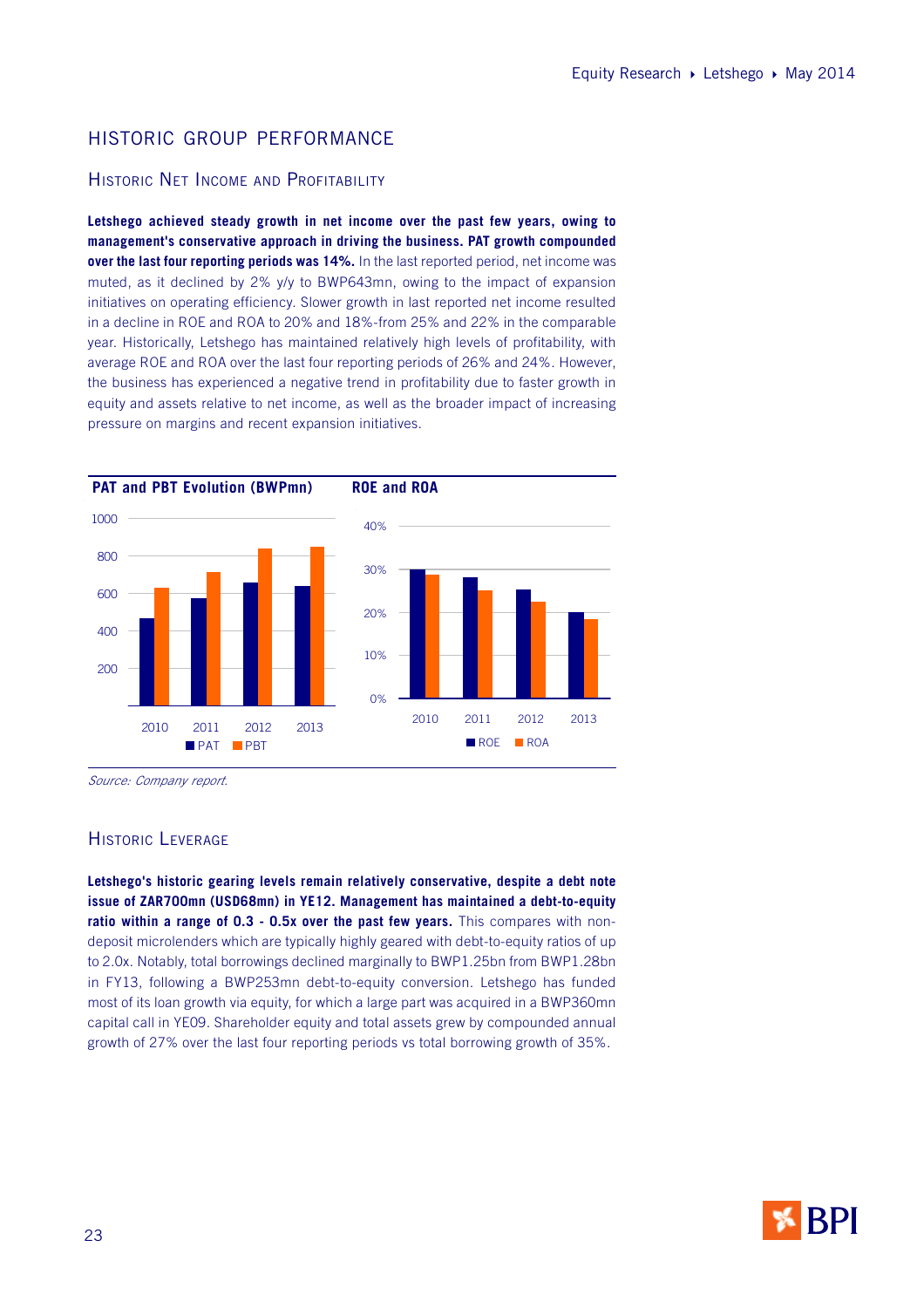![](_page_23_Figure_1.jpeg)

Source: Company report.

## HISTORIC LOAN GROWTH

**Efforts to grow the portfolio via regional operations paid off as Letshego delivered fouryear compounded annual loan growth of 27%**. In FYE, Letshego surprised on the upside with strong net loans growth of 33% y/y to BWP4.4bn; more so because of growth in the Southern Africa region (especially Botswana, Namibia and Mozambique), which delivered growth of 38% y/y to BWP3.7bn versus 8% for East Africa to BWP685mn. As such, Southern Africa increased its contribution to total loans to 85% from 81% in FY13. Market indications have generally been that the Southern Africa region is mature, since there are many competitors and prevalent use of deduction-at-source lending in most countries in the region. Further, the risk of increased regulation was seen to likely inhibit future growth of payroll lending, especially in Botswana and Swaziland.

![](_page_23_Figure_5.jpeg)

Source: Company report.

![](_page_23_Picture_7.jpeg)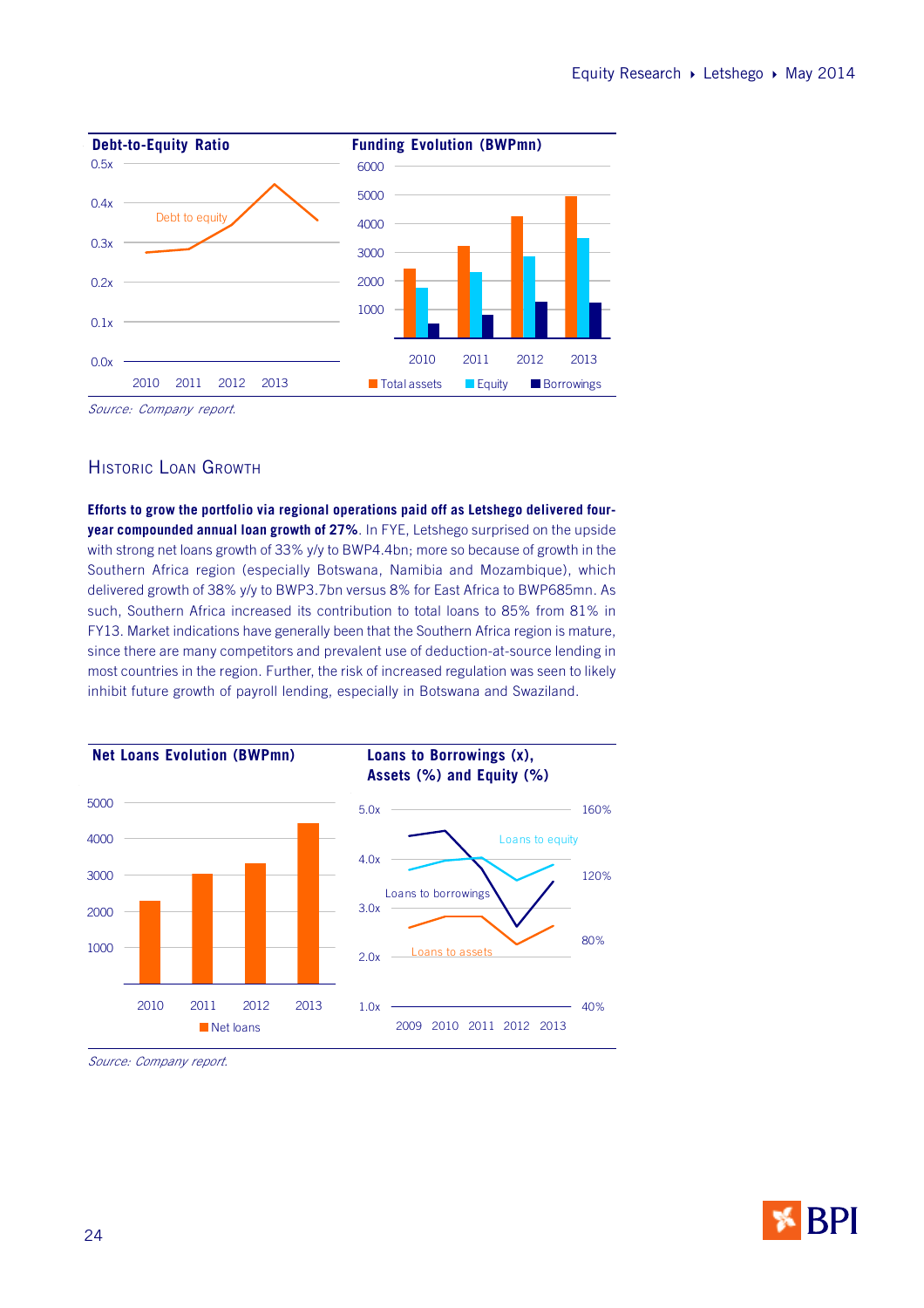## HISTORIC ASSET QUALITY

**Despite rapid loan growth, asset quality has remained relatively strong owing to conservative risk management and low-risk products.** Management fully impairs a loan once a borrower misses two repayments. As such, NPLs are maintained at relatively low levels, although a stringent approach to managing recoveries is utilised. However, by substituting writeoffs for NPLs, Letshego had an average NPL ratio of 1.5% over the last four reporting periods. Average cost of risk over a similar period was 1.6%. However, in the past FY provisioning increased to 1.7% owing to concerns over rising country risk in South Sudan.

![](_page_24_Figure_3.jpeg)

Source: Company report.

## HISTORIC PRODUCTIVITY

**Growth in average loans per branch has largely been positive and the average value over the last four financial periods was USD17mn per branch.** Average loans per staff over a similar period were USD3.7mn and average borrowings per staff were USD1.0mn. Staff productivity can be measured by average staff costs to total assets and loans, which were 3.6% and 4.1% over the last four reporting periods.

![](_page_24_Figure_7.jpeg)

Source: Company report.

![](_page_24_Picture_9.jpeg)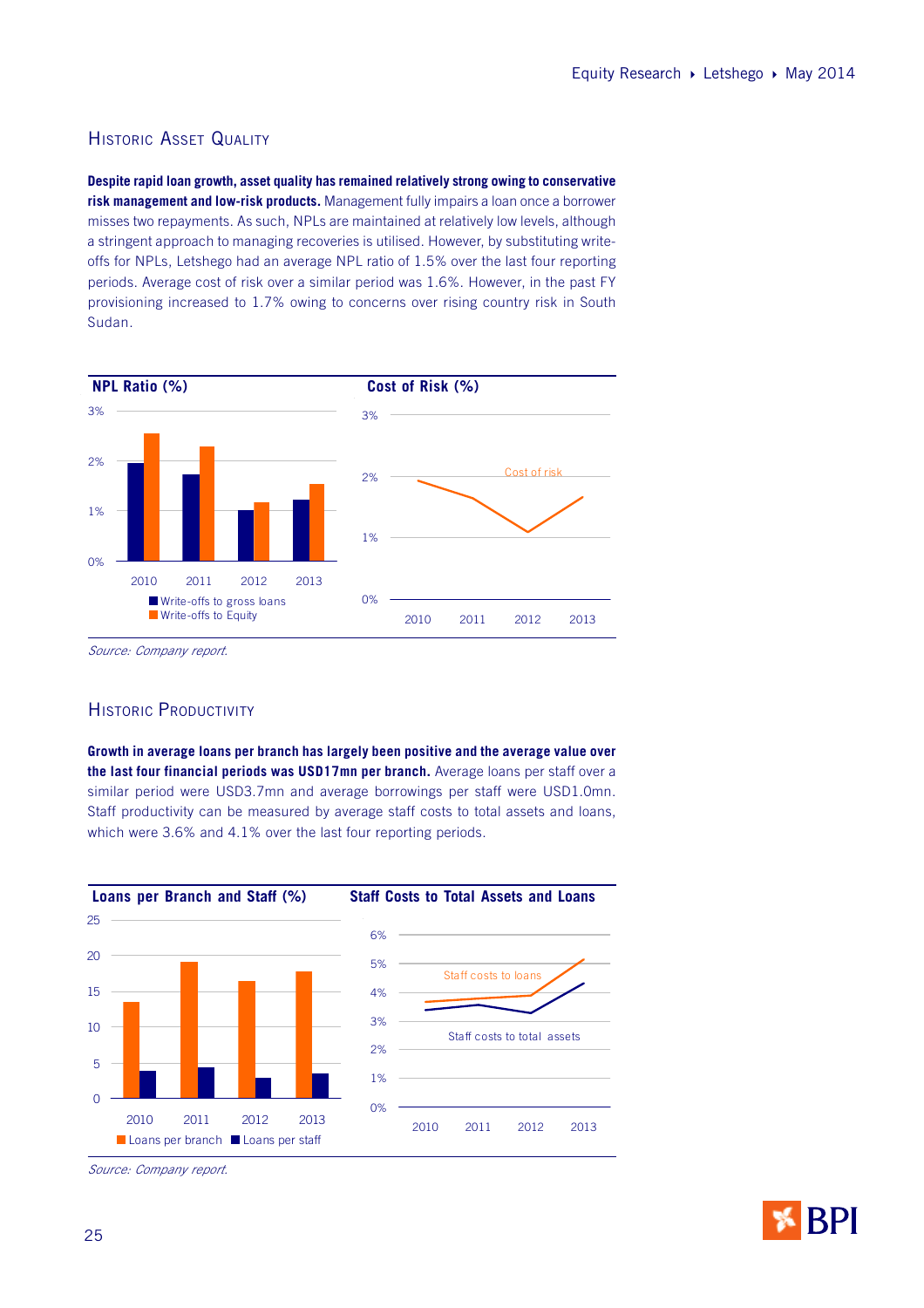## HISTORIC OPERATING EFFICIENCY

**Letshego's opex increased by a compound annual growth rate of 32% over the last four years, but the average cost-to-income ratio was 26% during that period.** In the last reported FYE, opex grew by a substantial 48% y/y to BWP455mn and cost-to-income ratio deteriorated to 33%. Cost increases were related to aggressive expansion into the region, modernisation of ICT infrastructure, widening of the distribution network to over 250 branches and acquisition of new staff.

![](_page_25_Figure_3.jpeg)

Source: Company report.

## HISTORIC MARGINS

**In addition to increasing pressure on opex, Letshego experienced declining margins due to increasing competition and regulatory pressures.** Letshego's average NIM over the last four reporting periods was 30%, and has had a negative trend. Despite margin pressure, net interest income maintained a positive trend and achieved a compound annual growth rate of 20% over the past four years.

![](_page_25_Figure_7.jpeg)

Source: Company report.

![](_page_25_Picture_9.jpeg)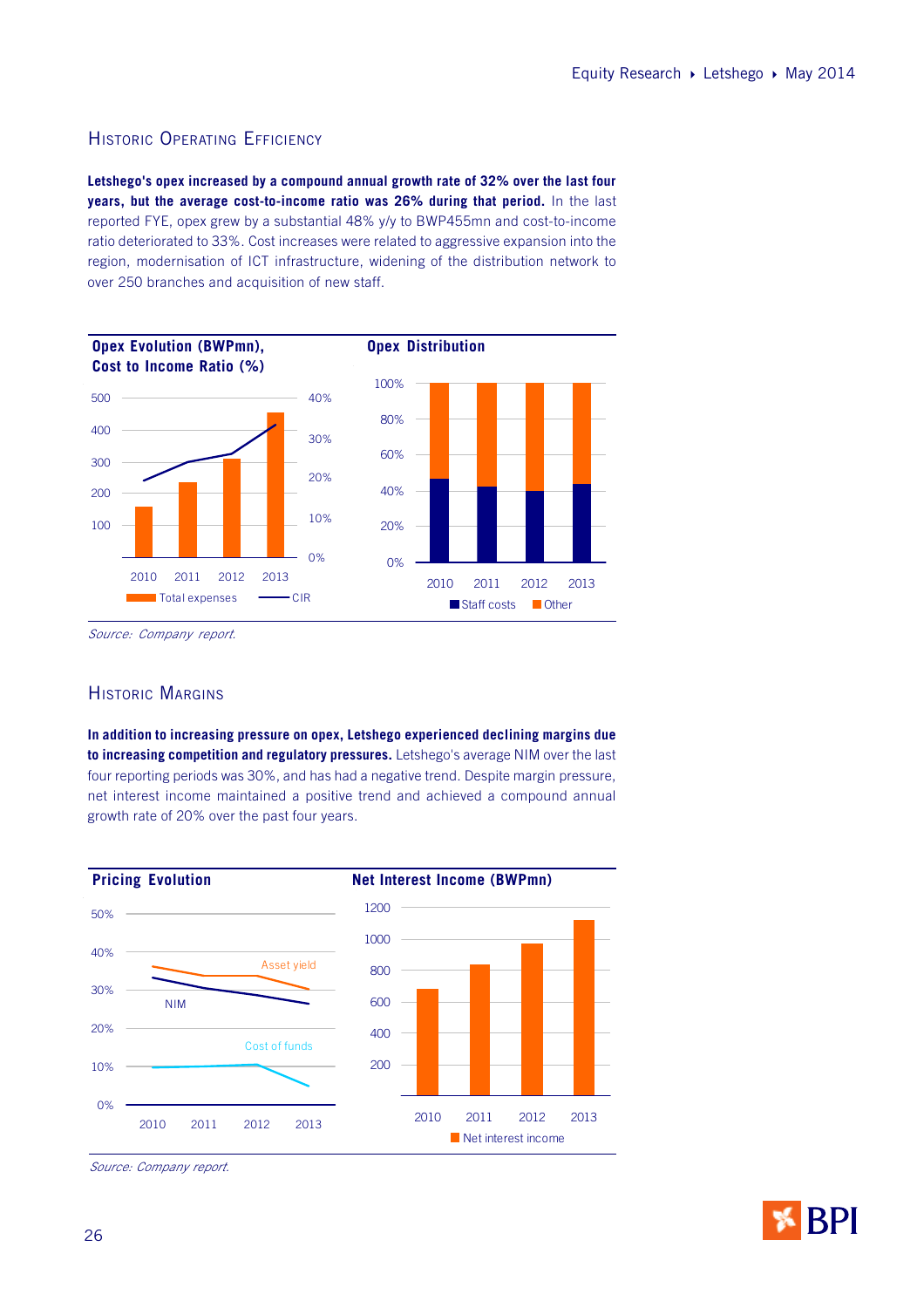#### HISTORIC REGIONAL PERFORMANCE

**Letshego is present in Southern Africa and East Africa with operations spanning 10 countries.** Southern Africa consists of Botswana, Namibia, Lesotho, Mozambique and Swaziland; and East Africa is represented by Uganda, Tanzania, Kenya, Rwanda and South Sudan.

![](_page_26_Figure_3.jpeg)

Source: BPI Capital Africa.

Southern Africa is a dominant group, testament to Letshego's roots in Botswana. Its average contribution to operating income in FY10-13 was 82%, although the trend has been negative post the acquisition of Micro Africa in YE12. Nevertheless, a higher share of operating income in Southern Africa was driven by strong loan book growth. The average FY10-13 contribution to gross loans in Southern Africa was 86%, and the impact of the additional East Africa portfolio has thus far not been substantial.

![](_page_26_Picture_6.jpeg)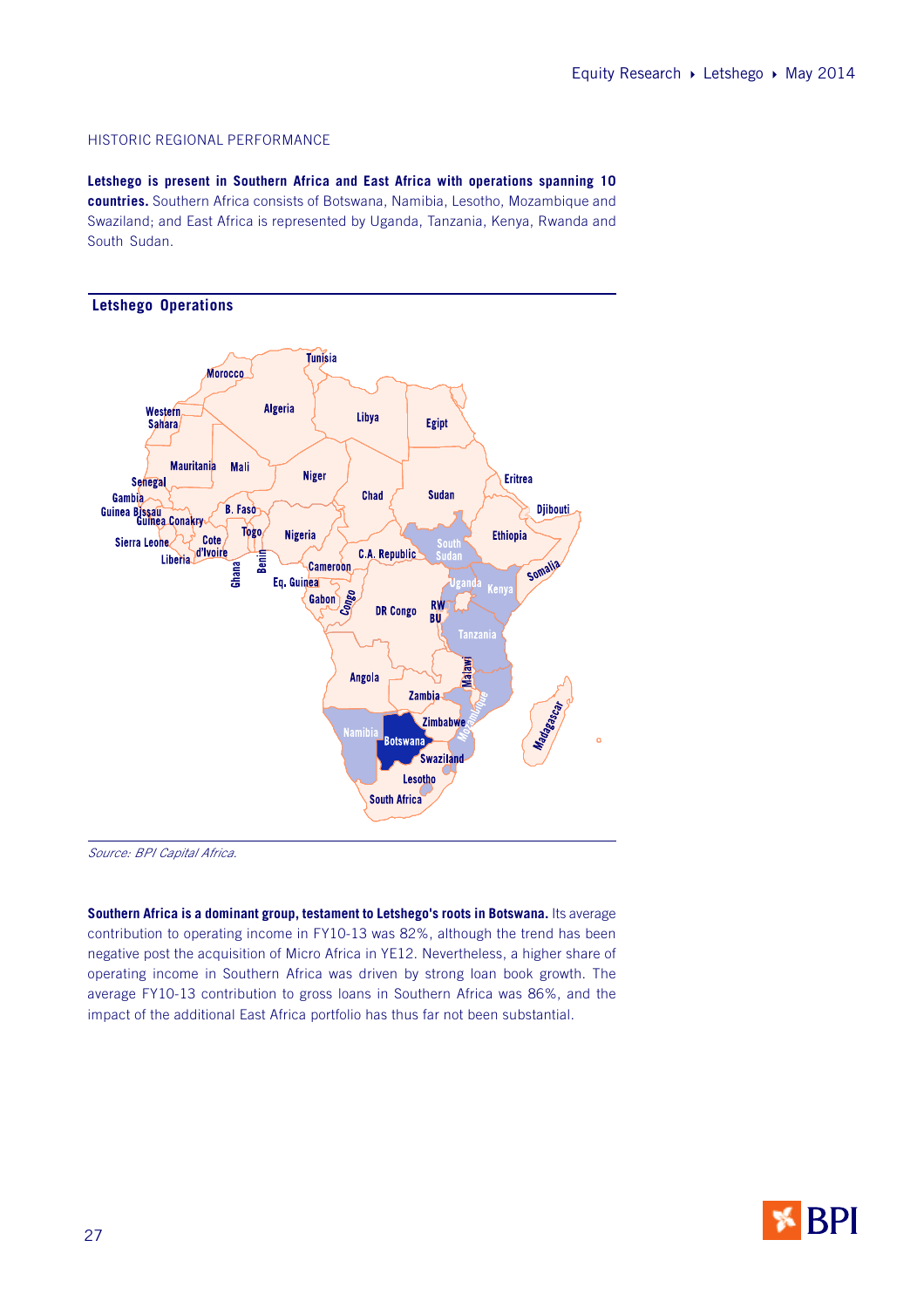![](_page_27_Figure_1.jpeg)

Source: Company report.

**Despite a relatively low contribution to gross loans, East Africa operations have taken the lion's share of total provisions, at 64% for FY13.** In addition East Africa provisions CAGR10-13 was 37% vs a 20% decline in Southern Africa.

![](_page_27_Figure_4.jpeg)

Source: Company report.

**Further, a longer operating track record for Southern Africa has yielded stronger efficiency.** East Africa operations, which include the recent acquisition of Micro Africa, are currently experiencing integration issues, which have exerted pressure on opex. The average CIR10-13 for Southern Africa was 30% versus 33% for East Africa.

![](_page_27_Picture_7.jpeg)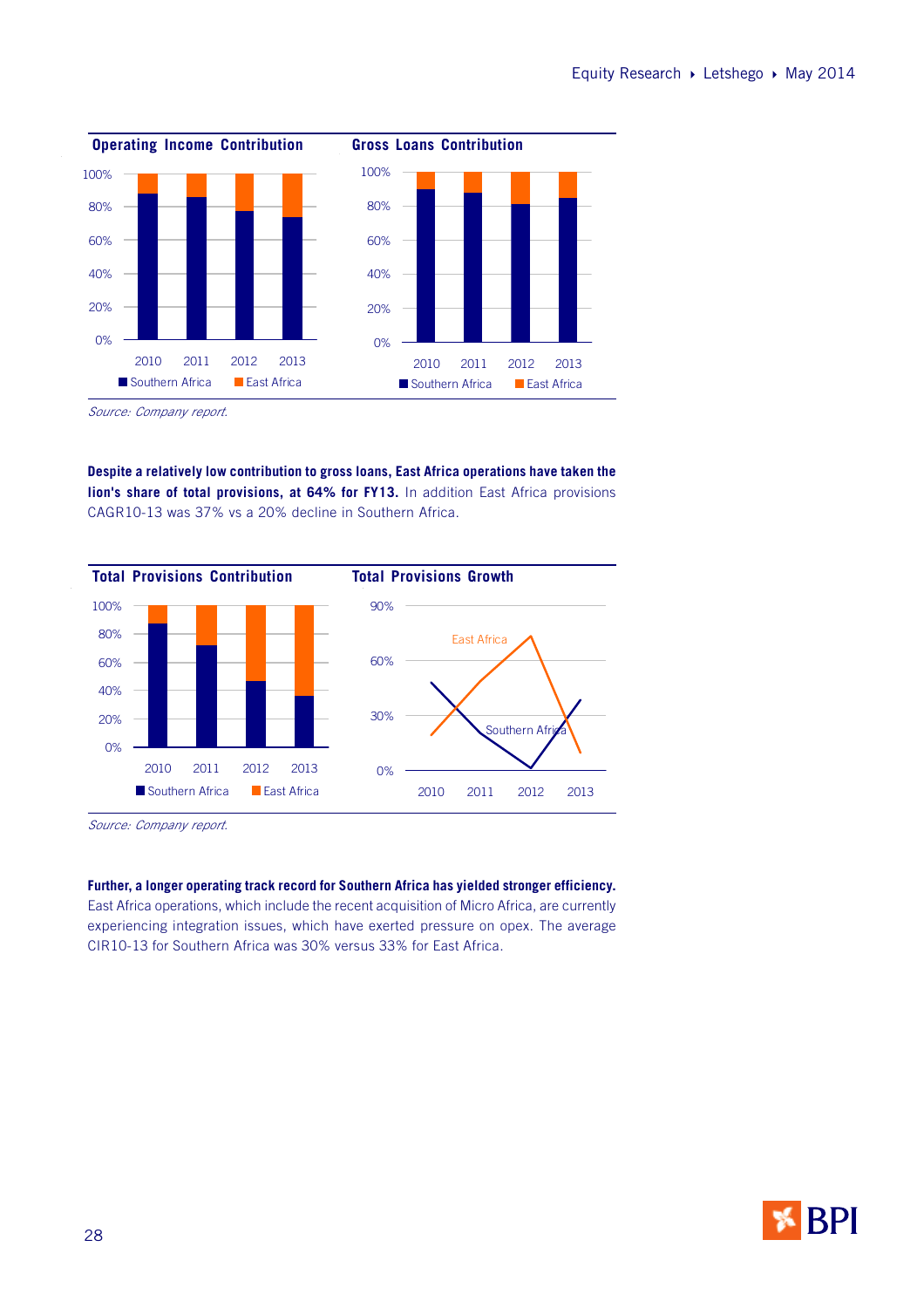![](_page_28_Figure_1.jpeg)

Source: Company report.

Nevertheless, **East Africa is the more profitable on ROA, due to a smaller asset base.** East Africa average ROA10-13 was 43% vs Southern Africa at 20%. Despite high profitability in East Africa, the majority of PBT is contributed by Southern Africa, comprising >85% of total PBT.

![](_page_28_Figure_4.jpeg)

Source: Company report .

![](_page_28_Picture_6.jpeg)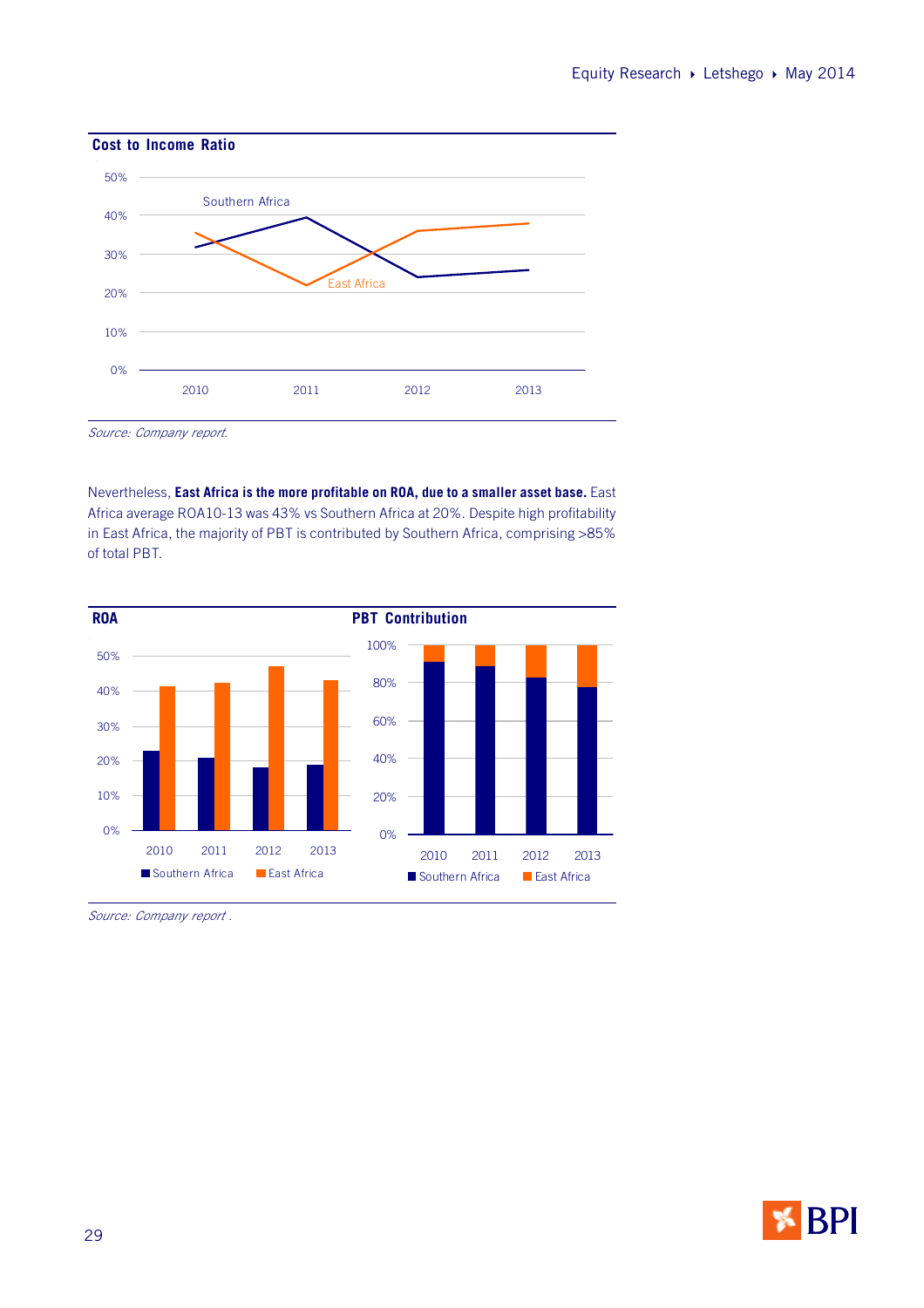| Letsliego Maill Markets - Macio Tanuscape |         |                     |         |           |         |          |        |         |         |        |
|-------------------------------------------|---------|---------------------|---------|-----------|---------|----------|--------|---------|---------|--------|
|                                           |         |                     |         |           |         |          |        |         |         | South  |
|                                           |         | Botswana Mozambique | Namibia | Swaziland | Lesotho | Tanzania | Uganda | Kenya   | Rwanda  | Sudan  |
| Population (000)                          | 2 0 7 9 | 25 860              | 2 1 7 4 | 1 0 9 3   | 1 906   | 46 277   | 36 824 | 44 351  | 10 641  | 10 882 |
| $%$ urban                                 | 62%     | 31%                 | 38%     | 21%       | 28%     | 27%      | 16%    | 24%     | 19%     | 18%    |
| Labour force (000)                        | 1 3 0 8 | 10 550              | 928     | 424       | 874     | 25 590   | 17 400 | 19 670  | 4 4 4 6 | --     |
| Formally employed (000)                   | 539     | 1 1 2 0             | 300     | 100       | 539     | 3 8 7 0  | 556    | 2 1 2 7 | 490     | 506    |
| % in Government                           | 25%     | 22%                 | 31%     | 35%       | 8%      | 15%      | 45%    | 27%     | 27%     | 30%    |
| Public debt (% of GDP)                    | 18%     | 47%                 | 27%     | 21%       | 38%     | 43%      | 31%    | 54%     | 24%     | 74%    |
| GDP per capita (USD)                      | 7 1 3 6 | 593                 | 5 6 6 7 | 3 3 1 3   | 1 1 9 4 | 703      | 626    | 1 0 1 6 | 698     | 1 262  |
| GDP growth (Dec-14)                       | 4.1%    | 8.3%                | 4.3%    | 2.1%      | 5.6%    | 7.2%     | 6.4%   | 6.3%    | 7.5%    | 7.1%   |
| Inflation (Dec-14)                        | 3.5%    | 6.0%                | 5.8%    | 5.6%      | 4.6%    | 5.0%     | 7.0%   | 6.6%    | 4.5%    | 14.2%  |

## COUNTRY PROFILES AND OUTLOOK

**Letshego Main Markets - Macro landscape**

Source: Company report, CIA, IMF; GDP per capital at current prices.

## **BOTSWANA**

**The domestic economy delivered relatively slow but stable growth over the last two years,** largely due to fiscal restraint and slower non-mining activity. Real GDP growth in YE13 was 3.9% versus 4.2% the previous year. Demand pressures were alleviated by modest State expenditure growth of just 2%, further driving slower non-mining (supply-side) GDP growth at 5.1% compared to 8.0% in YE12. With reduced demand pressures, inflation came to within the target band of 3 - 6%. Likewise, the pula appreciated against the South African rand, but the USD exchange rate was relatively stable. South Africa is Botswana's key trading partner.

With a stronger local currency and restraint on spending, State deposits with the central bank increased. The effect was a contracting of money supply in the economy. In contrast, YE13 private sector credit growth of 15.1% and an increase in net foreign assets had an expansionary effect on money supply. On balance, YE13 money supply expanded by 8.6%. Private sector credit growth was led by borrowing at household level - which delivered YE13 growth of 24.2% vs 21.0% in the previous year. The strong growth in household credit stabilised demand and supported economic activity. Key drivers of household credit growth were mortgages, up 43.3% y/y and personal loans 19.1%. However, as supply-side activities slowed, YE13 productive sector credit growth was a meagre 4.6%, albeit off a higher growth base of 26.8% in YE12.

![](_page_29_Figure_8.jpeg)

Source: Central Bank.

![](_page_29_Picture_10.jpeg)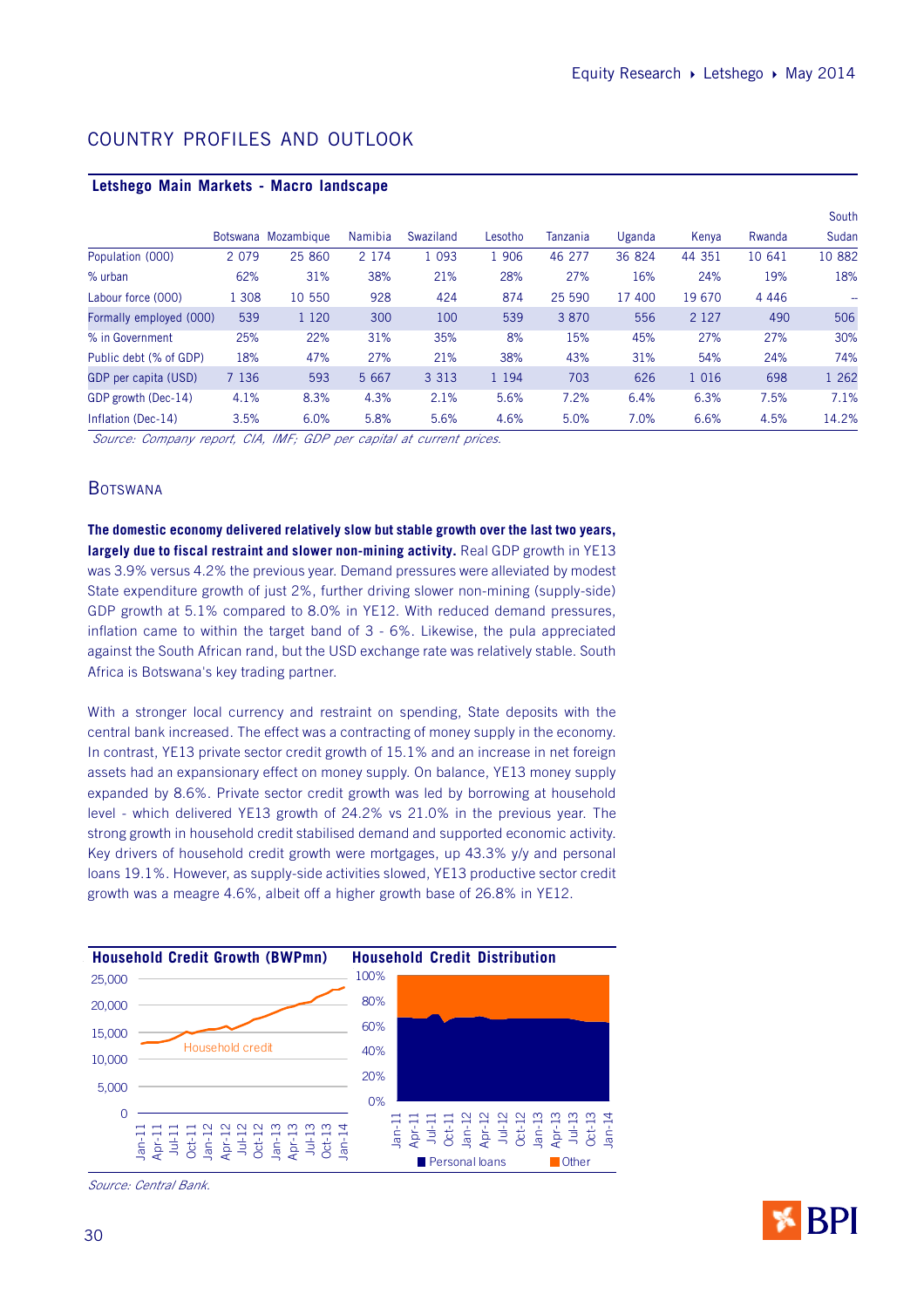**Importantly, the significant increase in credit to households, mostly in the form of personal loans or consumer finance is, in a sense, concerning.** While the credit expansion is reflective of increased outreach or access to financial services, its poses potential systemic risk, should borrowers become overburdened with debt and default on repayments. According to the Bank of Botswana, funding sources for household credit, which is usually allocated in frequent small value loans, mainly consists of pricesensitive wholesale corporate deposits. Wholesale deposits represent c. 75% of total banking sector deposits and household credit comprises c. 60% of total banking sector loans.

Using data sourced from Bank of Botswana, **we measured household credit 'portfolioat-risk' (PAR) for the banking sector, as a proxy for total household credit (including microlenders).** At different levels of up to 90 days, 180 days and over 180 days, the variable provides an indication of loans with outstanding payments as a % of total loans. It is a common measure applied by microlenders. For the period commencing Sep-11 to Dec-13, the averages of PAR90, PAR180 and PAR+180, were 1.4%, 2.9% and 0.7%. The lower average PAR+180 is likely an indication of subsequent arrear resolution via loan term renegotiation or write-offs.

![](_page_30_Figure_3.jpeg)

Source: Central Bank; BPI Capital Africa.

#### **Letshego Financial Services (Botswana)**

Botswana was established in 1998 and is 100% owned by Letshego Holdings. **As a dominant microlender Letshego Botswana is the largest contributor to loans and operating income in the Group.** It controls c. 25% of market share of about 133 000 civil servants, with about 99% of the portfolio on deduction-at-source contracts. Likewise, the collection rate is on average 97%. However, with rising concern over household credit levels in Botswana, it is no surprise that consensus sentiment in the recent past is that Botswana is ex growth. Yet, Letshego Botswana has displayed resilience as its portfolio continues to expand and the business delivering relatively strong operating performance in FY14.

## **Household Credit**

|          | <b>PAR90</b> | <b>PAR180</b>                        | PAR+180 |
|----------|--------------|--------------------------------------|---------|
| $Sep-11$ | 1.3%         | 2.9%                                 | 0.5%    |
| $Dec-11$ | 2.1%         | 2.9%                                 | 0.5%    |
| $Mar-12$ | 1.3%         | 2.6%                                 | 0.6%    |
| $Jun-12$ | 1.9%         | 2.5%                                 | 0.6%    |
| $Sep-12$ | 1.2%         | 2.9%                                 | 0.9%    |
| $Dec-12$ | 1.1%         | 3.3%                                 | 0.4%    |
| $Mar-13$ | 1.5%         | 2.7%                                 | 0.5%    |
| $Jun-13$ | 1.2%         | 3.5%                                 | 0.4%    |
| $Sep-13$ | 1.4%         | 2.7%                                 | 1.1%    |
| $Dec-13$ | 1.3%         | 2.9%                                 | 1.2%    |
| Average  | 1.4%         | 2.9%                                 | 0.7%    |
|          |              | Course, Control Bonk and DDI Conital |         |

Source: Central Bank and BPI Capital Africa.

![](_page_30_Picture_10.jpeg)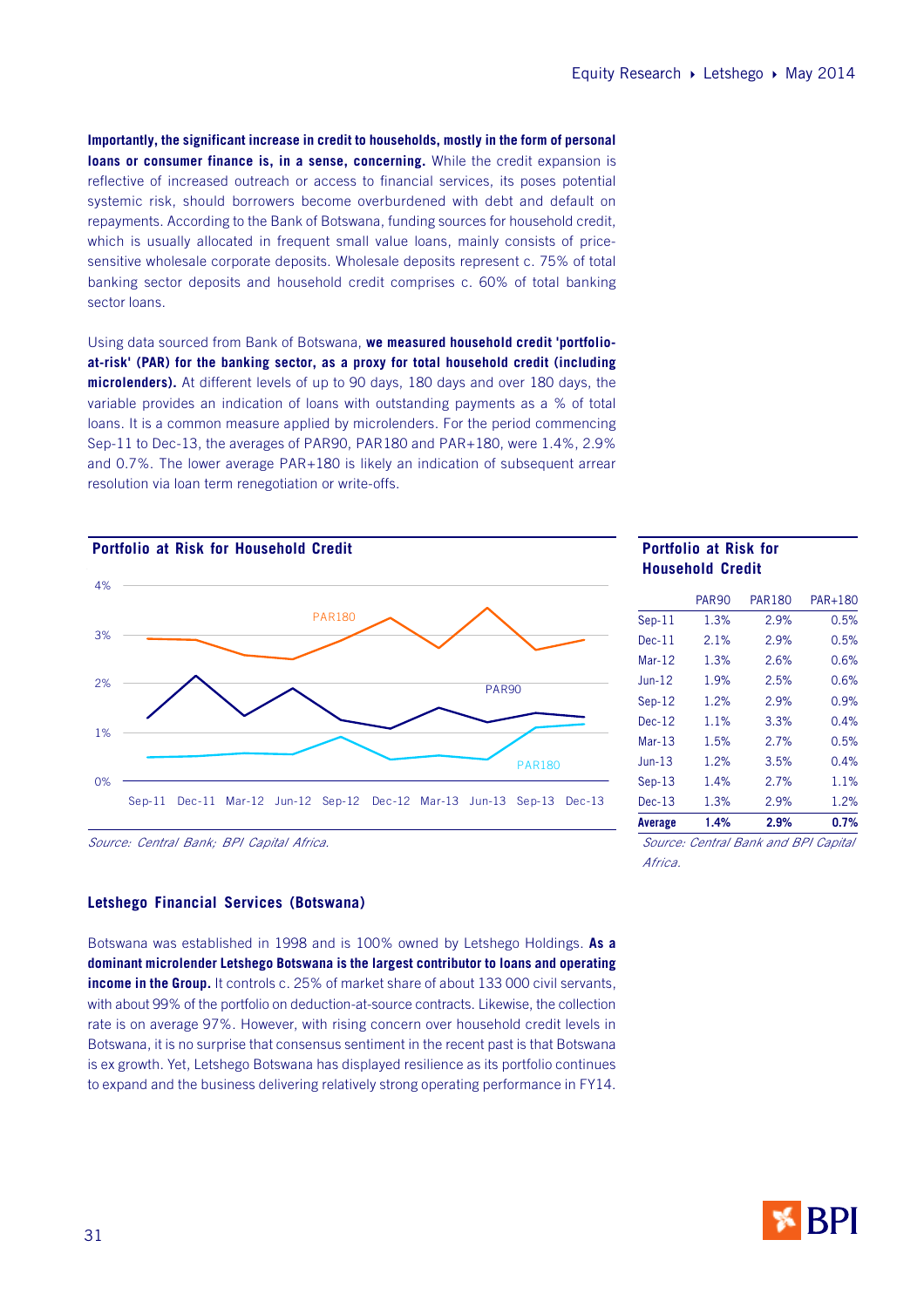#### **Outlook for Botswana**

**Botswana has a positive and stable MT outlook,** supported by growth in mining activitylargely the diamonds industry. Owing to demand-side pressure restraints and easing inflation (Jan-14: 3.5%), the central bank has maintained an expansionary stance on monetary policy by reducing the bank rate. The reduction occurred gradually over the last 24-months and reached a YE13 low of 7.5%. Prospects for relatively low inflation and a stable exchange rate remain strong in the MT. IMF estimates a YE14 inflation rate of 3.5%. However, risks to inflation include significant changes in State administered prices and government levies, an expansionary fiscal stance and external shocks from international food and oil prices. Albeit the risk of an over-indebted consumer, household credit is expected to continue to grow; supporting supply-side economic activity, particularly in sectors such as manufacturing, retail, agriculture, services and import distribution.

![](_page_31_Figure_3.jpeg)

Source: Central Bank.

#### **MOZAMBIQUE**

**With estimated YE14 GDP growth of 8.3%, up from 7.1% the previous year, Mozambique is ranked among the top five fastest-growing SSA economies** (which include Sierra Leone, Chad, DRC and Côte d'Ivoire). Strong domestic performance is largely attributed to activity in extractive industries following coal and natural gas finds in recent years. The country has enjoyed strong FDI inflow in mining and large-scale infrastructure projects. IMF estimates that the coal and gas projects could, in each year add 200bp to GDP growth over a 10-year horizon; while FDI will likely reach 45% of national income. Infrastructure projects are in sectors such as electricity generation, minerals exploration, metals processing, rail and transportation.

Likewise, the Mozambican government has adopted an expansionary stance on fiscal policy to further stimulate rapid economic growth. Large increases in spending are therefore expected over the MT. Currently, the YE14 fiscal budget has an estimated deficit equivalent to 6% of GDP vs 5% in YE13. Monetary authorities have also responded with easing of policy, while capitalising on gains in inflation (YE13: 3.0% versus SSA average of 5.9%). The central bank, Banco de Moçambique, halved its key policy rate the Standing Lending Facility to 8.25% in Oct-13 from 16.00% in Jul-11, while maintaining the CRR at a comparably low 8.00% for about 24 months. Nigeria, for example has a CRR of 15% for corporate deposits and 75% for public sector deposits; a level set in order to sterilise excess liquidity in the Nigerian banking system.

![](_page_31_Picture_8.jpeg)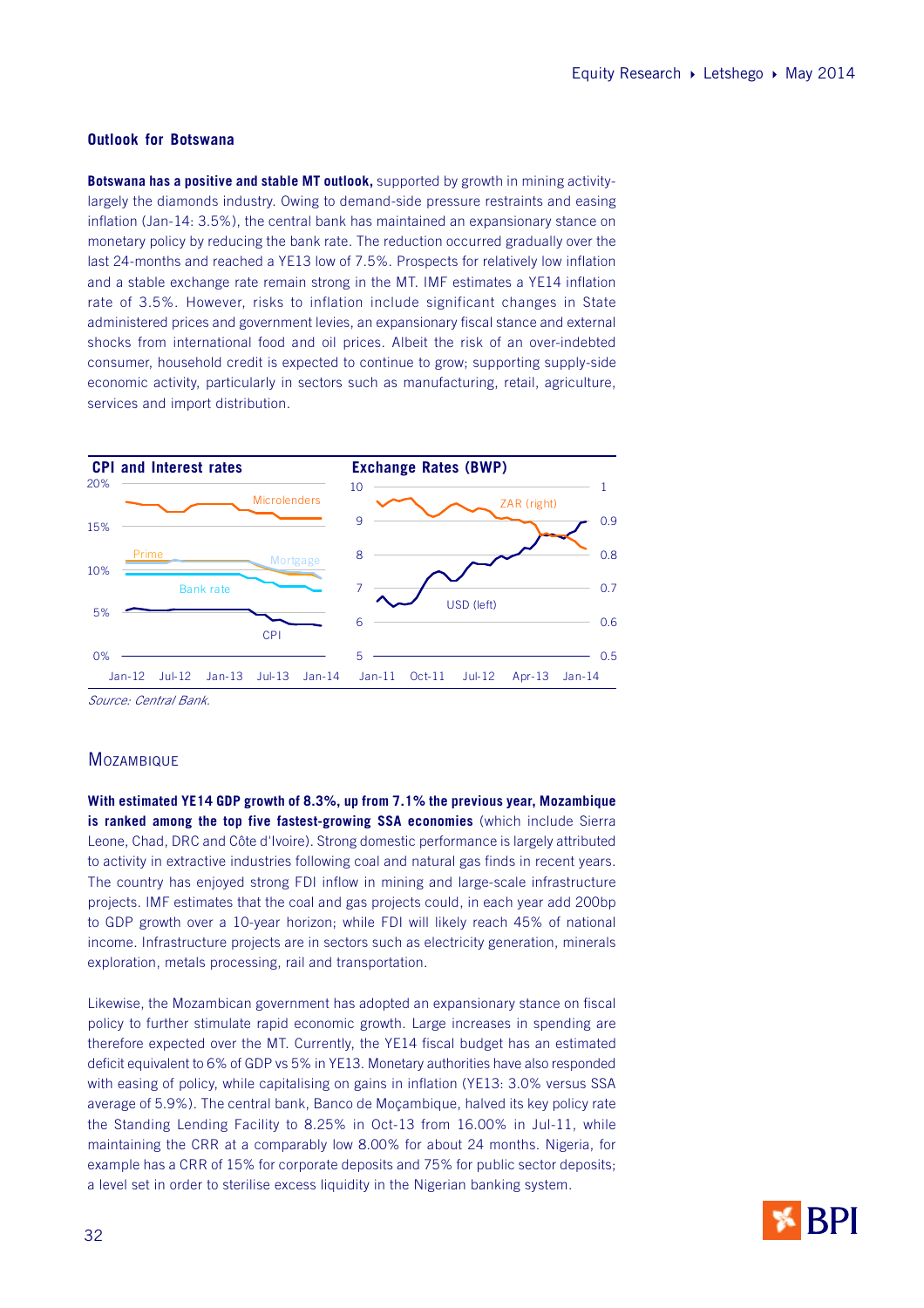In Mozambique, however, the interest rate pass-through has remained largely ineffective as banking sector lending rates persist at relatively high levels. This scenario compromises efforts to stabilise pricing and may retrain credit growth in the MT. However, Mozambique has continued to exhibit strong private sector credit growth targeting business and households.

#### **Letshego Financial Services (Mozambique)**

This is one of the latest additions to the stable and was established in 2011. The unit is among the fastest growing with over 20,000 borrowing customers all serviced on a deduction-at-source platform. Repayment collection rates have ranged from 97-98%, indicating relatively high quality of the loan book. **With solid gains on the lending front, Letshego Mozambique presents an exciting opportunity for the group as it is the first in the stable to accept deposits as a deposit microfinance bank. Whereas the group has not yet been successful in delivering full commercial banking in other regions (especially Botswana), the Mozambique operations commenced deposit-taking in Feb-14**. As such, this is a solid ground upon which the business will test its value offering-seamless transactional service facilities for traditional and new clients. Customers will effectively be able to save and borrow with Letshego, as well as conduct payments on a Letshego platform; and in a sense, Letshego would increase its share of wallet of the customer. Importantly, we view this as the first step towards a restructuring of Letshego's funding mix, currently dominated by shareholder equity.

## EAST AFRICA

Among other countries, the region consists of Kenya, Tanzania, Uganda, Rwanda, Burundi and South Sudan. **A key regional body called the East African Community has sought to broaden economic cooperation among member States and thus far delivered harmonisation of customs (in 2005) and established a common market (in 2010). Planned objectives include harmonisation of monetary policy and in the long run creation of a political federation**. The body is represented by all excepting South Sudan, which is at final stages of admission. The population of member States in the EAC is 141mn and GDP is estimated at USD100bn. Average real GDP for countries in the region was c. 4.3% over YE10-13 and is expected to reach 6.5% for YE14. Average inflation (excluding South Sudan in YE12) was 8.6% and should be c. 6.5% at YE14.

| Average                | 6.3% | 5.9% | $-3.6%$  | 8.8%  | 6.5%  |
|------------------------|------|------|----------|-------|-------|
| South Sudan            | $ -$ | $ -$ | $-47.6%$ | 24.4% | 7.1%  |
| <b>Burundi</b>         | 5.1% | 4.2% | 4.0%     | 4.5%  | 4.7%  |
| Tanzania               | 7.0% | 6.4% | 6.9%     | 7.0%  | 7.2%  |
| Uganda                 | 6.2% | 6.2% | 2.8%     | 6.0%  | 6.4%  |
| Rwanda                 | 7.2% | 8.2% | 8.0%     | 5.0%  | 7.5%  |
| Kenya                  | 5.8% | 4.4% | 4.6%     | 5.6%  | 6.3%  |
|                        | 2010 | 2011 | 2012     | 2013  | 2014F |
| <b>Real GDP Growth</b> |      |      |          |       |       |
|                        |      |      |          |       |       |

Source: IMF.

**Real GDP Growth**

![](_page_32_Picture_8.jpeg)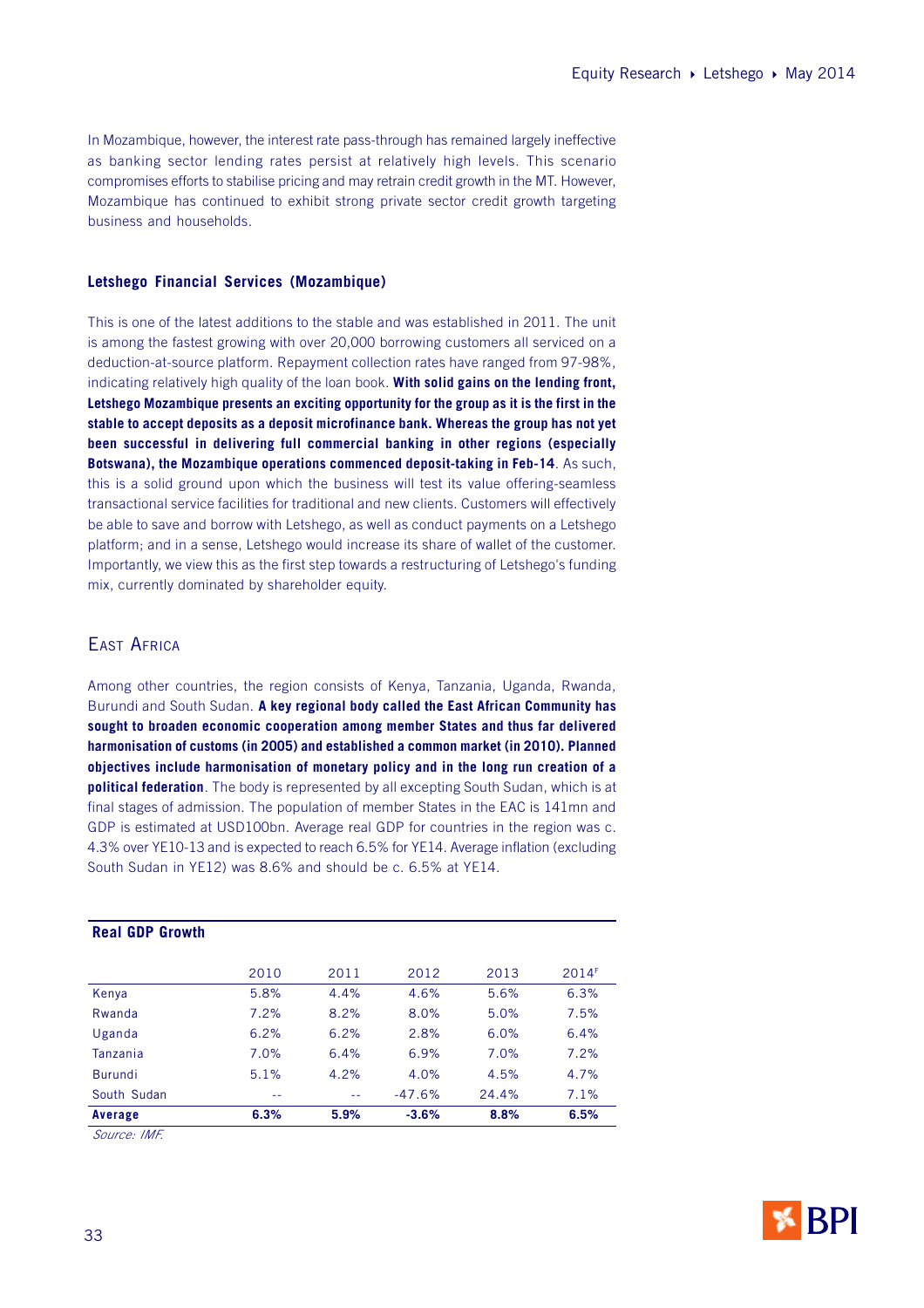| <b>Inflation Rate</b>      |      |       |          |      |       |
|----------------------------|------|-------|----------|------|-------|
|                            |      |       |          |      |       |
|                            | 2010 | 2011  | 2012     | 2013 | 2014F |
| Kenya                      | 4.3% | 14.0% | 9.4%     | 5.7% | 6.6%  |
| Rwanda                     | 2.3% | 5.7%  | 6.3%     | 4.2% | 4.1%  |
| Uganda                     | 4.0% | 18.7% | 14.0%    | 5.4% | 6.3%  |
| Tanzania                   | 7.2% | 12.7% | 16.0%    | 7.9% | 5.2%  |
| <b>Burundi</b>             | 4.1% | 14.9% | 12.0%    | 8.8% | 5.9%  |
| South Sudan                | --   |       | 45.1%    | 0.0% | 11.2% |
| Average                    | 4.4% | 13.2% | $*11.5%$ | 5.3% | 6.5%  |
| Course IME tovaludge Cudan |      |       |          |      |       |

Source: IMF; \*excludes S. Sudan.

![](_page_33_Figure_3.jpeg)

Source: IMF.

**Much of the growth in East Africa has been led by agriculture (such as tea and coffee production), tourism, manufacturing and importantly financial services and telecoms.** Regional initiatives to promote development of small-scale farming through provision of tailored financing such as microfinance credit guarantee schemes have been successfully applied to tea and coffee production. Excepting a few disturbances, particularly in Kenya, improving regional security and political reform have helped to drive stronger growth in tourist arrivals over the past decade, while a customs union and common market area designation have fostered growth of regional manufacturers and eased cross-border capital flows.

**The easing of capital flows has especially driven broader access to financial services in the region, led by Kenyan banks**. It is suggested that Kenya has among the highest levels of access to finance by the adult population, estimated at c. 70%, though a large part of access relates to payment facilities, which are not necessarily offered by formal banking institutions, such as the M-PESA payment platform. Nevertheless, development of banking and financial services among East African States, has exhibited a strong causal relationship with economic growth.

**Despite the gains achieved thus far, the region has not been without challenges.** Concerns over regional security, brought about by Al-Shabaab (a militant group based in Somalia) have had some negative ST term ramifications. Several sequences of drought in the past have restrained agricultural output and critically so, external shocks such as high food import bills and high crude oil prices between YE11-12 had a strong bearing on

![](_page_33_Picture_8.jpeg)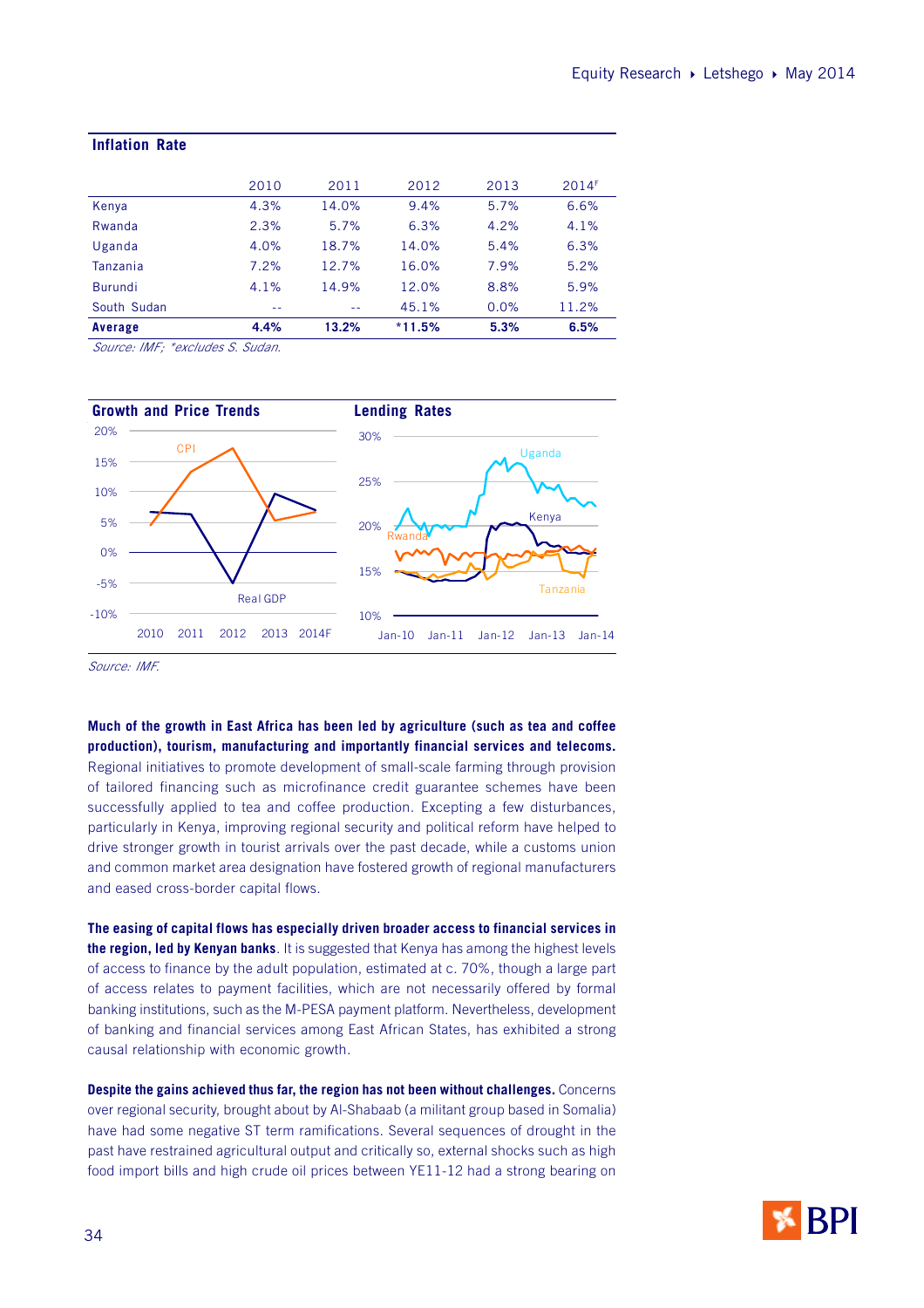inflation. With rising inflation, exchange rates also came under pressure. As such, most countries in the region experienced rising interest rates, as monetary authorities tightened policy to reign-in inflation and stabilised exchange rates. Uganda, for example, recorded the highest rise in lending rates by YE12 as GDP growth slowed to just 2.8% for that period, vs a regional average of 5.3%.

#### **Letshego Financial Services in East Africa**

**Letshego's first venture into SSA was via the establishment of Uganda in 2005, which grew its customer base to over 32 000. However, the business has not been a star performer**. With a previous lack of sector regulation and economic challenges that followed, the business faced considerable loan collection challenges (previously at levels of c. 70%), had a change of management and faced increasing competition. Nevertheless, there have been some improvements to the sector and the business. Though regulation is still relatively non-existent, a central registry is in use in virtually all of Letshego's deduction-at-source contracts. Pre-economic slowdown in YE11-12, the performance of loan collections had improved to about 98%. However, with the outturn of high interest rates, there was some delayed impact on risk asset quality, driving collections down to c. 85% in FY13.

**The recent acquisition of Micro Africa in YE12 will likely be a game changer for Letshego's position in East Africa**. Effectively, the acquisition gives the business additional presence in Uganda, as well as other key economies in the region-Kenya, Rwanda and South Sudan, with a client base of over 42 000. The importance of the acquisition is that it essentially altered Letshego's virtually pure business proposition in unsecured consumer finance. With Micro Africa's portfolio, Letshego now offers a wider range of products, both for consumptive and productive purposes. The products include group lending schemes, SMME and housing microfinance. Though the acquired portfolio is currently minute relative to entire group loans, it presents a considerable opportunity for Letshego to seek growth; more so under the assumption of a mature Southern Africa region.

**There are concerns however, over management capability in maintaining a strong track record in asset quality, particularly as the business is now exposed to frequently problematic SMME loans while a large portion of the portfolio is not on deduction-at-source contracts**. In our opinion, Letshego's commendable risk management history has been largely shielded by benefits of deduction-at-source contracts. Even if consideration is that 'locally-employed management will get things done,' it is obvious that policy setting will be driven from Botswana. Letshego's first established subsidiary in Uganda has met with some challenges in the past, much because industry dynamics between Southern and East Africa have wide variation. As such, much remains to be seen on whether Letshego will successfully integrate the portfolios and continue to drive strong returns.

**Moreover, the Tanzania subsidiary that was established in 2006 has proven a success and largely supported growth of Letshego's presence in the region. Between FY11 and FY13, Tanzania grew its customer count by c. 50% to 53,579**. The entire loan book was managed on a deduction-at-source platform with collection rates only declining to 97% in FY13 owing to the delayed effect of previously high interest rates. According to management, Tanzania increased its revenue to 14% in FY13, from 8% in FY11. This is in contrast with Uganda (2005), which has maintained contribution at just 5% over the same period. Tanzania's FY13 branch network at 106 eclipses Letshego's

![](_page_34_Picture_7.jpeg)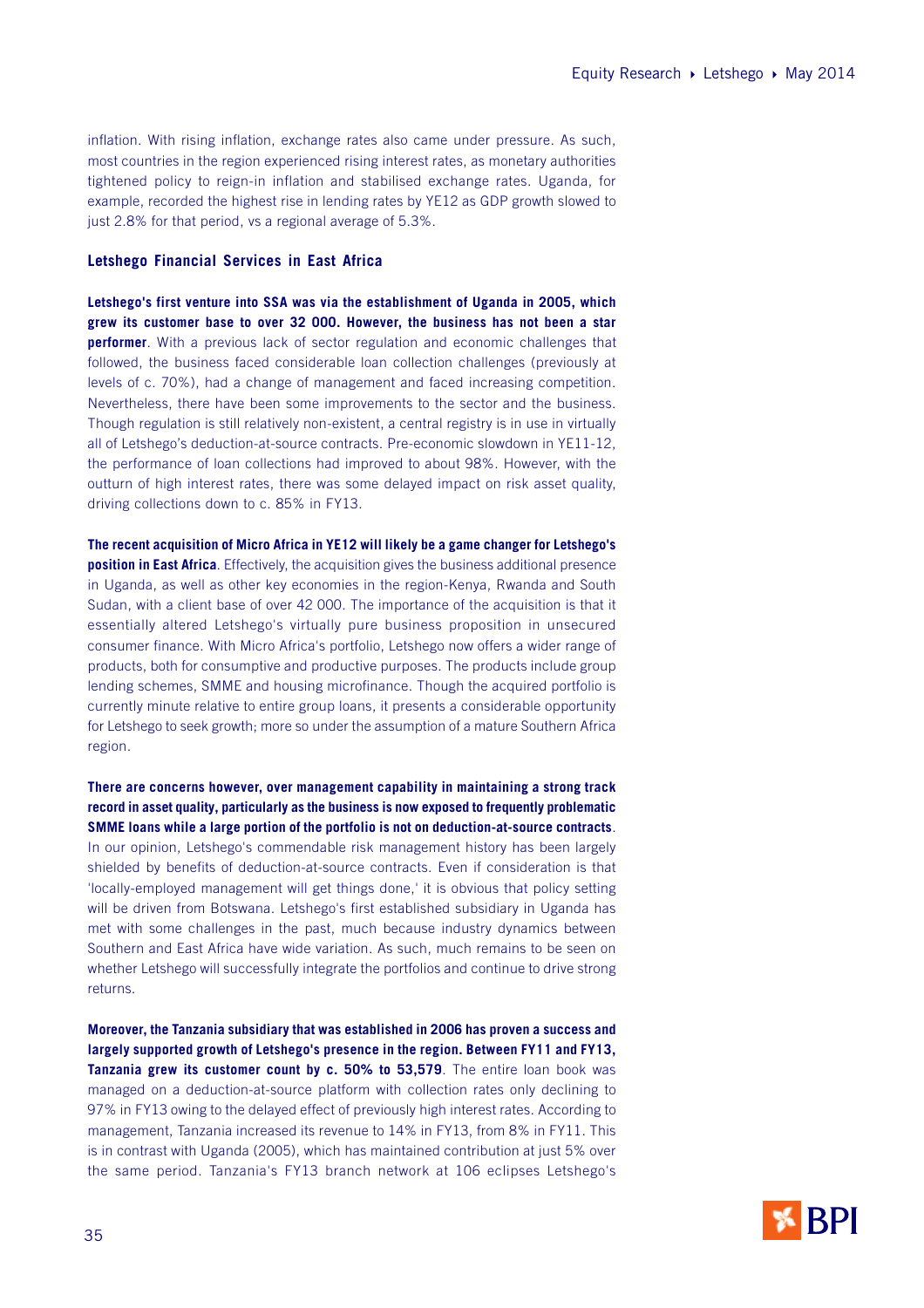distribution in other countries. However, it is least productive as measured by a ratio of 505 customers per branch ratio versus an average of 1 836. Namibia on the other hand has the most productive branch network.

![](_page_35_Figure_2.jpeg)

Source: Company report.

#### **Outlook for East Africa**

**We believe East Africa has a strong outlook for growth with estimated average YE14 GDP growth of 6.5% vs 5.4% for SSA**. Initiatives introduced by EAC are gathering pace and macroeconomic and political reforms have been implemented in recent years. Further, Oil & Gas discoveries in Kenya and Uganda, for instance, could add windfall gains to the region. Large infrastructure projects are underway, such as the LAPSSET corridor project, which consists of Kenya, South Sudan and Ethiopia, but will have a positive downstream effect on the entire region. East Africa is a growth market, and FDI inflow will continue to rise in the MT.

## NAMIBIA AND THE REST OF SOUTHERN AFRICA

**In contrast with EAC, much is to be desired of progress achieved by the Southern Africa Development Community (SADC)**. This regional body consists of 15 member States, including countries in which Letshego operates. However, economic integration is seen to be retreating owing to factors such as failure to create a free trade area, the negative impact of non-tariff barriers, bureaucratic obstacles, a lack of cohesion in macroeconomic policy design and potential national security concerns in some strained democracies. A notable achievement however, was the formation of a customs union (SACU) between South Africa, Botswana, Namibia, Lesotho and Swaziland. This helped to eliminate exchange rate risk and indirectly liberated capital flow.

#### **Letshego Financial Services (Namibia)**

**It follows that there were no surprises, when in 2008 Letshego expanded into Namibia by undertaking its first acquisition, which would be a pivotal step in determining management ability to integrate operations**. The result was positive as the neighbouring business realigned its loan portfolio to the deduction-at-source platform from its erstwhile student-loan focus (Eduloan). Further, the Namibia operation continues to exhibit higher efficiency in distribution relative to peer subsidiaries. At FY13, Namibia

![](_page_35_Picture_10.jpeg)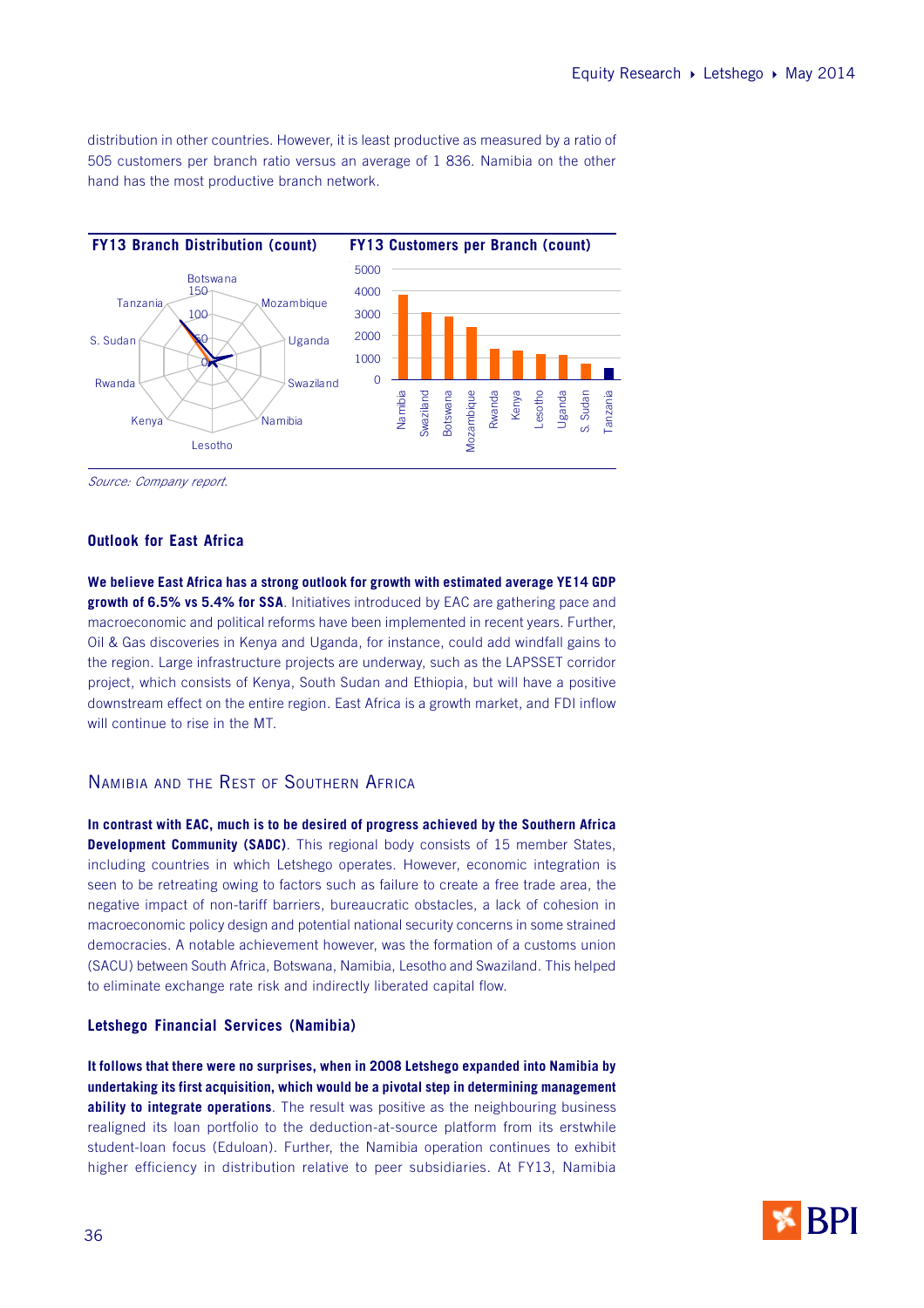accounted for c. 20% of Letshego's 234 000 customers and revenue. The business remains an important investment for the group as it delivers strong annual growth to its loans portfolio, while maintaining best-in-class asset quality. Much is expected of this business in the MT, including conversion to a deposit microbank.

#### **Letshego Financial Services in the Rest of Southern Africa**

**The Rest of Southern Africa consists of Swaziland (established 2006) and untested Lesotho, which commenced operations in 2012. Both countries represent relatively small markets with a combined civil service of no more than 80 000**-for which Letshego's subsidiaries' combined penetration at FY13 was c. 10%. In addition, their contribution to FY13 revenue was c. 5.1%, consisting largely of income from Swaziland.

![](_page_36_Figure_4.jpeg)

Source: Company Report.

#### **In 2009, the Swaziland State sanctioned microlenders after experiencing issues in payroll**

**deductions.** On the one hand, the process of deduction and allocation was manual and often cumbersome, and on the other borrowers were over-committed to microlenders and exceeded the maximum allowable deductions on a monthly basis. This led to a situation where microlender deduction claims were often rejected, while numerous disputes with borrowers added pressure on the State to intervene. While asset quality was not spared among competing microlenders, Letshego continued to deliver 100% loan repayment collection. However, the business lost customers, owing to increased regulation and the subsequent introduction of an automated central register. As such, its FY13 customers declined to 6 035 from a peak of 8 971 in FY09, an indication that the Swaziland market is ex growth.

#### **Outlook for Southern Africa**

#### **Letshego's FYE results surprised with strong loan portfolio growth from Southern Africa**-

Botswana, Namibia and Mozambique. This was in contrast to market views that parts of the region, for example Botswana, were ex growth. As such, the market appears to be strong and further growth is expected in the MT. Moreover, in Mozambique, access to finance is still considerably low and with a new microfinance banking licence, Letshego is set to take off in that market. While management has not made mention of potential expansion into other markets in the Southern African region, we highlight opportunities in countries such as Angola, DRC and Madagascar as possible LT initiatives.

![](_page_36_Picture_11.jpeg)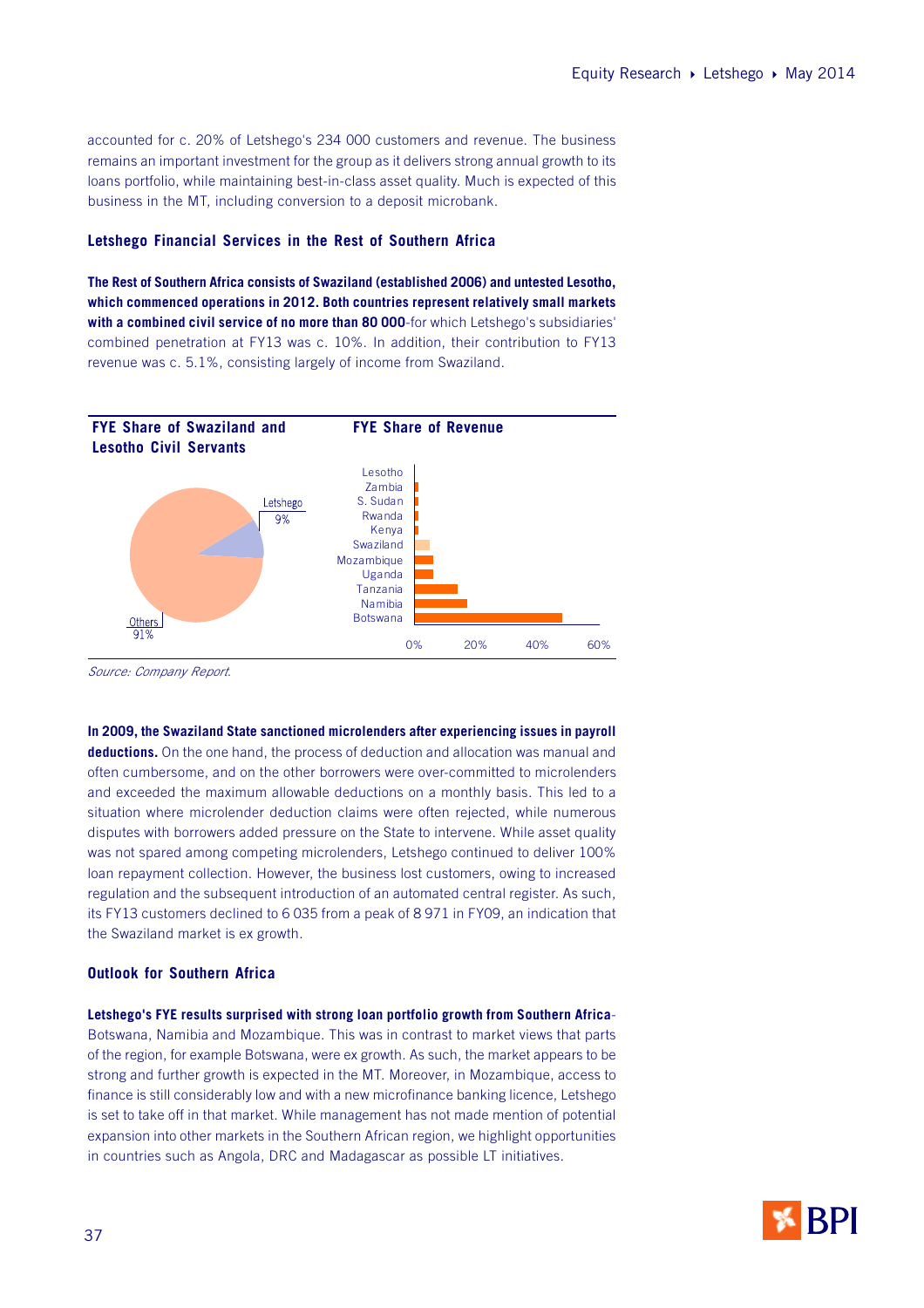## **Ratio Estimates**

|                           | 2012 | 2013 | 2014F | 2015F | 2016F | 2017F |
|---------------------------|------|------|-------|-------|-------|-------|
| <b>Profitability</b>      |      |      |       |       |       |       |
| ROE (%)                   | 25   | 20   | 19    | 21    | 20    | 19    |
| ROA (%)                   | 22   | 18   | 17    | 19    | 19    | 19    |
| <b>Efficiency</b>         |      |      |       |       |       |       |
| $CIR$ $(\%)$              | 26   | 33   | 32    | 32    | 32    | 33    |
| Total costs to assets (%) | 8    | 10   | 9     | 10    | 10    | 10    |
| Effective tax rate (%)    | 22   | 24   | 24    | 24    | 24    | 24    |
| Cost of Risk (%)          | 1.1  | 1.7  | 1.8   | 1.9   | 1.9   | 1.9   |
| <b>Pricing</b>            |      |      |       |       |       |       |
| NIM(%)                    | 29   | 27   | 23    | 26    | 25    | 25    |
| Asset yield (%)           | 34   | 30   | 30    | 30    | 30    | 30    |
| Cost of funding (%)       | 10.5 | 4.9  | 12    | 12    | 12    | 12    |
| NIR to total income (%)   | 18   | 19   | 21    | 21    | 21    | 21    |
| Leverage                  |      |      |       |       |       |       |
| Debt to equity (x)        | 0.4  | 0.4  | 0.3   | 0.3   | 0.3   | 0.3   |
| Loans to equity (x)       | 1.2  | 1.3  | 1.3   | 1.3   | 1.2   | 1.1   |
| Loans to borrowings (X)   | 2.6  | 3.5  | 4.1   | 3.8   | 3.7   | 3.7   |
| Equity to loans (%)       | 86   | 79   | 75    | 79    | 84    | 88    |
| Equity to assets (%)      | 67   | 71   | 69    | 71    | 74    | 77    |

Source: Company report; BPI Capital Africa.

![](_page_37_Picture_4.jpeg)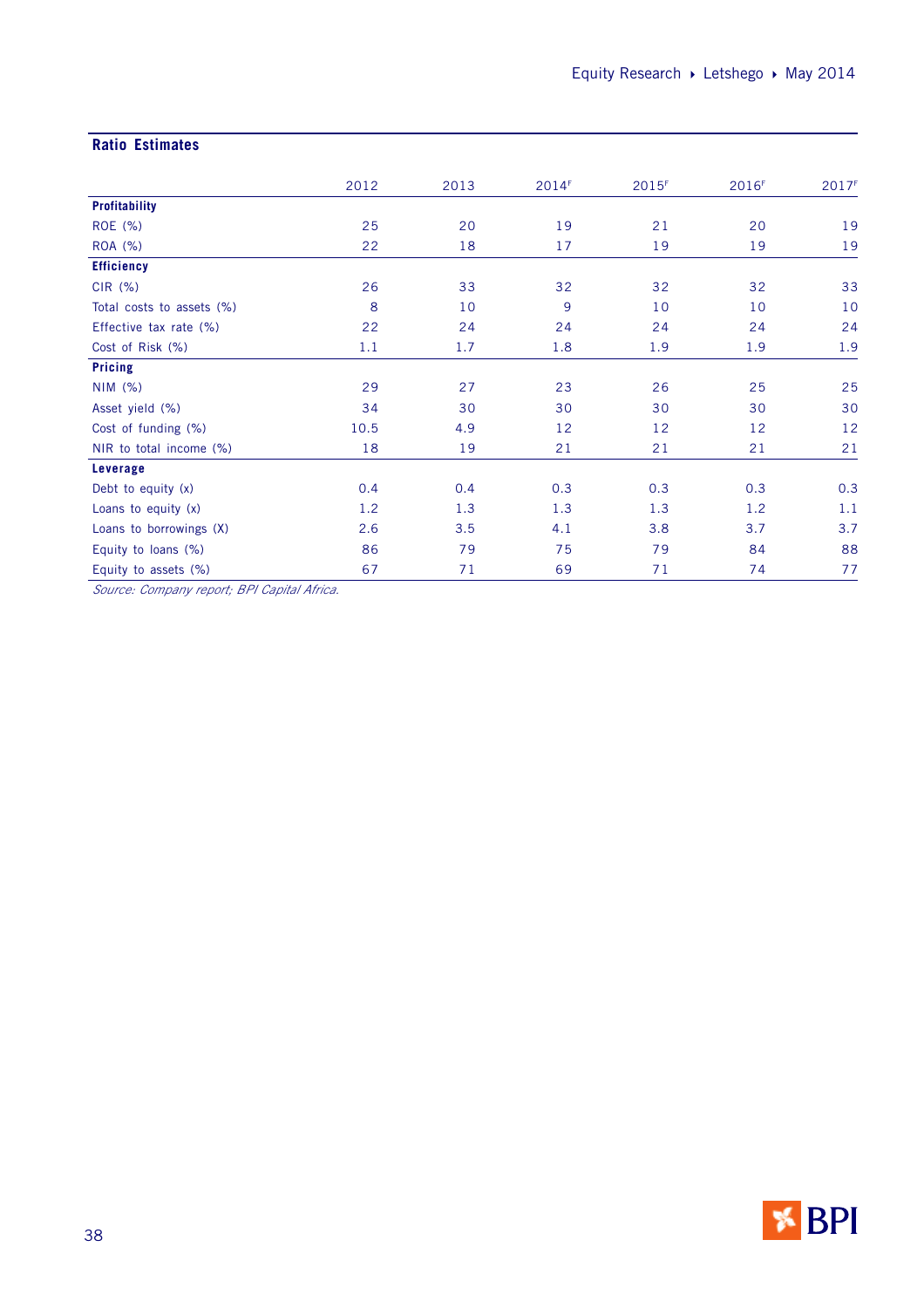## **Income Statement**

|                             |           |           |           |           |                   |           | <b>CAGR</b> |
|-----------------------------|-----------|-----------|-----------|-----------|-------------------|-----------|-------------|
| (BWPmn)                     | 2012      | 2013      | 2014F     | 2015F     | 2016 <sup>F</sup> | 2017F     | $13 - 17F$  |
| Net interest income         | 966 015   | 1 113 688 | 1 220 069 | 1 575 658 | 1798812           | 2 055 439 | 17%         |
| <b>Dividends</b>            | 2733      | 3 3 3 4   | 4 2 4 4   | 5 4 4 0   | 6 2 5 6           | 7 1 9 5   | 21%         |
| <b>Commissions</b>          | 132 907   | 134 236   | 200 917   | 257 526   | 296 154           | 340 577   | 26%         |
| FX and trading              |           |           |           |           |                   |           |             |
| Other                       | 82 4 69   | 118 868   | 121 329   | 155 513   | 178 840           | 205 666   | 15%         |
| Net operating revenue       | 1 184 124 | 1 370 126 | 1 546 560 | 1994 137  | 2 2 8 0 0 6 3     | 2 608 878 | 17%         |
| Personnel expenses          | 123 086   | 199 658   | 226 032   | 289 716   | 333 174           | 383 150   | 18%         |
| Other admin exp             | 179 137   | 247 574   | 267 220   | 342 509   | 393 885           | 452 968   | 16%         |
| Operating cash flow         | 881 901   | 922 894   | 1 053 308 | 1 361 911 | 1 553 004         | 1 772 760 | 18%         |
| Depreciation                | 5417      | 8 1 9 8   | 9 0 4 1   | 11 589    | 13 3 27           | 15 3 26   | 17%         |
| Cost-to-income (incl. dep.) | 26%       | 33%       | 32%       | 32%       | 32%               | 33%       |             |
| <b>Operating profit</b>     | 876 484   | 914 696   | 1 044 267 | 1 350 323 | 1 539 677         | 1 757 434 | 18%         |
| Loan loss impairments       | 35 097    | 64 4 95   | 91 831    | 110 197   | 126 727           | 145 735   | 23%         |
| Other provisions            |           |           |           |           |                   |           |             |
| <b>Extraordinaries</b>      |           | $-1060$   |           |           |                   |           |             |
| <b>Profit before taxes</b>  | 841 387   | 849 141   | 952 436   | 1 240 126 | 1 412 950         | 1611699   | 17%         |
| <b>Taxes</b>                | 181 750   | 205 511   | 228 585   | 297 630   | 339 108           | 386 808   | 17%         |
| <b>Minorities</b>           |           |           |           |           |                   |           |             |
| Net profit                  | 659 637   | 643 630   | 723851    | 942 496   | 1 073 842         | 1 224 891 | 17%         |

## **Balance Sheet**

|                                           |               |           |             |                     |                   |                   | <b>CAGR</b> |
|-------------------------------------------|---------------|-----------|-------------|---------------------|-------------------|-------------------|-------------|
| (BWPmn)                                   | 2012          | 2013      | 2014F       | $2015$ <sup>F</sup> | 2016 <sup>F</sup> | 2017 <sup>F</sup> | $13 - 17F$  |
| Cash                                      | 316 613       | 310 525   | 258 025     | 440 788             | 546 508           | 655 810           | 21%         |
| Short term deposits                       | 490 641       |           |             |                     |                   |                   |             |
| Loans to customers                        | 3 3 3 6 2 0 4 | 4 427 757 | 5 433 789   | 6 205 168           | 7 092 254         | 8 1 1 2 4 0 2     | 16%         |
| Tangible & intangible                     | 76 964        | 115 355   | 132 256     | 151 521             | 174 249           | 200 386           | 15%         |
| Other assets                              | 58 756        | 116 528   | 126 267     | 158 408             | 182 169           | 209 495           | 16%         |
| <b>Total assets</b>                       | 4 279 178     | 4 970 165 | 5950338     | 6955885             | 7 995 180         | 9 178 093         | 17%         |
| Total borrowings                          | 1 277 395     | 1 249 871 | 1 317 572   | 1 652 954           | 1 900 898         | 2 186 032         | 15%         |
| Other liabilities                         | 141 340       | 216 027   | 533 898     | 382 152             | 164 654           | $-117742$         |             |
| Shareholders' equity                      | 2 860 443     | 3 504 267 | 4 0 98 8 67 | 4 920 778           | 5929628           | 7 109 802         | 19%         |
| <b>Total liabilities &amp; sh. Equity</b> | 4 279 178     | 4 970 165 | 5 950 338   | 6955885             | 7 995 180         | 9 178 093         | 17%         |

(1)Historic YE retrospectively adjusted to December for comparability. Therefore Dec-12 = Jan-13 and Dec-13 = Jan-14. Source: Company report; BPI Capital Africa.

![](_page_38_Picture_6.jpeg)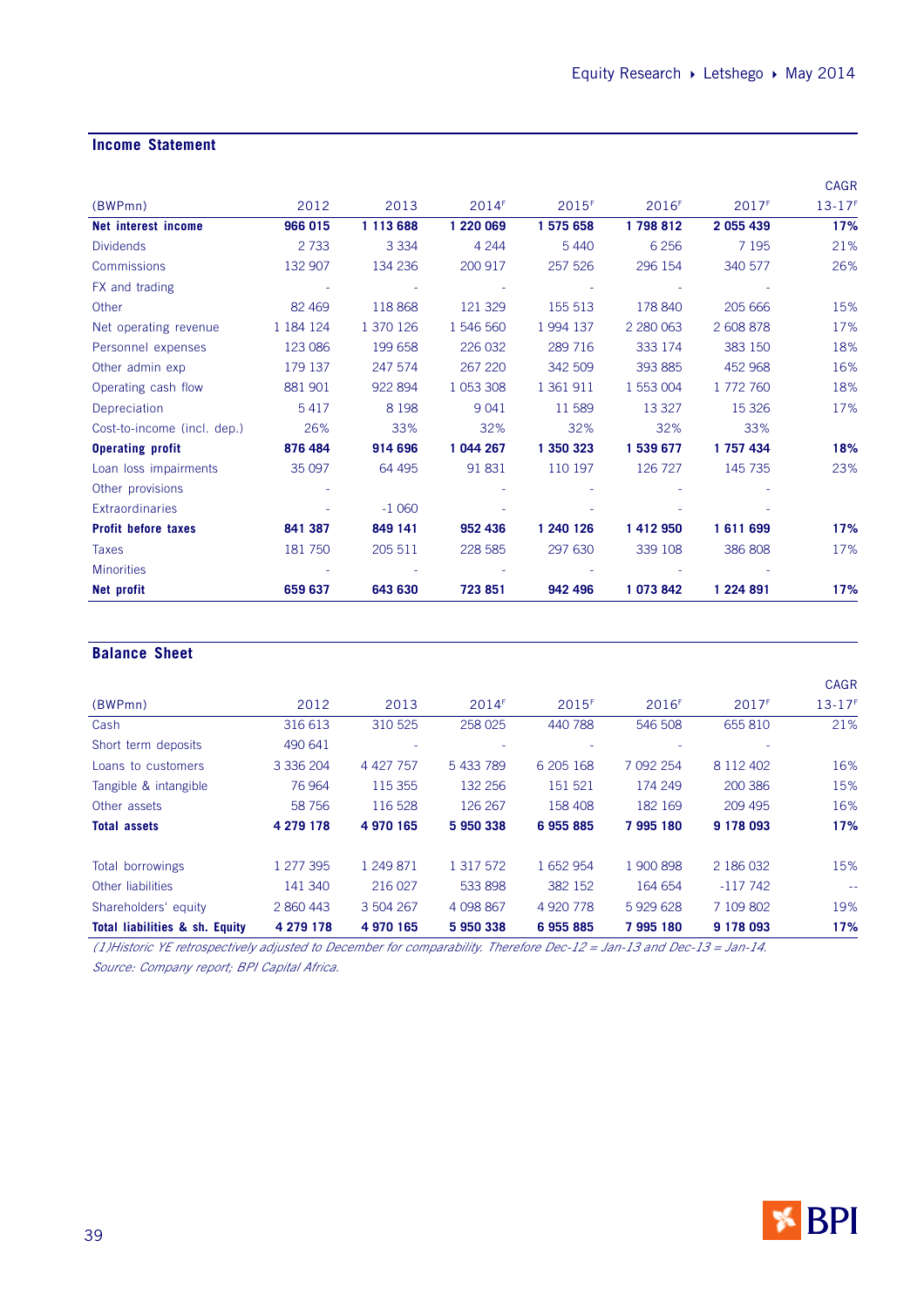## BPI CAPITAL AFRICA

| <b>Eduardo Coelho</b>                                   | <b>Rafael Joanes</b>              |                    |
|---------------------------------------------------------|-----------------------------------|--------------------|
| epc@bpiafrica.co.za                                     | rafael.joanes@bpiafrica.co.za     |                    |
| (27) 21 410 9030                                        | (27) 21 410 9020                  |                    |
| <b>Research</b>                                         |                                   |                    |
| Batanai Matsika<br><b>Food &amp; Agriculture</b>        | batanai.matsika@bpiafrica.co.za   | $(27)$ 21 410 9019 |
| Brent Madel, CFA, MTA<br>Industrials, Construction      | brent.madel@bpiafrica.co.za       | $(27)$ 21 410 9016 |
| Claire te Riele, CFA<br><b>Breweries</b>                | claire.teriele@bpiafrica.co.za    | (27) 21 410 9017   |
| Kate Turner-Smith, PhD, MBA<br><b>TMT, Healthcare</b>   | kate.turner-smith@bpiafrica.co.za | (27) 21 410 9015   |
| Luis Colaço<br>Retail                                   | Ifcolaco@bpiafrica.co.za          | (27) 21 410 9018   |
| Steve Motsi<br><b>Banks</b>                             | steve.motsi@bpiafrica.co.za       | $(27)$ 21 410 9013 |
| Carmen Sitoe                                            | carmen.sitoe@bpiafrica.co.za      | $(27)$ 21 410 9014 |
| Lara Simpson<br>Assistant                               | lara.simpson@bpiafrica.co.za      | (27) 21 410 9034   |
| <b>Institutional Sales</b>                              |                                   |                    |
| Harry Waldemar Brown                                    | harry.wbrown@bpiafrica.co.za      | (27) 21 410 9022   |
| <b>Sales/Trading</b>                                    |                                   |                    |
| lan Louw                                                | ian.louw@bpiafrica.co.za          | $(27)$ 21 410 9023 |
| <b>Glaxton Robinson</b>                                 | glaxton.robinson@bpiafrica.co.za  | $(27)$ 21 410 9021 |
| <b>Stock Broker in Control &amp; Compliance Officer</b> |                                   |                    |
| Neville Cooper                                          | neville.cooper@bpiafrica.co.za    | $(27)$ 21 410 9011 |
| Hannelie Truter                                         | hannelie.truter@bpiafrica.co.za   | (27) 21 410 9012   |
| <b>Publishing</b>                                       |                                   |                    |
| Maria do Céu Gonçalves                                  | maria.ceu.goncalves@bpi.pt        | (351) 22 607 3137  |
| <b>Carla Gomes Alves</b>                                | carla.gomes.alves@bpi.pt          | (351) 22 607 3160  |
| Pedro Neves                                             | pedro.jorge.neves@bpi.pt          | (351) 22 607 3219  |

## **Economics Research - Angola, Mozambique & South Africa**

Paula Carvalho paula.goncalves.carvalho@bancobpi.pt (351) 21 310 1187

## **BPI**

#### BPI CAPITAL AFRICA (PROPRIETARY) LIMITED

20<sup>th</sup> Floor, Metropolitan Life Centre 7 Walter Sisulu Avenue, Foreshore Cape Town South Africa

![](_page_39_Picture_10.jpeg)